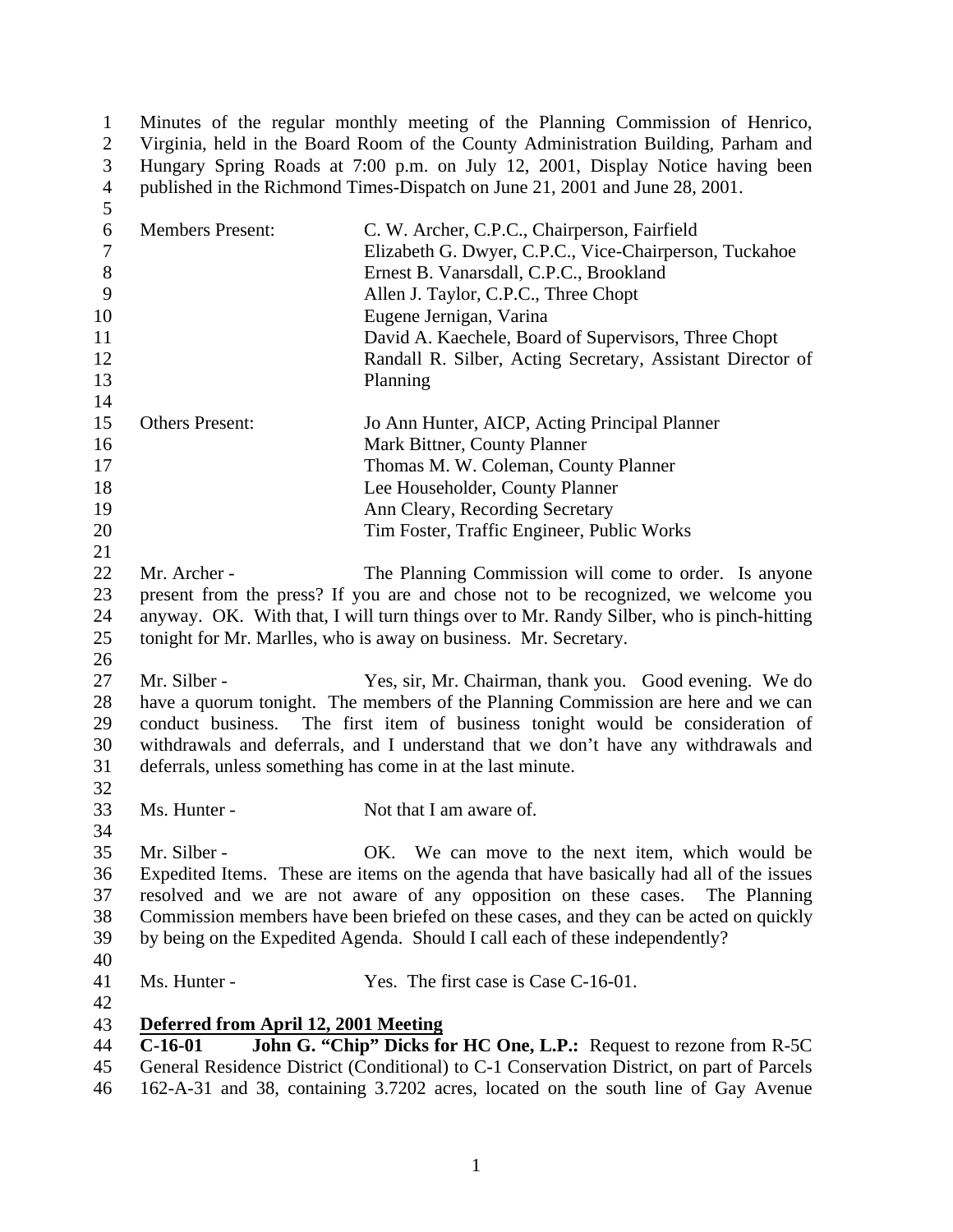(3701 Gay Avenue) approximately 900 feet southwest of S. Laburnum Avenue and approximately 150 feet east of the northern terminus of Mulford Road. A conservation area is proposed. The Land Use Plan recommends Urban Residential, 3.4 to 6.8 units net density per acre. The site is also in the Airport Safety Overlay District. Mr. Archer - Thank you, Mr. Secretary. Is anyone here in opposition to C-16-01? No opposition. Mr. Silber - If there is no opposition, I don't think there is a need to hear from the applicant or the staff. So, if the Commission feels comfortable, they can take action on this case. 59 Mr. Archer - All right. I'm ready for a motion, sir. Mr. Jernigan - Mr. Chairman, I would like to make a motion to approve Case C-16C-01. This case is to fulfill a proffer from the R-5C zoning case that was on December 12, 2000. Mr. Vanarsdall - Second. Mr. Archer - All right. We have a motion and a second. All in favor of the motion say aye. All opposed say no. The ayes have it. The motion carries. The vote was 5-0. Mr. Kaechele abstained from voting. REASON: Acting on a motion by Mr. Jernigan, seconded by Mr. Vanarsdall, the Planning Commission voted 5-0 (one abstention) to recommend that the Board of Supervisors **grant** the request because it conforms to the recommendations of the Land Use Plan. Mr. Silber - The next item that has been requested for expedited consideration is on your second page, C-41C-01. **C-41C-01 Glenn Moore for Page Broad Street, L.C.:** Request to amend proffered conditions accepted with rezoning case C-26C-82, on Parcel 59-A-28, containing 12.71 acres, located on the south line of W. Broad Street (U. S. Route 250) at West End Drive. The proposal would amend Proffer 6 related to providing a buffer on the eastern property line. The Land Use Plan recommends Commercial Concentration. 85 Mr. Archer - Is anyone here in opposition to C-41C-01? No opposition. 87 Mr. Silber - I guess if there is no opposition we are ready for a motion. 89 Mr. Taylor - Mr. Chairman, I move approval of Case C-41C-01, Glenn Moore for Page Broad Street, L.C. Mr. Vanarsdall - Second.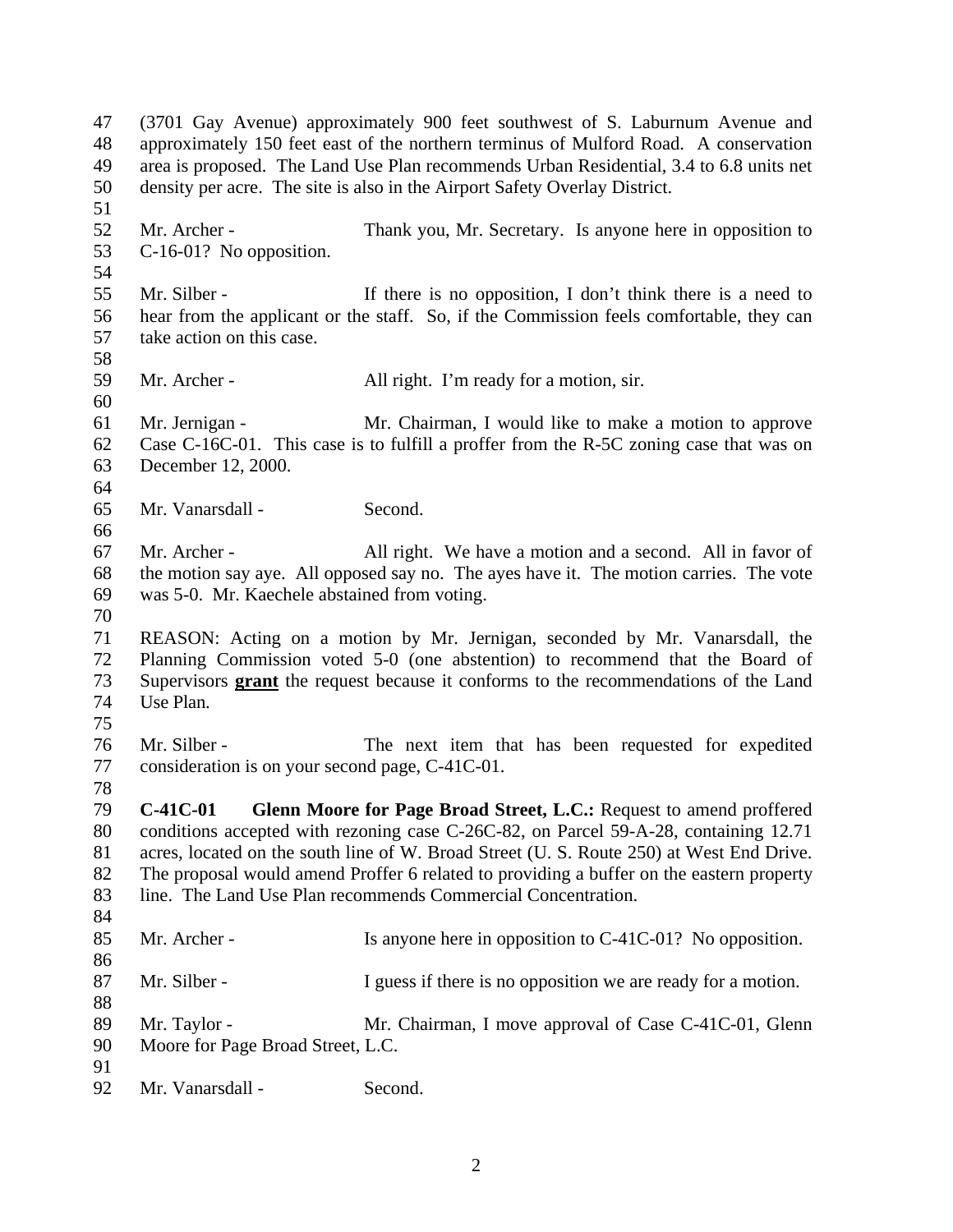- 
- Mr. Archer We have a motion by Mr. Taylor and a second by Mr. Vanarsdall. All in favor of the motion say aye. All opposed say no. The ayes have it. The case is approved. The vote was 5-0. Mr. Kaechele abstained from voting.
- 
- REASON: Acting on a motion by Mr. Taylor, seconded by Mr. Vanarsdall, the Planning Commission voted 5-0 to recommend that the Board of Supervisors **grant** the request because the proffers continue to assure a quality form of development with maximum protection afforded the adjacent properties.
- 
- Mr. Silber OK. The next case that has been requested for expedited consideration is on Page 3, C-44C-01.
- 

 **C-44C-01 James W. Theobald for Blanche N. Alvis and HHHunt Corporation:** Request to rezone from R-2AC and R-3C One Family Residence Districts (Conditional) and R-5AC General Residence District (Conditional) to R-2AC and R-3C One Family Residence Districts (Conditional) and R-5AC General Residence District (Conditional), part of Parcels 27-A-8, 9A, and 10, and part of Parcels 37-A-1, 2, 11, 12, and 13, containing 12.514 acres (R-2AC – 4.535; R-3C – 5.199; and R-5AC – 2.78 acres), located at the northwest intersection of Interstates 295 and 64. Continuation of the Twin Hickory Subdivision is proposed. The R-2A District allows a minimum lot size of 13,500 114 square feet; the R-3 District allows a minimum lot size of 11,000 square feet; and the R- 5A District allows a minimum lot size of 5,625 square feet. The Land Use Plan recommends Suburban Residential 2, 2.4 to 3.4 units net density per acre, Light Industry, and Environmental Protection Area.

119 Mr. Archer - Is there opposition to Case C-44C-01, HHHunt Corporation? No opposition. All right. Are you ready for a motion?

122 Mr. Taylor - Mr. Chairman, I move approval of Case C-44C-01, James W. Theobald for Blanche N. Alvis and HHHunt Corporation.

- 125 Mr. Vanarsdall - Second.
- 

 Mr. Archer - We have a motion by Mr. Taylor seconded by Mr. Vanarsdall. All in favor of the motion let it be known by saying aye. Those opposed say no. The ayes have it. The motion carries. The vote was 5-0. Mr. Kaechele abstained 130 from voting.

- 
- REASON: Acting on a motion by Mr. Taylor, seconded by Mr. Vanarsdall, the Planning Commission voted 5-0 (one abstention) to recommend that the Board of Supervisors **grant** the request because it continues a similar level of single family residential zoning as currently exist in the area.
-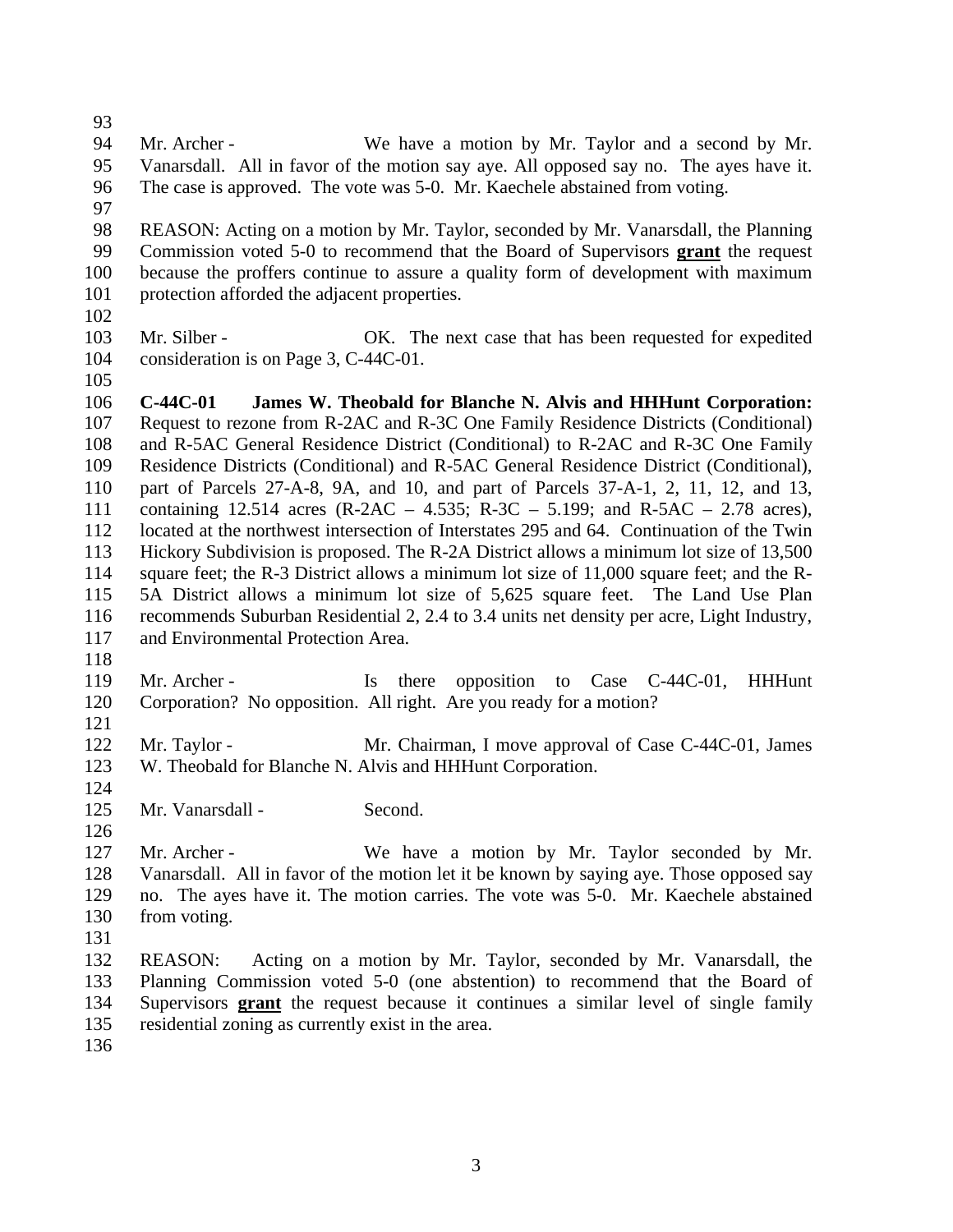Mr. Silber - That concludes the items that we are aware of on the expedited agenda, but I can refer you back to the first page. We will hear the first case, that being C-37C-01.

 **C-37C-01 Walter Monahan for the Dakota Group, Ltd.:** Request to conditionally rezone from A-1 Agricultural District to R-3C One Family Residence District (Conditional), Parcel 192-A-20, containing 8.254 acres, located on the west line of Midview Road approximately 70 feet south of Habersham Drive and on the north property line of Varina Station Subdivision. Single family residential development is proposed. The applicant proposes no more than twenty-two (22) lots. The Land Use Plan recommends Suburban Residential 1, 1.0 to 2.4 units net density per acre.

- 149 Mr. Archer Is there opposition to C-37C-01? We do have opposition. All right. Mr. Householder.
- Mr. Householder Good evening. Mr. Chairman, the applicant has just informed me that they would like to defer this case, so I can either go ahead with my presentation or you can act on the deferral request.
- Mr. Silber I would think that if there has been a request for a deferral, unless there is opposition to this deferral, the Commission may want to act on that. Has the applicant indicated how long he is requesting the deferral for?
- 160 Mr. Householder Thirty days.
- Mr. Archer All right. Is there anyone here in opposition to the deferment of this case for 30 days?
- Mr. Vanarsdall I would like to hear what the Commissioner says in the District.
- 168 Mr. Jernigan Ms. Roberts, would you like to speak tonight or would you 169 like to come back in 30-days?
- 171 Ms. Roberts We will come back in 30 days.
- 173 Mr. Jernigan Then, with that, I will recommend that we defer C-37C-01 to August 9 by request of the applicant.
- 
- 176 Mr. Taylor Second.
- 178 Mr. Archer All right. We have a motion by Mr. Jernigan and a second 179 by Mr. Taylor to defer this case until the August  $9<sup>th</sup>$  meeting at the applicant's request. All in favor of the motion say aye. Those opposed say no. The ayes have it. The deferral is granted. The vote was 5-0. Mr. Kaechele abstained.
-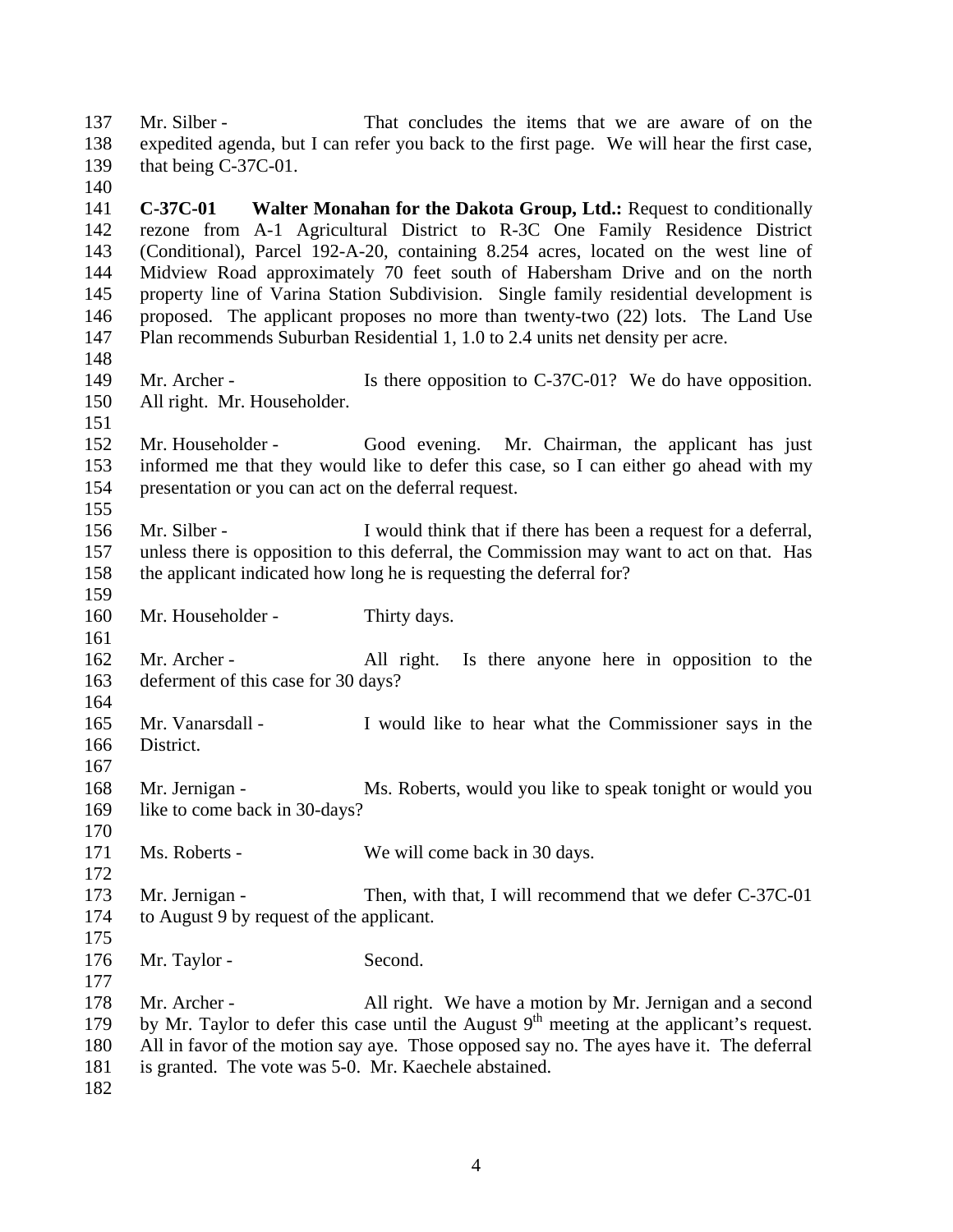183 Mr. Silber - The next case is C-38C-01.

 **C-38C-01 Glenn Moore for J & L Associates:** Request to conditionally rezone from R-4 One Family Residence District to B-3C Business District (Conditional), Parcels 81-11-E-6, 10 and 11 (West Broad Street Village Subdivision), containing 0.41 acre, located on the west line of Harrison Avenue approximately 200 feet south of Deep Run Avenue (Lot 6) and at the southeast intersection of Deep Run and Fountain Avenues (Lots 10 and 11). Automobile inventory storage and employee parking are proposed. The use will be controlled by zoning ordinance regulations and proffered conditions. The Land Use Plan recommends Urban Residential, 3.4 to 6.8.

194 Mr. Taylor - Is anyone here in opposition to C-38C-01, Glenn Moore for

J & L Associates? No opposition. Mr. Bittner.

 Mr. Bittner - Thank you, Mr. Chairman. This proposal is for an expansion of the West Broad Mitsubishi Honda Hyundai Automobile dealership, located at the intersection of West Broad Street and Emerywood Parkway. The proposed expansion is not consistent with the urban residential designation of the property, but it is consistent with an established pattern of expansion at this dealership. No new buildings are proposed at this time with this request, only expansion of the automobile storage area and construction of an employee parking lot. The employee parking lot would actually be physically separate from the main automobile dealership site, although the applicant is pursuing acquisition of the property between the two areas. The proffers submitted with this request are consistent with the proffers on previous expansion cases. These proffers are mostly acceptable, although staff has recommended safety measures for the employee parking lot be provided and a buffer be preserved adjacent to the nearest residents on Harrison. The Division of Police is specifically concerned with the safety of employees and vehicles in the employee parking lot, and with the safety of employees moving between the employee lot and the dealership. To address these issues, the applicant has submitted an additional proffer prohibiting overnight parking in the employee parking lot. You should have that in front of you. We have handed those out to you tonight. The applicant has also proffered that a gate will be built somewhere in the dealerships' fencing along Fountain Avenue. This would allow employees to get to the dealership without walking along West Broad Street. The proffer incorrectly states Harrison Avenue would be the gate location, but the applicant has corrected this mistake here 218 tonight. I find these new proffers to be acceptable.

 Staff has also expressed concern with the dealership expanding onto Lot 6, which on the aerial (referring to slide) would be this lot right here. We were concerned with the expansion of this property within close proximity to the nearest residents, which is just to the north of that lot. We had recommended that the applicant consider preserving 20 feet of Lot 6 as a buffer. The zoning ordinance would require a 35-foot transitional buffer along this border, and that could be reduced to as low as 19-feet, with proper buffering alternatives. The applicant has indicated that he will seek approval from the Planning Commission at the POD stage to reduce this buffer to 10 feet. Staff does not support reducing the buffer below the 19-foot minimum required by the ordinance. However,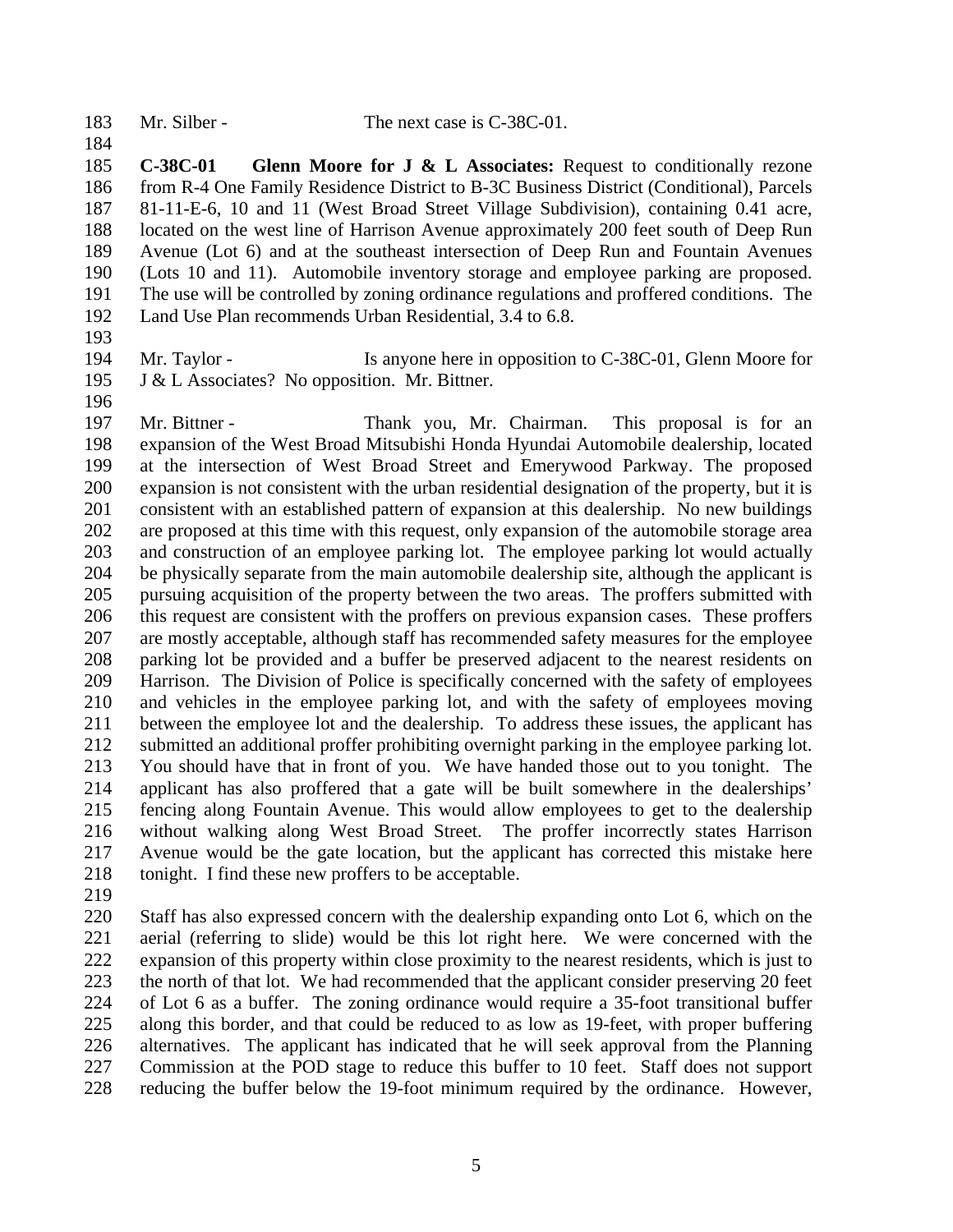because the Planning Commission must approve any buffer less than 19 feet in width, a proffer is not necessary in this situation.

 In summary, the proposed zoning is not consistent with the urban residential designation of this property, but it is consistent with the established pattern of expansion. The revised proffers are also acceptable. Staff recommends approval of this application. I'd be happy to answer any questions you may have.

- 237 Mr. Archer Thank you, Mr. Bittner. Are there any questions for Mr. Bittner from the Commission?
- 

 Ms. Dwyer - Mr. Bittner, I think I may have asked this when we had another expansion case, which wasn't too long ago, not related to this particular dealership, and because there are a lot of vacant lots in this area, so it may seem like a logical expansion area for this business on Broad, I just wonder if the Planning staff, or maybe Mr. Vanarsdall, can talk about what limits you see to commercial expansion in this area of Broad Street. Would it be Deep Run and Harrison possibly, or do we think that we may be considering additional commercial expansion, I guess it would be sort of north, northeast from West Broad Street to Fountain, as we go further west on Broad Street. It is just a general question about what does Planning staff and Mr. Vanarsdall 249 think about that?

 Mr. Bittner - Well, from staff's perspective, we expect that someday that entire block of Fountain Avenue south of Deep Run to become part of the dealership. I might be able to show you a little bit better on the site plan (referring to slide). This is Fountain Avenue here. This was the most recent expansion (referring to slide). It is a part of Fountain Avenue. This is a house (referring to slide), which a gentleman lives in, but he has a life estate given over to the automobile dealership, so someday the dealership will get it. When that happens, and if this rezoning were to be approved tonight, there would be one lot remaining, which is right here on Fountain (referring to slide), which the dealership is pursuing acquisition of. That is my understanding, and they can speak to that. They are having trouble locating all of the owners. It is in some sort of estate, I believe. 

- 263 Mr. Taylor What is on that lot now?
- 265 Mr. Bittner Nothing. It is vacant.
- 267 Ms. Dwyer - At that point, they would, I think you said in the staff report, they would vacate Fountain Avenue.
- 

 Mr. Bittner - That is their intent and we would not object to that. Now, as far as Harrison, I asked the applicant if they had plans to expand further north on Harrison. At this point they do not, so they told me. That is why we suggested having a significant buffer next to a house, because we were anticipating that would become the limit of the dealership site, and that Harrison, which has three homes on it, I believe,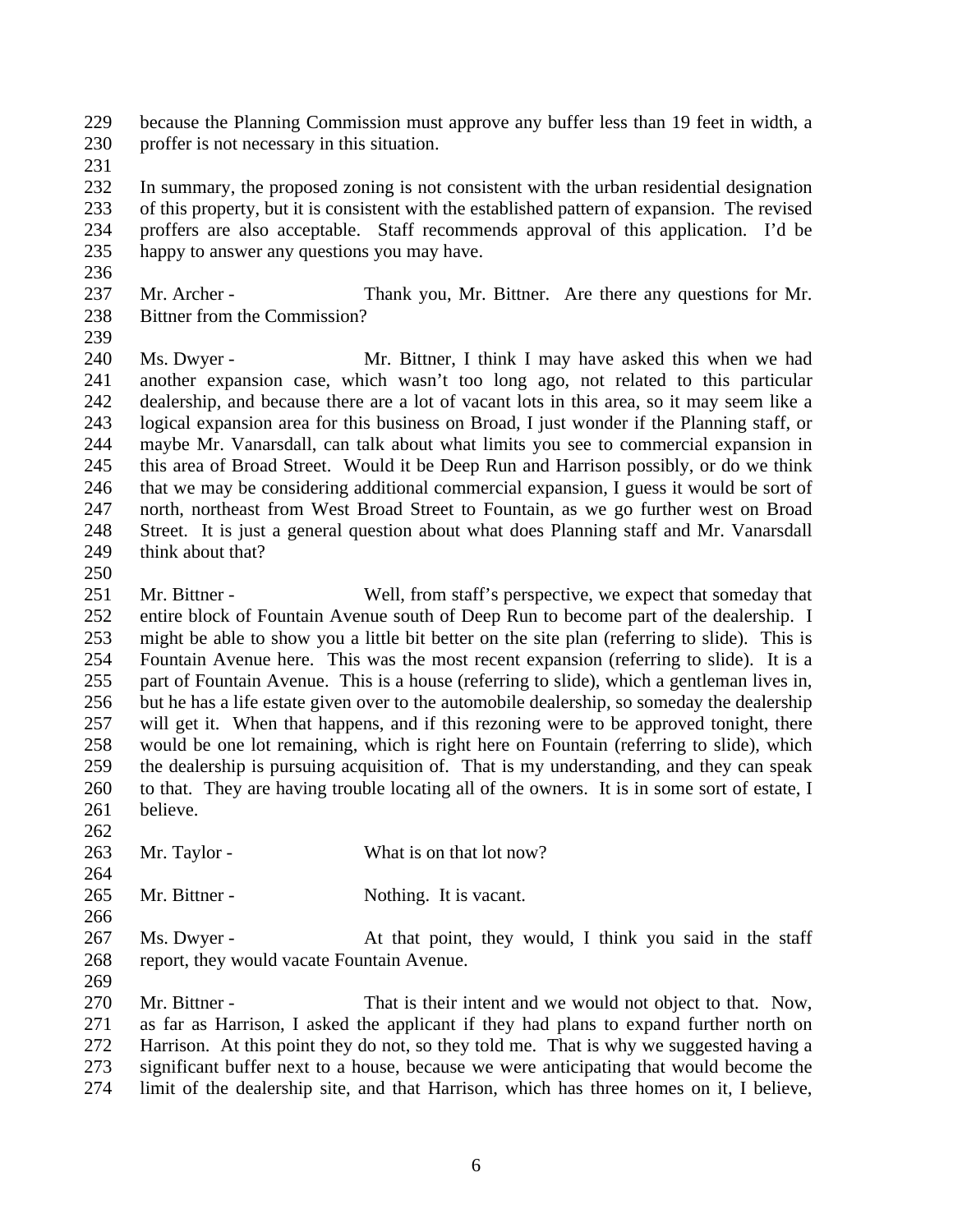which are in pretty good shape and are lived in, as far as I know. We do not see Harrison as being in the same situation as Fountain.

278 Mr. Vanarsdall - I agree with that. I would like for Mr. Moore to address 279 that, too.

 Mr. Glenn Moore - Mr. Chairman, and members of the Commission, my name 282 is Glenn Moore. I am an attorney and I am here on behalf of  $J & L$  Associates, the contract purchaser of this property, and the applicant in this case. We, of course, agree with the staff's recommendation and would ask that you recommend approval of the case subject to the proffered conditions to the Board. I will try to address, I don't want to go into a lot more detail about the case, as Mr. Bittner has already done a very good job with that. With respect to the questions that have been asked, regarding the buffer, Mr. Bittner explained it very well. If we want to go beneath 19 feet, with an 8-foot fence, that is up to the discretion of the Planning Commission, and you don't have to grant that approval. I would say that in other instances with respect to this dealership, we've been able to obtain reduced buffers. Maybe the situation would be different here. Maybe we would not. That is an issue that I think would probably be decided at the time of POD. I don't believe it needs to be decided as far as the zoning case. 

- Mr. Vanarsdall I wanted you to address the part that Ms. Dwyer asked
- about.

298 Mr. Moore - About the expansion?

 Mr. Vanarsdall - About Mr. Page's intentions to expand back in there, because you are the only one that really sees it.

 Mr. Moore - Yes, sir, well, I think that what has occurred, basically, is property has become available that is either rental property, in the case of the 10C-01. That most recent expansion – two of those lots actually – he owned two of them, but the other two, there was a house there with rental property. It is deteriorating and wasn't going to remain as a viable residence in its current state. The two lots that we have are at the corner of Deep Run and Fountain, that we're trying to rezone for the employee's parking deck, and that is vacant land. That became available, and it seems it would make sense to try to integrate that into the dealership. With respect to the property on Harrison, there, I wouldn't say all of those houses are well maintained, but there is certainly one house, and it is the one immediately adjacent to this, I would say, that is an owner- occupied home, and it is in nice condition, and I would see no reason why that could not continue to, in its present status. So, my client really hasn't been actively, aggressively trying to acquire property there, but as it becomes available, and it would seem like it would be appropriate to integrate into the dealership, over the years, we've tried to take that opportunity. 

 Mr. Vanarsdall - Then he worked that out with the man right behind him, his name was Rockefeller, he worked out a lifetime…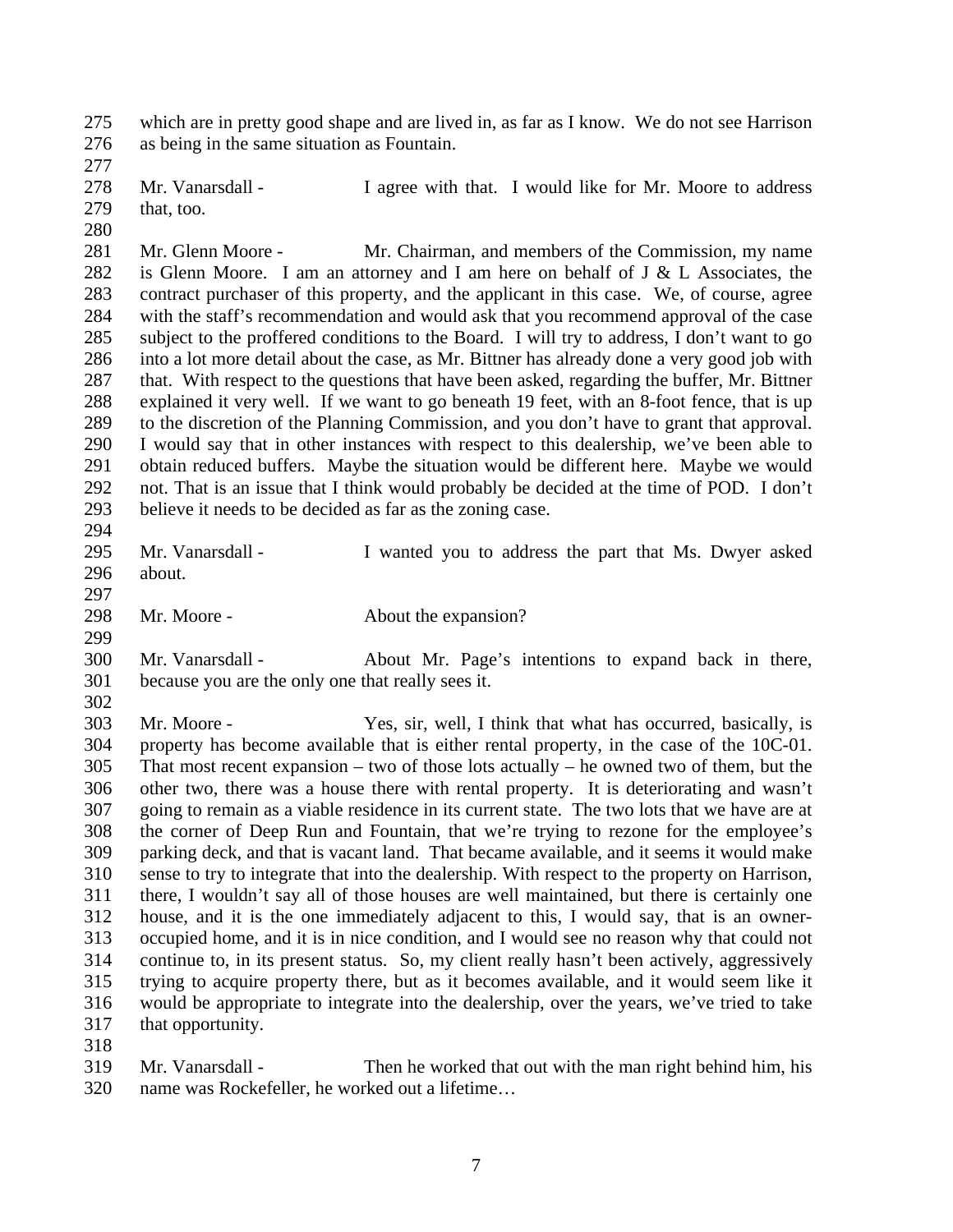| 321 |                                           |                                                                                               |
|-----|-------------------------------------------|-----------------------------------------------------------------------------------------------|
| 322 | Mr. Moore -                               | That was a challenge but we were able to do that.                                             |
| 323 |                                           |                                                                                               |
| 324 | Mr. Silber -                              | Ms. Dwyer, if I can maybe elaborate on your question.                                         |
| 325 |                                           | You may have to kind of flip back and forth between the Land Use Plan map and the             |
| 326 |                                           | zoning map, but if you flip over to the Land Use Plan map, you will see that our Land         |
| 327 |                                           | Use Plan has become somewhat outdated. Some of the area shown is commercial arterial          |
| 328 |                                           | and commercial concentration. The zoning has expanded beyond that, even along the             |
| 329 |                                           | frontage of Fountain, even on the side of Deep Run. The concern the staff has had, and        |
| 330 |                                           | the approach we have taken is, we realize that the plan is somewhat outdated here, but        |
| 331 |                                           | with each request for rezoning, we do it on a case-by-case basis, there has been some         |
| 332 |                                           | logical progression back into the area on the other side of Fountain Avenue that we felt      |
| 333 |                                           | had been reasonable, as long as it is not impacting existing homes. And I think that this     |
| 334 |                                           | Lot 6 is the first time we've come against a situation where we think the buffer needs to     |
| 335 |                                           | be enhanced and protected, but incrementally, as these cases have come forward we have        |
| 336 |                                           | attempted to address the expansion of a viable business without trying to have a              |
| 337 |                                           |                                                                                               |
| 338 |                                           | detrimental impact in the neighborhood. So, I really do believe, at this point in time, with  |
| 339 |                                           | the existing land that is out there that we do need to hold the line, as Mr. Bittner said, at |
|     | Deep Run and Harrison.                    |                                                                                               |
| 340 |                                           |                                                                                               |
| 341 | Mr. Vanarsdall -                          | Thank you, Mr. Silber.                                                                        |
| 342 |                                           |                                                                                               |
| 343 | Ms. Dwyer -                               | So, what is the status then of the buffer between Lot 6 and                                   |
| 344 | the existing viable home?                 |                                                                                               |
| 345 |                                           |                                                                                               |
| 346 | Mr. Moore -                               | It will be determined at the time of POD.                                                     |
| 347 |                                           |                                                                                               |
| 348 | Ms. Dwyer -                               | And what is required is 19 feet?                                                              |
| 349 |                                           |                                                                                               |
| 350 | Mr. Moore -                               | It is required to be 35; it can be reduced as low as 19, with                                 |
| 351 |                                           | an 8-foot fence. By right, the applicant can request an alternative type of buffer and you    |
| 352 | all have the right to accept that or not. |                                                                                               |
| 353 |                                           |                                                                                               |
| 354 | Mr. Vanarsdall -                          | That is a 40-foot lot. That is all it is.                                                     |
| 355 |                                           |                                                                                               |
| 356 | Mr. Moore -                               | That's right. It is only a 40-foot lot and I really feel                                      |
| 357 |                                           |                                                                                               |
| 358 | Mr. Vanarsdall -                          | It looks like to me you would have plantings on this side                                     |
| 359 | next to the residence.                    |                                                                                               |
| 360 |                                           |                                                                                               |
| 361 | Mr. Moore -                               | And I think you will see where we had other buffer                                            |
| 362 |                                           | reductions with respect to this dealership, and we have had some, particularly with           |
| 363 |                                           | respect to Mr. Dickerson's house, we have agreed to the 10-foot buffer with landscaping       |
| 364 |                                           | on the outside of the fence, and when I say landscaping, it has generally been pine trees     |
| 365 |                                           | or evergreens, but more than just some azalea bushes. They have been significant trees,       |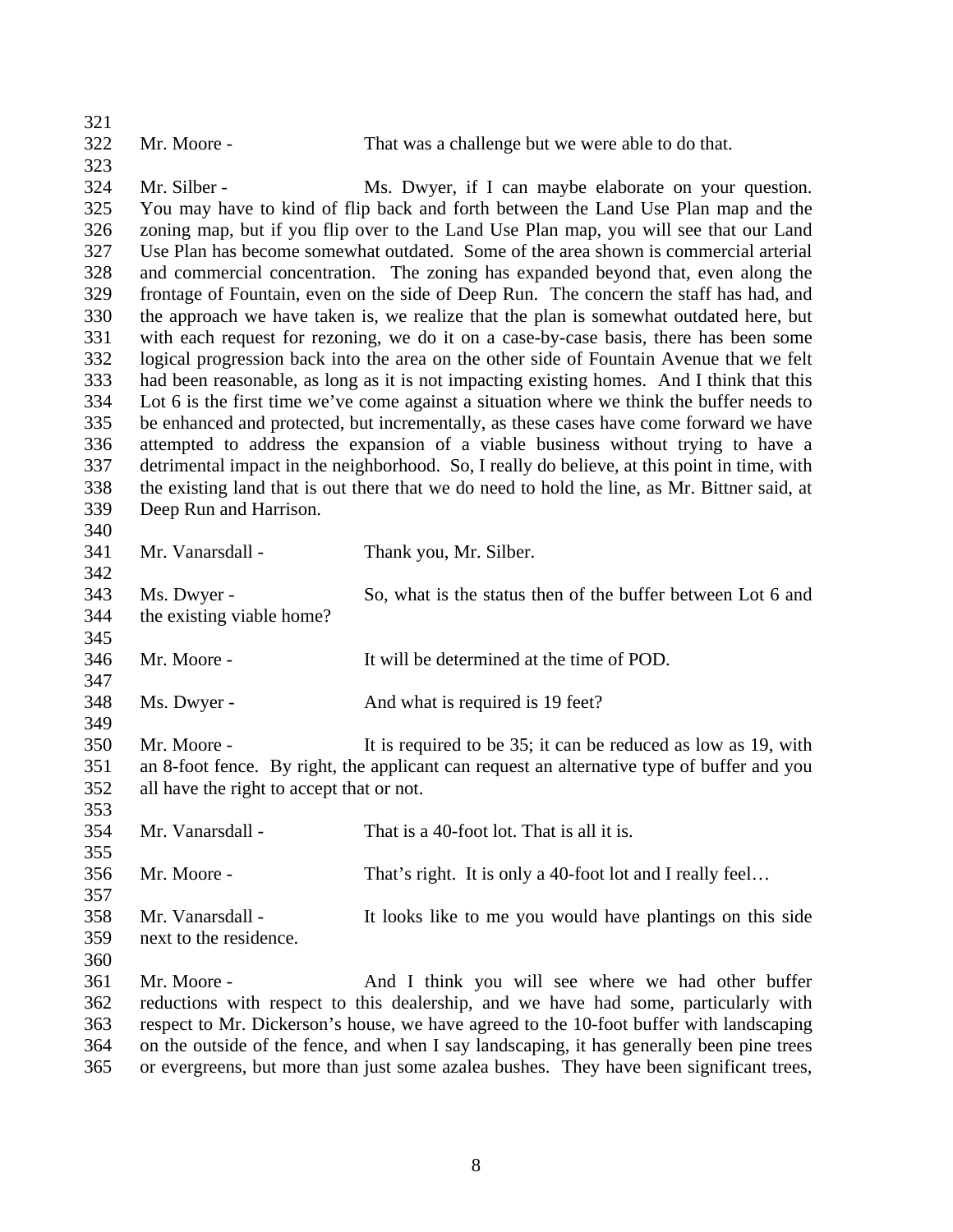and we certainly would commit to do something like that, or I would expect that if we didn't do that, you wouldn't approve it. Mr. Vanarsdall - OK. Mr. Silber - Mr. Moore, I do have a question. Mr. Vanarsdall - Oh, I wanted to ask you. You had a question about the gate. Mr. Silber - That is just what I was going to bring up. The proffer that is now offered under Proffer #9 indicates a gate, as I understand what Mr. Bittner said, this gate would be on the opposite side of the road from the subject zoning case. Mr. Moore - It would have to be. Yes, sir. Mr. Silber - I am not sure if we have the legal ability to accept a proffered condition off-site. Mr. Moore - Well, let me, the intent of this proffer is this. The police have expressed concern about employees, the safety of employees leaving the employee parking area that we would like to establish on two of these lots, the two lots on the corner of Deep Run and Fountain, and getting to and from the dealership. So as to avoid the need for them to go out to Broad Street and go around McDonalds and walk along Broad Street, all we are saying is that we will provide entrance through our other property that we already own. That just happens to be the place where we could do it. Mr. Silber - Don't get me wrong. I support that concept and I would hope that you would provide a gate there. I just don't think that we have a legal mechanism to accept a proffer that is off-site even though you do own it. I would think if you could give the County a letter of intent… Mr. Moore - I'd be happy to do that. I would say for the record right now that we will provide a means for the employees to get to and from the dealership property without having to go out and walk along Broad Street. I will state that for the record here, and I will confirm it with a letter to the Director of Planning between now and the Board meeting. Mr. Silber - OK. Mr. Vanarsdall - The logical place is that wooden fence, isn't it? Mr. Moore - That probably is, although technically I guess it could be at the end of the street, but that is still a … 411 Mr. Vanarsdall - Yes, it is.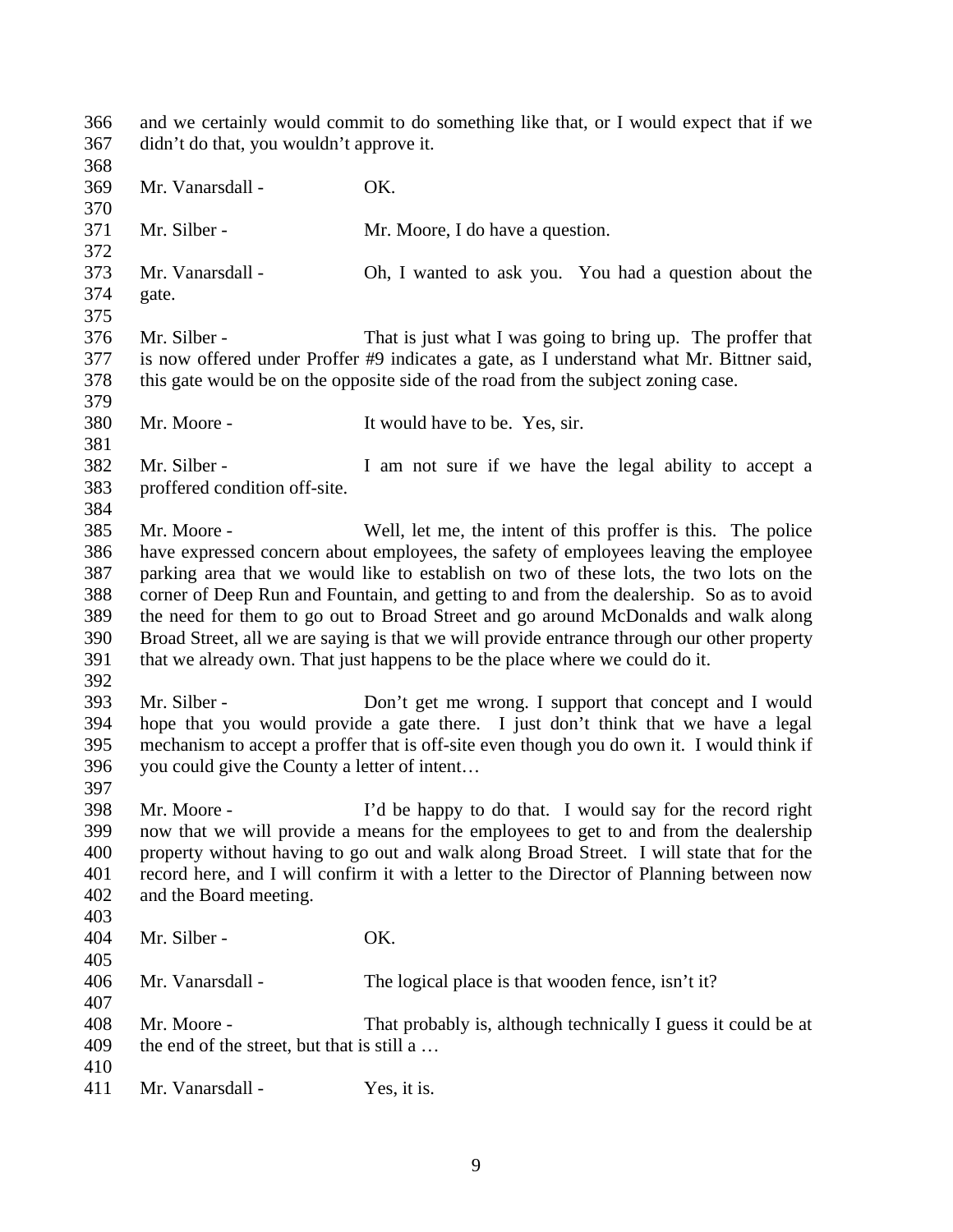| 412 |                                                                                          |                                                                                             |
|-----|------------------------------------------------------------------------------------------|---------------------------------------------------------------------------------------------|
| 413 | Mr. Archer -                                                                             | Are there further questions for Mr. Moore?                                                  |
| 414 |                                                                                          |                                                                                             |
| 415 | Mr. Vanarsdall -                                                                         | Are you ready for a motion?                                                                 |
| 416 |                                                                                          |                                                                                             |
| 417 | Mr. Archer -                                                                             | Yes, sir, Mr. Vanarsdall.                                                                   |
| 418 |                                                                                          |                                                                                             |
| 419 | Mr. Vanarsdall -                                                                         | I think No. 9, then we don't need to address that, do we,                                   |
| 420 | Mr. Bittner?                                                                             |                                                                                             |
| 421 |                                                                                          |                                                                                             |
| 422 | Mr. Bittner -                                                                            | We will probably have to address that before the Board and                                  |
| 423 |                                                                                          | have it removed from the proffers, and then get the letter of intent. But, I think the case |
| 424 | could still go forward.                                                                  |                                                                                             |
| 425 |                                                                                          |                                                                                             |
| 426 | Mr. Vanarsdall -                                                                         | You want to leave the proffer in?                                                           |
| 427 |                                                                                          |                                                                                             |
| 428 | Mr. Bittner -                                                                            | If the applicant is prepared to strike it tonight, I don't think                            |
| 429 |                                                                                          | it matters either way. We can take care of that between now and the Board.                  |
| 430 |                                                                                          |                                                                                             |
| 431 | Mr. Vanarsdall -                                                                         | All right. I move that Case C-38C-01 be recommended to                                      |
| 432 | the Board of Supervisors for approval.                                                   |                                                                                             |
| 433 |                                                                                          |                                                                                             |
| 434 | Mr. Taylor -                                                                             | Second.                                                                                     |
| 435 |                                                                                          |                                                                                             |
| 436 | Mr. Archer -                                                                             | We have a motion by Mr. Vanarsdall and a second by Mr.                                      |
| 437 |                                                                                          | Taylor. All in favor of the motion say aye. Those opposed to the motion say no. The         |
| 438 |                                                                                          | ayes have it. The motion carries. The vote was 5-0. Mr. Kaechele abstained.                 |
| 439 |                                                                                          |                                                                                             |
| 440 | REASON: Acting on a motion by Mr. Vanarsdall, seconded by Mr. Taylor, the Planning       |                                                                                             |
| 441 | Commission voted 5-0 (one abstention) to recommend that the Board of Supervisors         |                                                                                             |
| 442 |                                                                                          | grant the request because it continues a form of zoning consistent with the area.           |
| 443 |                                                                                          |                                                                                             |
| 444 |                                                                                          | C-40C-01 John J. Hanky III for the JJH Corporation: Request to conditionally                |
| 445 |                                                                                          | rezone from A-1 Agricultural District to RTHC Residential Townhouse District                |
| 446 | (Conditional), Parcels 32-A-15 and 16, containing 4.009 acres, located on the north line |                                                                                             |
| 447 |                                                                                          | of Mountain Road approximately 780 feet east of the intersection of Woodman and             |
| 448 | Mountain Roads (on the east property line of the Mountain Laurel Subdivision), and the   |                                                                                             |
| 449 |                                                                                          | south line of Interstate 295 approximately 150 feet east of the Woodman Road                |
| 450 |                                                                                          | Interchange. Residential townhouses are proposed. The applicant proposes no more than       |
| 451 |                                                                                          | thirty-one (31) units. The Land Use Plan recommends Urban Residential, 3.4 to 6.8 units     |
| 452 | net density per acre.                                                                    |                                                                                             |
| 453 |                                                                                          |                                                                                             |
| 454 | Mr. Archer -                                                                             | Is there anyone here who is in opposition to $C-40C-01$ ? Is                                |
| 455 |                                                                                          | there anybody here not in opposition? Thank you. We will get to you. OK, Mr.                |
| 456 | Householder.                                                                             |                                                                                             |
| 457 |                                                                                          |                                                                                             |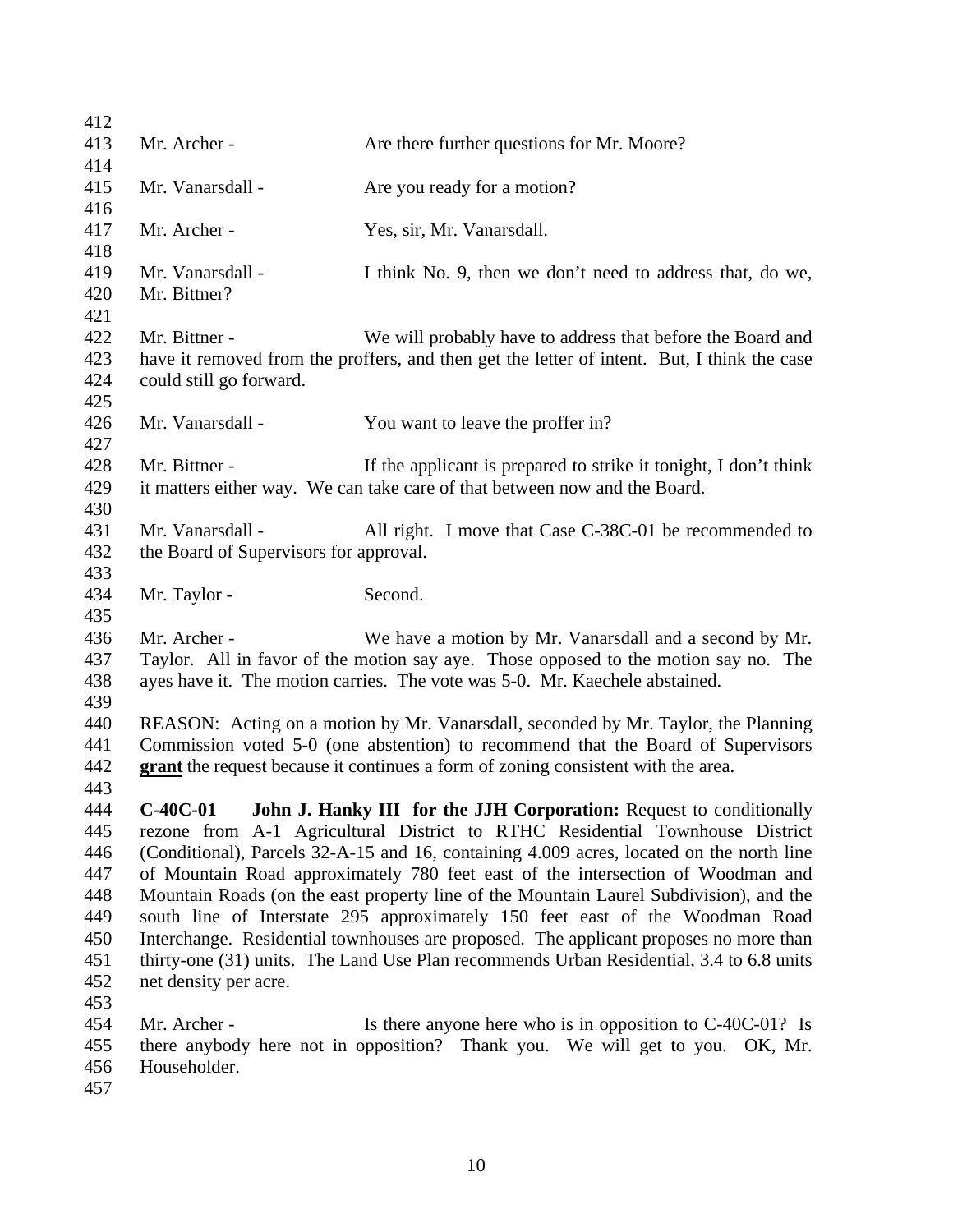Mr. Householder - The subject property consists of two long thin continuous parcels that front Mountain Road. The Mountain Laurel Townhouse Development borders this property to the west, and it is currently zoned a combination of R-5C and RTH. This project, the Mountain Laurel project right here, was completed in the late 1990s and has a total of 141 units at a density of 8.4 units per acre. To the east of the site you have the Virginia Randolph School and to the north, as you can see, (referring to slide), 295 borders the tip of the property. Mountain Road is currently single-family residential and vacant property. The applicant has submitted this site plan, but it is not proffered and it shows townhouse units on a single street that was running up, with units facing the Virginia Randolph School. No stub streets were provided in the Mountain Laurel Townhouse Development, so there is no opportunity to connect to that development at this time. Therefore, access would be limited to Mountain Road. As you can see, the size and shape of the property does limit the potential for developmental options for different types of development on this property. Since the staff report, the applicant has addressed several concerns that were raised in the report and those were handed out to you today, and they were received on time for the proffer deadline. Proffers 4 through 12 are the ones that have been added. These proffers provide for a 20- foot landscape buffer along Mountain Road, a 20-foot buffer along the eastern property line adjacent to the Virginia Randolph School to provide for a 1,200 square foot minimum unit size. They say that the impervious cover will not exceed 40%, and they have also said that this northernmost portion of the property here (referring to slide) will be set aside as common area for the community. They have agreed to provide sidewalks, sound suppression between the units, and provide a residential scale of lighting.

 The 2010 Land Use Plan recommends urban residential for this property, and the applicant has also advised that proffers to reduce the density by one unit from 31 to 30, that would be built on this property, resulting in a density of 7.5 units per acre, which is slightly above the 6.8 called for by the Land Use Plan. But it is also lower than the Mountain Laurel Townhouses, which are 8.4. The staff feels that the applicant has proffered elements that would insure quality development on the site, and that the density is lower than the surrounding properties. Therefore, staff feels that the increase above the recommendations of the 2010 Plan is justified and staff recommends approval of the request. I would be glad to answer any questions that you might have.

 Mr. Archer - Thank you, Mr. Householder. Mr. Householder, there is quite a bit of opposition here tonight. Have you heard from the opposition and do we know what the opposition is?

 Mr. Householder - Personally I have not received a phone call with specific opposition. I heard today that there have been some rumors about unit size, and that it was going to be a very small unit, and that the quality of the project was going to be of not a very good quality in the neighborhood's opinion. That I have heard and the possibility of some drainage concerns, but those are the only two things that I know personally.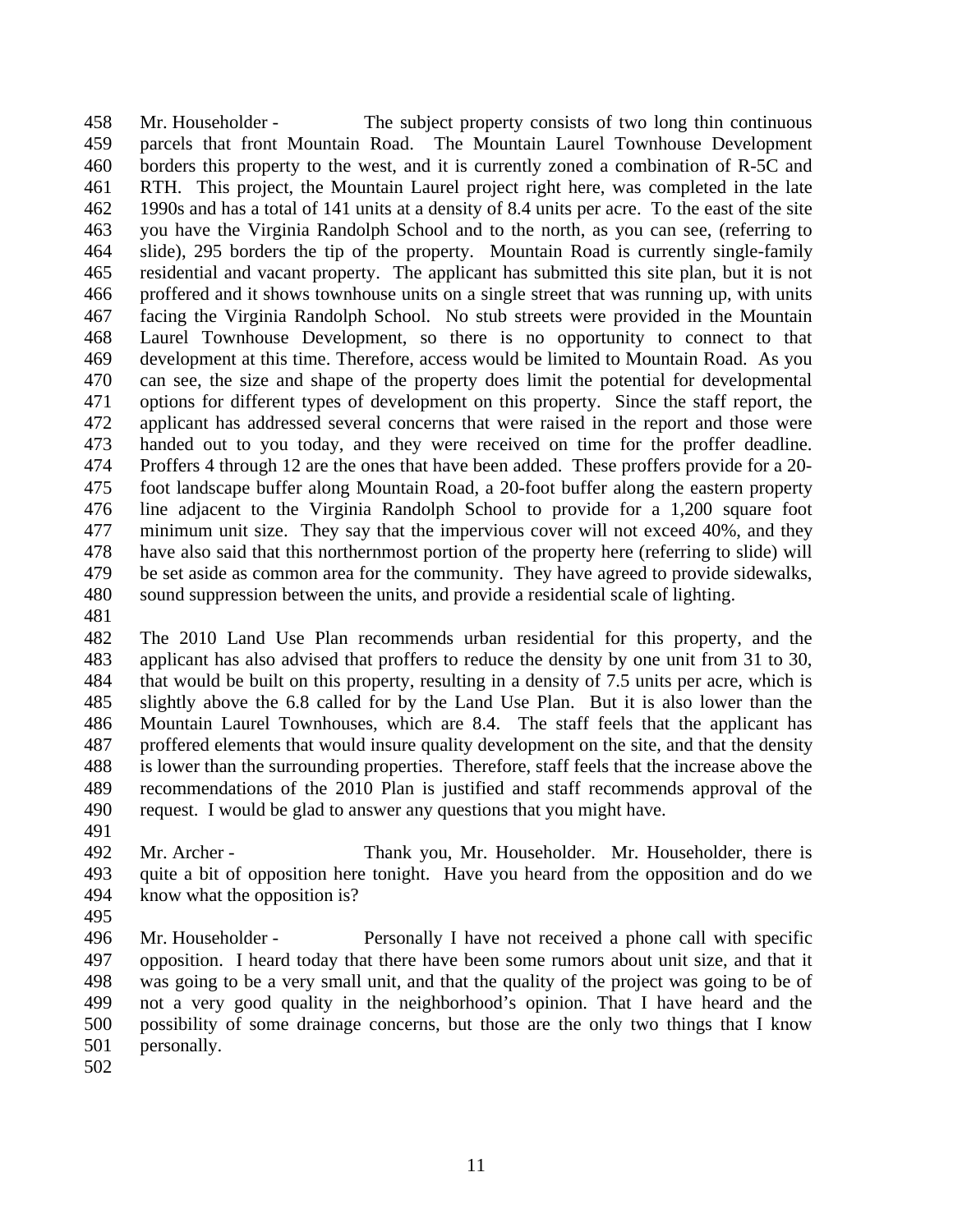Mr. Archer - Mr. Secretary, I think what I would like to do, to expedite this as much as we can, I would like for Mr. Hanky to come forward for just a minute. 

 Mr. Hanky - Good evening, Mr. Chairman, and members of the Commission. I am Jay Hanky. I am President of J. J. H. Corporation and I am the contract purchaser and the applicant. I had not really prepared to present the case. I just wanted to go along with Lee and, after talking with him prior to the meeting, we realized that staff was recommending approval. I just wanted to be available to answer any questions or concerns anyone had.

- Mr. Archer Well, actually why I wanted you to come forward, I know you have not had an opportunity to meet, there is an association, I believe, in Mountain Laurel, is it not? Is Ms. Bell here? Hi, Mrs. Bell. Mr. Hanky and I discussed this yesterday, and, of course, I talked it over with Mr. Householder, also. There were several concerns that staff had with this plan and most of them have been addressed, but I think what the real problem here is the fact that neither side has had the opportunity to communicate with the other, and I really think that you all don't know too much about what this project is all about. My suggestion would be, Mr. Hanky, since we have so much opposition here, I want to ask Mrs. Bell if she would come forward and briefly tell us what it is that they are opposed to, but I really think you need to get together with them. We can defer this case and hear it when we know a little bit more about what the opposition is, and they will also get to know a little bit about what you plan to do. Mr. Householder indicated that there was some concern about the quality of the product, and we really don't know what that is at this point.
- Mr. Hanky I guess, you know, when we asked Mr. Youngblood to prepare a preliminary plan for us, the criteria we gave him was to look at the adjacent units and some are set back from the road, and some are set back from the property lines, the size of the lots, the size of the units, the parking ratio. We asked him to model it after what was next door. That was our first reaction, that the project next door was a good one, with good maintenance and apparently good pride of ownership, and all we wanted to do was continue with what looked like a good thing. That is what we attempted to do with the proffer. I will apologize for not maybe doing a better job of communicating with the Association, even though I did have a chance to talk to Ms. Bell on the phone, and our intent is to try to model this project after what has been done next door and in every case meet or exceed what has been done there.
- Mr. Archer - Well, I think at this point, none of us, including the folks at Mountain Laurel, know enough tonight that we could make a decision that would be meaningful, and I would prefer that we let you defer this case until our August meeting. So, if Ms. Bell could give us just a couple of minutes telling us their major objections are, and then we would know how to approach it from a Commission standpoint. So, Mr. Hanky, would you allow her to come up for just a couple of minutes.
- 
- 547 Mr. Hanky Sure. Absolutely.
-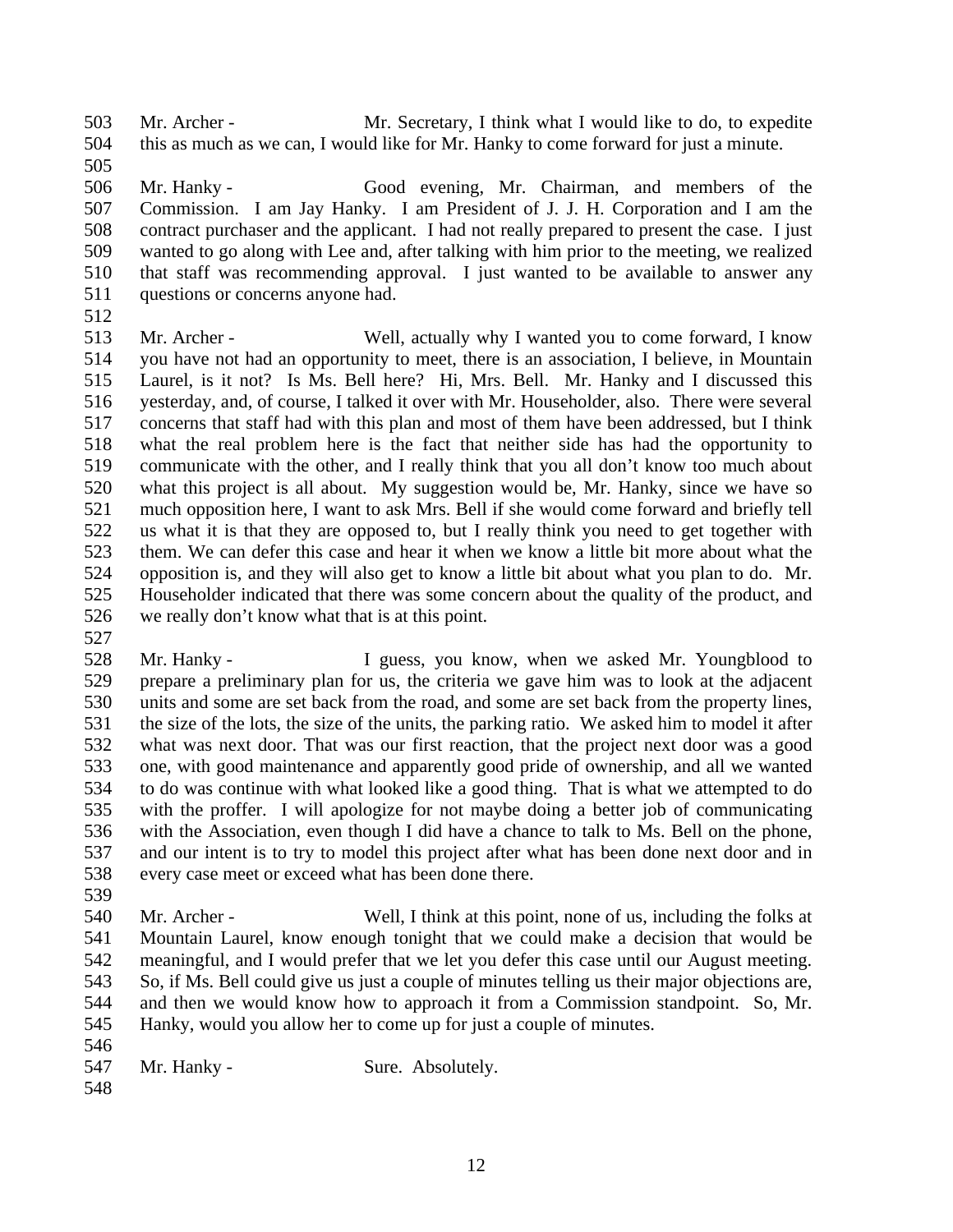Mr. Archer - And you can ask for a deferral and we will be willing to grant it. We will grant it if you are willing to ask for it.

 Ms. Bell - My name is Jan Bell and I am President of the Mountain Laurel Townhomes Association, and I have had an opportunity, I spoke to Mr. Hanky at length, and I did express to him some of the concerns. It would be nice if he could address our Board meeting and let other people ask. Again, I talked about the quality of the units for one thing; the drainage issue is a huge concern, because right now our property, mine is beside that property, and mine floods and all of the units that back up to it have flooding problems, which have never been fixed since they were built. The other thing is that right now the road noise from 295 is almost unbearable, and to take the last of those wooded areas, I think is going to make that worse. It is a natural habitat right now and I realize that Mrs. Leah can do anything with her property. There is no guarantee that that wonderful wooded area was going to stay there, but to take it all. What I am sure what everybody was hoping was that there were going to be some trees left, and I think that there is not. They are all going to go. It seems like an awfully small space for 30 townhomes. It just seems like, I can't see that it is going to enhance the property values, those of us that are there now, and those I think are the basic concerns. 

 Mr. Archer - Well, that was all I wanted to hear, so we could get some idea what your concerns were and, Mr. Hanky, I think we need to defer it, and you will get an opportunity to meet with that Association, so they can hear some of the good things that you told me.

 Mr. Hanky - Yes, that is fine. I guess that would probably be the most appropriate thing, and hopefully we will have that opportunity. I think all of those issues that you brought up, you know, we will be able to address. I think we already have addressed them, and like I say, once again I apologize for not conveying that to the Association at large in a more timely way. 

 Mr. Archer - Ms. Bell, I did want to say while you are there, we are not able to hold any prospective developer accountable for flooding problems that may have occurred in the past, and nobody can guarantee this, but there are instances where a neighboring development can sometimes alleviate flooding that already exist. Anyway, we will talk about that, or you all can talk about that when you get a chance.

- Mr. Hanky It is a difficult site with respect to drainage and it is something that I will deal with, the whole area is flat and will require effort, but we are prepared to take care of whatever needs to be done on our site.
- 

 Mr. Archer - Thank you sir, and I thank you all for coming out. With that, I will move for deferral to August? Is August OK?

592 Mr. Hanky - As soon as possible.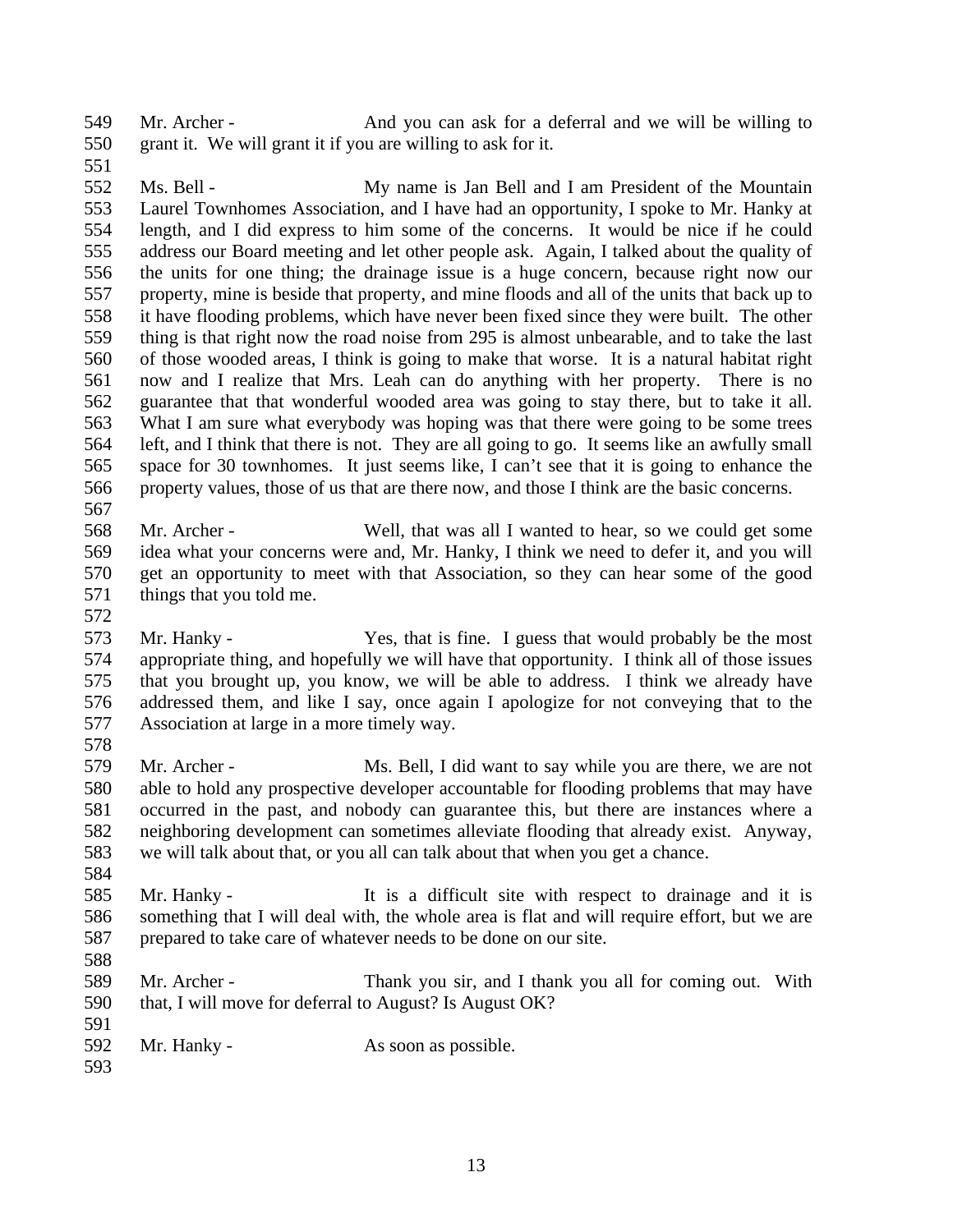- Mr. Archer We meet August 9. I will move for deferral at the request of the applicant to the August 9 meeting.
- Mr. Vanarsdall - Second.
- 

 Mr. Archer - We have a motion by Archer and a second by Mr.Vanarsdall. All in favor of the motion say aye. Those opposed say no. The ayes have it. The deferral is granted. The vote was 5-0. Mr. Kaechele abstained.

- 
- Mr. Silber The next case was deferred from the June 14, 2001
- meeting.
- 

## **Deferred from the June 14, 2001 Meeting:**

 **C-33C-01 James W. Theobald for H. H. Hunt Corporation:** request to amend proffered conditions on a portion of the property rezoned under case C-18C-99, on Parcels 11-A-3 and 4, located on the east side of the northern terminus of Twin Hickory Lane. The site is part of the new Chappell Ridge at Wyndham Forest subdivision. The amendment seeks to delete the proffer addressing phasing of the development. The Land Use Plan recommends Suburban Residential 2, 2.4 to 3.4 units net density per acre, Urban Residential, 3.4 to 6.8 units net density per acre, and Environmental Protection Area.

- 
- Mr. Archer Is there opposition to Case C-33C-01? All right. Mr.
- Bittner.

 Mr. Bittner - Thank you, Mr. Archer. This proposal would amend a proffer limiting the new Chappell Ridge subdivision to a certain number of certificates of occupancy per year. The applicant originally proposed removing this proffer. He is now proposing that the yearly limit of COs be increased. The proffer is now limiting the COs to 50 or to a possible maximum of 65 if less than 50 were issued in the previous year. The applicant is proposing that the possible maximum be increased to 75 COs per year. The base limit of 50 would remain the same. Staff did not support the original request to remove this proffer. This condition was originally established so that traffic, schools and other public service impacts could be spread out over time and sufficient infrastructure could be provided. Increasing the possible maximum COs to 75 per year, however, would seem to have little impact on the phasing of development in Chappell Ridge. When the proffer was first established, the phasing time line was set to begin on September 1, 2000. The applicant was allowed to obtain 50 COs between that date and September 1, 2001; however, no COs have yet been issued in Chappell Ridge, and it 633 appears unlikely that any will be issued before the September  $1<sup>st</sup>$  cutoff. This means that come September 2, the applicant will be allowed to obtain the maximum 65 COs, or 75 as requested, and then the following year, which would end on September 1, 2002 another 50 COs could then be obtained during the year after that, ending on September 1, 2003. At this point, the Chappell Ridge subdivision would be basically built out or fully developed. Also, in September 2003 a new elementary school is scheduled to open next to Chappell Ridge, and that school will be right here on this site (referring to slide). The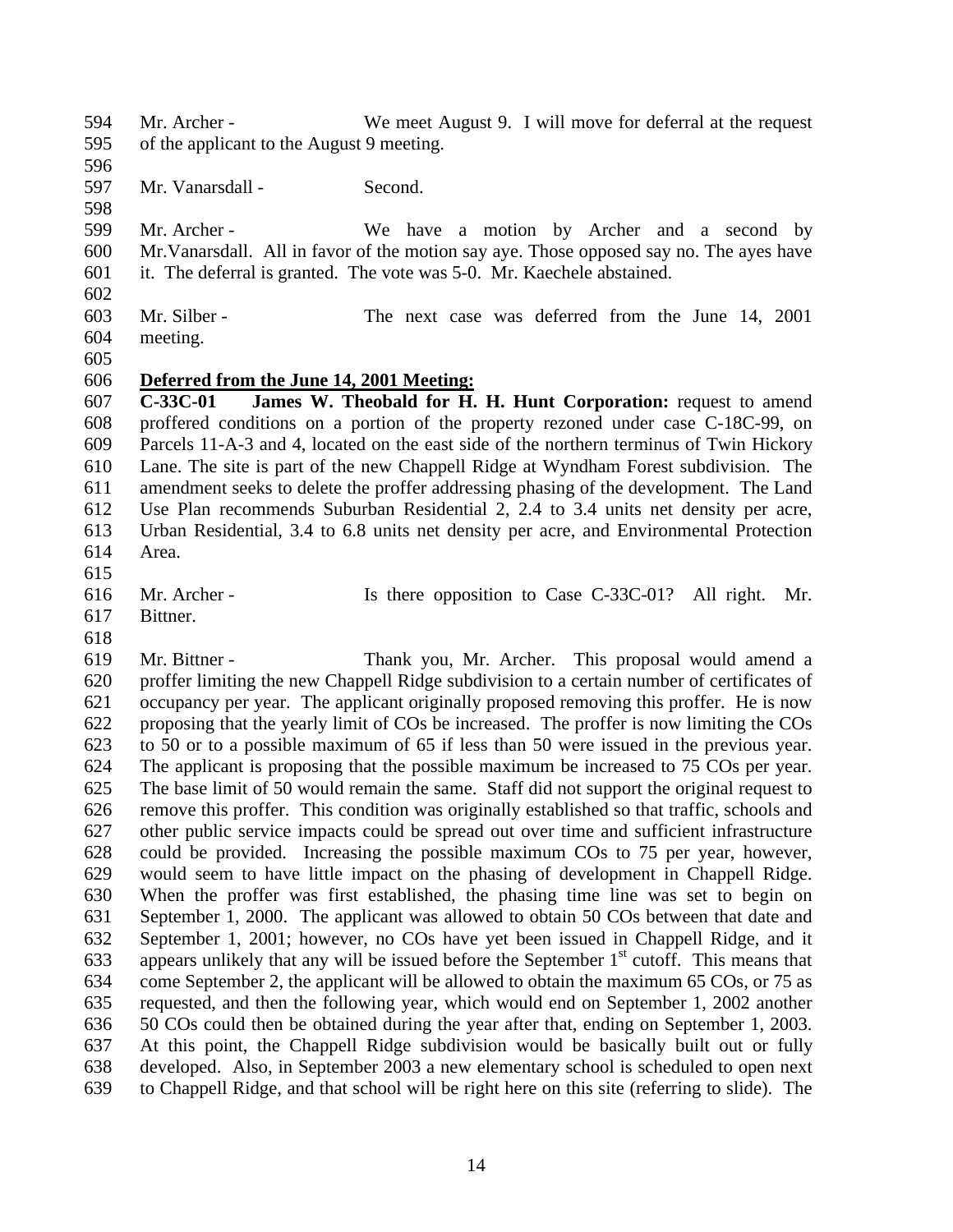public school staff has said that this school is planned to accommodate all elementary school-aged children from Chappell Ridge. Increasing the maximum number of COs to 75 would not appear to greatly accelerate the development prior to the 2003 opening of the new school. Also, the adjacent Wyndham Forest subdivision has never issued more than 47 COs in a year, so it is highly possible that the base limit of 50 COs per year would not be exceeded in Chappell Ridge. Because the potential impact of this request appears small, staff recommends that this application be approved. I'd be happy to answer any questions you may have.

| 648 |                                                      |                                                                                              |
|-----|------------------------------------------------------|----------------------------------------------------------------------------------------------|
| 649 | Mr. Archer -                                         | All right, thank you, sir. Are there questions for Mr.                                       |
| 650 | Bittner?                                             |                                                                                              |
| 651 |                                                      |                                                                                              |
| 652 | Mr. Vanarsdall -                                     | So, with this 75 that was worked out, you now recommend                                      |
| 653 | approval?                                            |                                                                                              |
| 654 |                                                      |                                                                                              |
| 655 | Mr. Bittner -                                        | Yes. I recommend approval.                                                                   |
| 656 |                                                      |                                                                                              |
| 657 | Mr. Vanarsdall -                                     | Thank you.                                                                                   |
| 658 |                                                      |                                                                                              |
| 659 | Mr. Archer -                                         | All right. Anything further?                                                                 |
| 660 |                                                      |                                                                                              |
| 661 | Mr. Kaechele -                                       | That school was included in the Bond Issue, I believe,                                       |
| 662 | wasn't it?                                           |                                                                                              |
| 663 |                                                      |                                                                                              |
| 664 | Mr. Bittner -                                        | I believe so. I am not certain.                                                              |
| 665 |                                                      |                                                                                              |
| 666 | Mr. Kaechele -                                       | The time frame is 2003?                                                                      |
| 667 |                                                      |                                                                                              |
| 668 | Mr. Bittner -                                        | Yes, Fall of 2003 is the scheduled opening date for that                                     |
| 669 | school.                                              |                                                                                              |
| 670 |                                                      |                                                                                              |
| 671 | Mr. Archer -                                         | All right. Mr. Taylor. Do you want to hear from the                                          |
| 672 | applicant?                                           |                                                                                              |
| 673 |                                                      |                                                                                              |
| 674 | Mr. Taylor -                                         | No, I don't think we need to hear from the applicant, Mr.                                    |
| 675 |                                                      | Chairman, but I do want to commend the staff on looking carefully at the semantics of        |
| 676 |                                                      | this. When it first came up, it was realized in terms of what the limitation of 50 were, was |
| 677 |                                                      | to achieve, but as Mr. Bittner so eloquently indicated, right now with a new school          |
| 678 |                                                      | coming on with Chappell Ridge, and with the – let's say the new math of reality. This is     |
| 679 |                                                      | just an issue I think that we can go ahead and approve. So, I move approval of Case C-       |
| 680 | 33C-01, James W. Theobald for H.H. Hunt Corporation. |                                                                                              |
| 681 |                                                      |                                                                                              |
| 682 | Ms. Dwyer -                                          | Second.                                                                                      |
| 683 |                                                      |                                                                                              |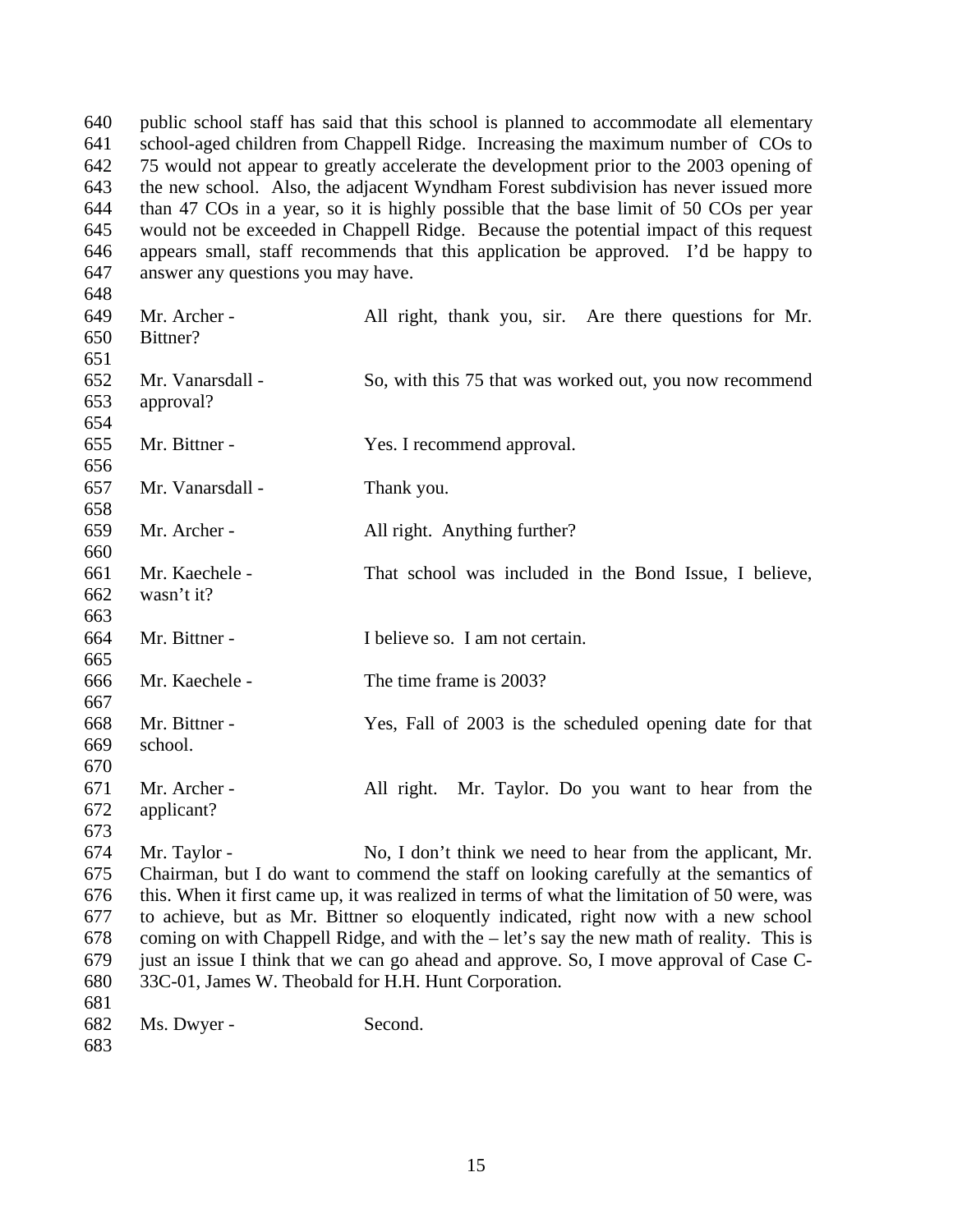Mr. Archer - Motion by Mr. Taylor and seconded by Ms. Dwyer. All in favor of the motion say aye. All opposed say no. The ayes have it. The recommendation is granted. The vote was 5-0. Mr. Kaechele abstained.

 REASON: Acting on a motion by Mr. Taylor, seconded by Mrs. Dwyer, the Planning Commission voted 5-0, (one abstention) to recommend that the Board of Supervisors **grant** the request because the changes do not greatly reduce the original intended purpose of the proffers.

 **C-42C-01 Henry Wilton for River City Lifestyle, LLC:** Request to amend proffered conditions accepted with rezoning case C-12C-88, on Parcel 47-A-11A, containing 4.67 acres, located at the southwest intersection of Dominion Boulevard and Sadler Road. The proposed amendment is related to development of restaurant, retail, and office uses. The Land Use Plan recommends Commercial Concentration.

- Mr. Archer Is there anyone present in opposition to C-42C-01, Henry Wilton for River City Lifestyle, LLC? No opposition. All right. Mr. Coleman.
- 

 Mr. Coleman - The applicant has submitted revised proffers that do not require waiving the time limit. Mr. Householder is distributing now the changes are in bold italics. The applicant has requested to amend the proffers for C-12C-88. That case included very specific proffers guiding the development of Innsbrook Autoport Shopping Center. The portion of the original tract adjacent to West Broad Street has been developed. This proposal would permit the remaining 4.67 acres to be developed into a restaurant building with retail space and separate office building. This application also has extensive proffers that include the new proffered conceptual plan. The conceptual plan coordinates the boundary of this site with the autoport under shopping center guidelines. These guidelines include a 50-foot perimeter building setback, 25% maximum site coverage by buildings and sign limitations. The plan includes one building with a 19,950 square foot restaurant and 4,250 square feet of retail space, and a separate 14,200 square foot office building. The building will be primarily brick or dryvit and glass and the gross floor area will be limited to 50,000 square feet. Twenty- five foot wide tree-save areas are proposed around much of the perimeter of the property. Additional tree-save areas are proposed in the interior of the property along a portion of the western boundary adjacent to Bennett Funeral Home. The site is heavily wooded and trees greater than 5 inches in caliper in the tree-save areas will be preserved. The revised proffers addressed staff concerns and assure development of this site will be compatible with adjacent development in the area. The tree-save areas have been widened to 40-feet along the southern 150 feet of the western property line adjacent to the funeral home. The tree-save area in the interior will be at least .2 of an acre. The trash receptacles shown on the conceptual plan will be highly visible when entering this property from the autoport and will be fenced within an enclosure of the same material as the main building. The applicant has indicated that shared parking provisions will be used to reduce the number of parking spaces otherwise required for this project. The applicant has already contacted the Plan Review Division about the possibility of reducing the number of required spaces. However, no further information has been forwarded by the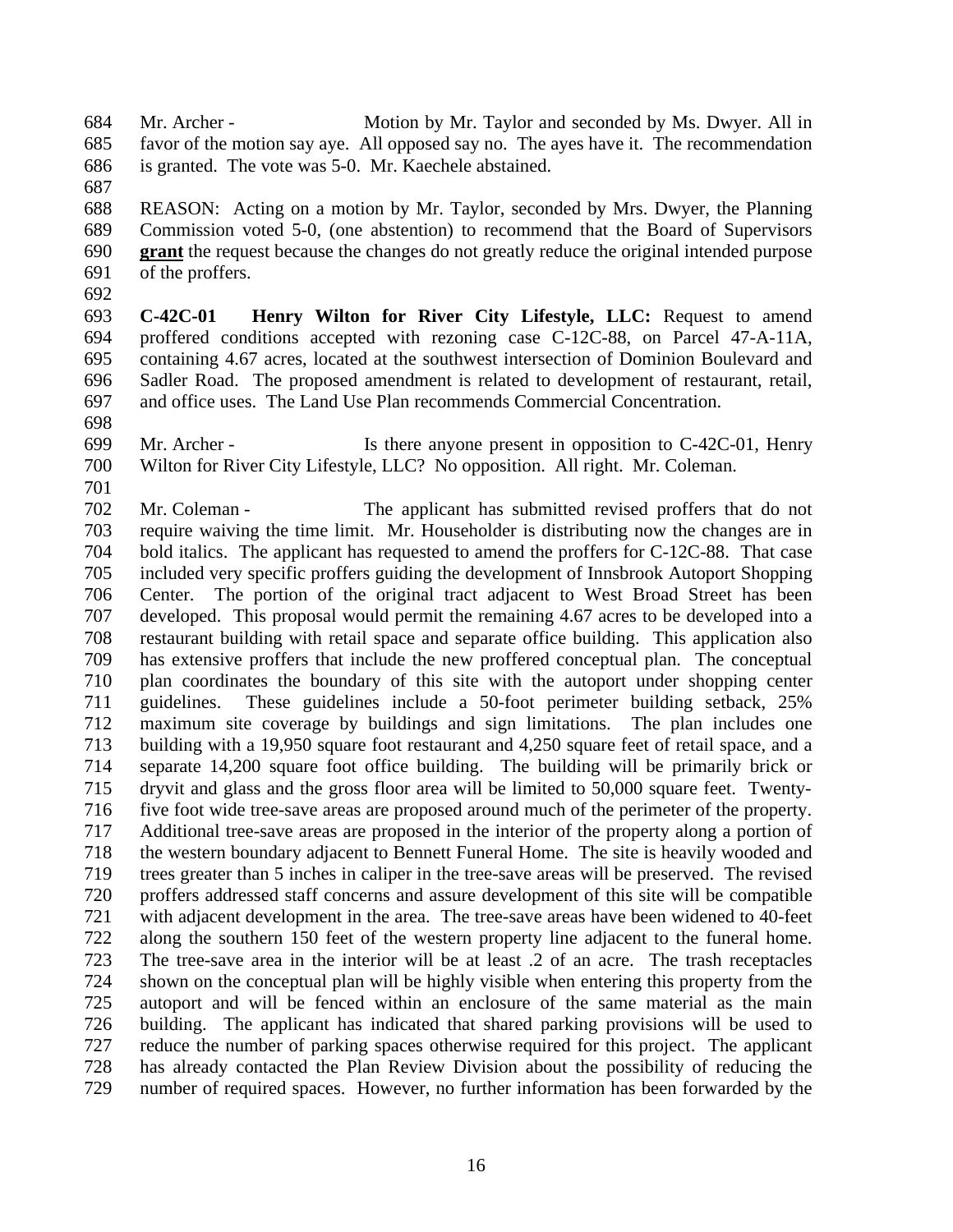applicant. The requested proffer amendment will result in development consistent with the surrounding area. The application is also consistent with the Land Use Plan and provides assurances of quality development of this site. With the revisions to the proffered conditions, staff recommends approval of this case. I would be happy to answer any questions. 

 Mr. Archer - Thank you, Mr. Coleman. Are there any questions from the Commission of Mr. Coleman? 

- Mr. Taylor I have one for Mr. Coleman, and that is, do you have the elevations of this, or did the applicant provide elevation drawings?
- 
- Mr. Coleman Elevations were not provided.
- Mr. Taylor OK. Is the applicant here? Would Mr. Wilton like to address this?
- 

 Mr. Wilton - Mr. Chairman and members of the Commission, my name is Henry Wilton and tonight I represent River City Lifestyle, LLC. We haven't finished the design of the building. We will come back for the POD hearing before this body. We will, obviously, bring you the elevations. The theme we are building off is basically a brick building, Colonial in scope, and this is the best rendering I can get you at this point. We are working with an architect on it at this time, and again I will bring it back at the time of POD review. Basically, I don't have the specifications on it yet, but basically a large two-story very Colonial. You will get a portico in the front, and basically very Colonial in nature. Actually, we pulled that from a magazine. I will get the color for you, but again, the type of architecture we are planning (referring to slide), with this type of look, and a large building, obviously, with 19,000 square feet, so we are not planning multiple buildings yet. We've got two buildings planned for the site and the other building would also be brick and be in line with exactly what we are planning here. This is basically the design for the larger, the 19,000 square feet. 

 Mr. Taylor - And on the plan view, is that circle a turnaround or approach? 765 Mr. Wilton - Yes, that is. Mr. Taylor - To go against the two-story building? Mr. Wilton - Yes, sir. Mr. Taylor - Am I correct in reading the plan that the access from the

autoport is, there is road access, or the site continues?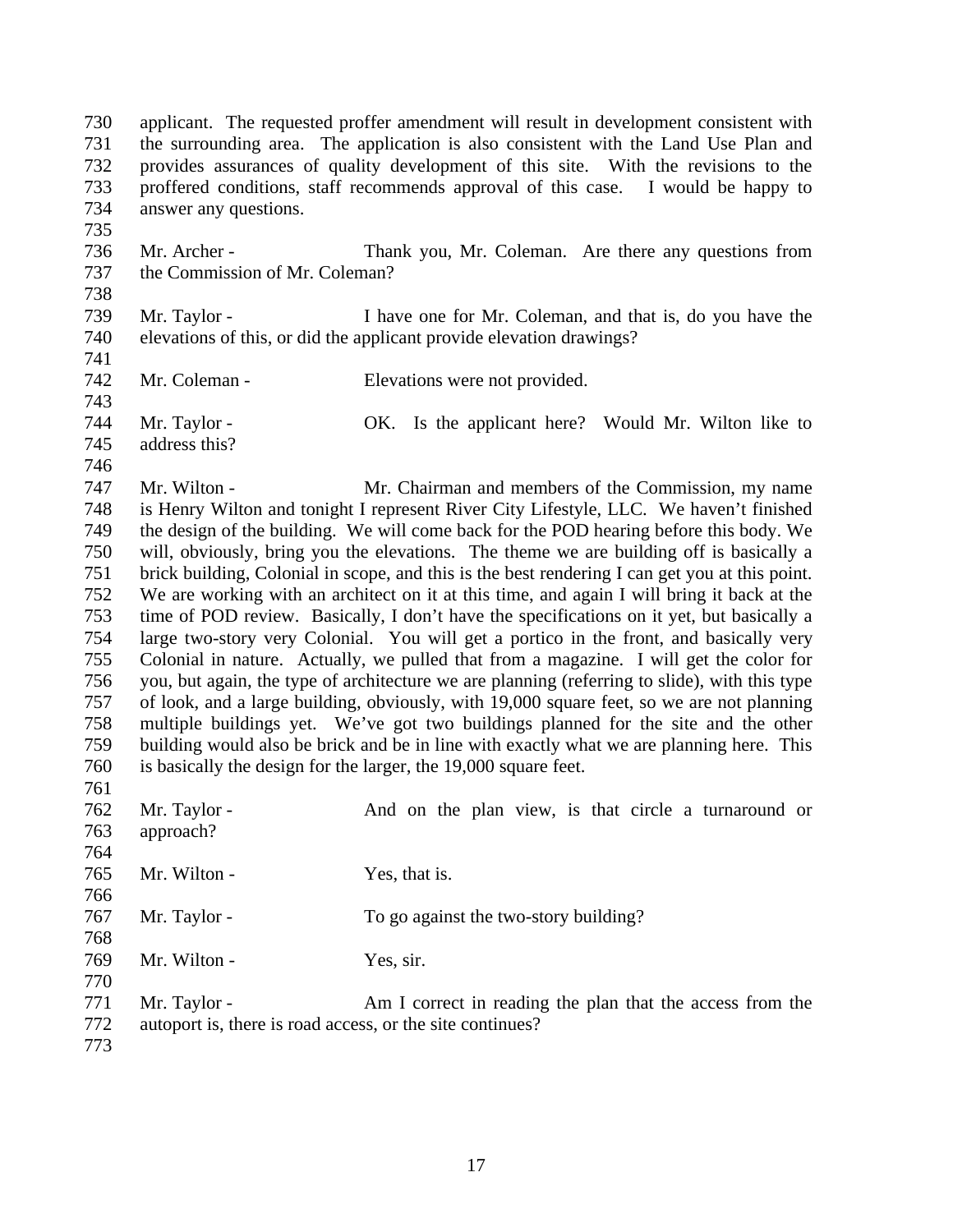Mr. Wilton - Yes. There is an access into it from the autoport. There are other accesses. We also have two other accesses, one on Sadler Road, and one on Dominion Boulevard. Mr. Taylor - Now, the large dark area, well first off, there is a turnaround, is that a parking turnaround? Mr. Wilton - Well, we've got some parking outlined if people wanted to come in and are just going in for a minute to pick up some things, but basically for valet parking and so on. You've got parking around that, but basically a portico where you pull your car underneath that to get out, if it was raining and so on, and somebody could park your car. Buckhead's is basically the plan done in this building, so they will be relocating from their Henrico restaurant now and will continue to be a Henrico restaurant if we get the plan approved. Mr. Taylor - It looks from the plan view that it is an upscale project. Mr. Wilton - Yes, I think most people consider Buckhead's as being an up-scale restaurant, chophouse, that type of thing. Mr. Taylor - The dark areas are a continuation of the landscaping? Mr. Wilton - The dark areas are tree preservation. This is a heavily wooded site and all tree-preservation areas and all of them we have to keep the caliper tree of 5 inches and greater, where you see the dark areas. Mr. Kaechele - Do you have an estimate of the site coverage there or open space? Mr. Wilton - Well, it was a lot less than the last plan, but I do not. Mr. Kaechele - Excuse me. Is it consistent with the Innsbrook ratio of roughly 35 to 35% open space? Mr. Wilton - I really can't tell you, but I think it would conform to that, because we've got more tree preservation and that probably would be necessary in looking at the site. 812 Mr. Kaechele - So, maybe we could calculate what the... Mr. Wilton - I will be happy to do that before it goes forward. I will ask our engineer to do that. Ms. Dwyer - Will the office be two stories, as well. 819 Mr. Wilton - Yes, it will.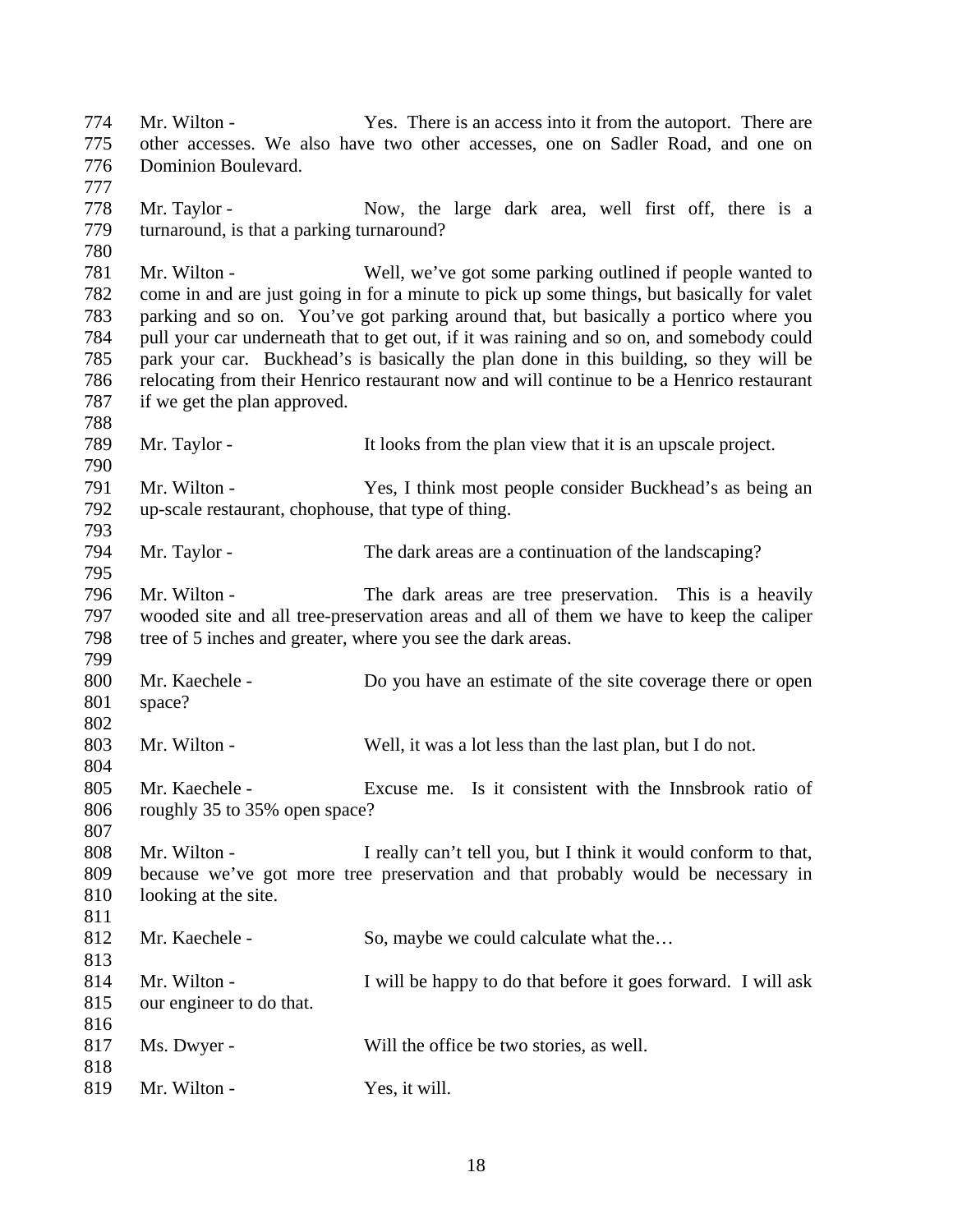| 821<br>Ms. Dwyer -<br>An upper story<br>822<br>823<br>Mr. Wilton -<br>Well, it is going to have convention facilities, for large<br>824<br>dinners and so on. The vast majority of the business that Buckhead's does is for<br>825<br>corporate clients that come to the Innsbrook area, and they have done that for a number<br>of years, and they have had to turn away a number of parties and so on for the past couple<br>826<br>827<br>of years because their site is just not large enough to accommodate this. This actually is<br>828<br>being built to accommodate a lot of the Innsbrook Corporations that do dinners and<br>829<br>planning meetings and things like that. They need a large facility, and that is what they<br>830<br>will try to do with this.<br>831<br>832<br>Mr. Kaechele -<br>Is this plan to the point where you know there is more than<br>833<br>one retail space besides the restaurant?<br>834<br>835<br>Mr. Wilton -<br>Well, the retail space is in conjunction with the restaurant.<br>836<br>The theme of that is that it is going to bring, people can come in for prepared foods, much<br>837<br>like you do at Ukrop's, maybe a step up from that as far as a little more gourmet meals,<br>838<br>because many people now do not want to go home and cook. They go there and pick it<br>839<br>up, so it would be more like a gourmet type of little grocery area that will operate for<br>lunch, that type of business. Much of it will be take out, and that is where you see the<br>840 |
|-------------------------------------------------------------------------------------------------------------------------------------------------------------------------------------------------------------------------------------------------------------------------------------------------------------------------------------------------------------------------------------------------------------------------------------------------------------------------------------------------------------------------------------------------------------------------------------------------------------------------------------------------------------------------------------------------------------------------------------------------------------------------------------------------------------------------------------------------------------------------------------------------------------------------------------------------------------------------------------------------------------------------------------------------------------------------------------------------------------------------------------------------------------------------------------------------------------------------------------------------------------------------------------------------------------------------------------------------------------------------------------------------------------------------------------------------------------------------------------------------------------------------------------------|
|                                                                                                                                                                                                                                                                                                                                                                                                                                                                                                                                                                                                                                                                                                                                                                                                                                                                                                                                                                                                                                                                                                                                                                                                                                                                                                                                                                                                                                                                                                                                           |
|                                                                                                                                                                                                                                                                                                                                                                                                                                                                                                                                                                                                                                                                                                                                                                                                                                                                                                                                                                                                                                                                                                                                                                                                                                                                                                                                                                                                                                                                                                                                           |
|                                                                                                                                                                                                                                                                                                                                                                                                                                                                                                                                                                                                                                                                                                                                                                                                                                                                                                                                                                                                                                                                                                                                                                                                                                                                                                                                                                                                                                                                                                                                           |
|                                                                                                                                                                                                                                                                                                                                                                                                                                                                                                                                                                                                                                                                                                                                                                                                                                                                                                                                                                                                                                                                                                                                                                                                                                                                                                                                                                                                                                                                                                                                           |
|                                                                                                                                                                                                                                                                                                                                                                                                                                                                                                                                                                                                                                                                                                                                                                                                                                                                                                                                                                                                                                                                                                                                                                                                                                                                                                                                                                                                                                                                                                                                           |
|                                                                                                                                                                                                                                                                                                                                                                                                                                                                                                                                                                                                                                                                                                                                                                                                                                                                                                                                                                                                                                                                                                                                                                                                                                                                                                                                                                                                                                                                                                                                           |
|                                                                                                                                                                                                                                                                                                                                                                                                                                                                                                                                                                                                                                                                                                                                                                                                                                                                                                                                                                                                                                                                                                                                                                                                                                                                                                                                                                                                                                                                                                                                           |
|                                                                                                                                                                                                                                                                                                                                                                                                                                                                                                                                                                                                                                                                                                                                                                                                                                                                                                                                                                                                                                                                                                                                                                                                                                                                                                                                                                                                                                                                                                                                           |
|                                                                                                                                                                                                                                                                                                                                                                                                                                                                                                                                                                                                                                                                                                                                                                                                                                                                                                                                                                                                                                                                                                                                                                                                                                                                                                                                                                                                                                                                                                                                           |
|                                                                                                                                                                                                                                                                                                                                                                                                                                                                                                                                                                                                                                                                                                                                                                                                                                                                                                                                                                                                                                                                                                                                                                                                                                                                                                                                                                                                                                                                                                                                           |
|                                                                                                                                                                                                                                                                                                                                                                                                                                                                                                                                                                                                                                                                                                                                                                                                                                                                                                                                                                                                                                                                                                                                                                                                                                                                                                                                                                                                                                                                                                                                           |
|                                                                                                                                                                                                                                                                                                                                                                                                                                                                                                                                                                                                                                                                                                                                                                                                                                                                                                                                                                                                                                                                                                                                                                                                                                                                                                                                                                                                                                                                                                                                           |
|                                                                                                                                                                                                                                                                                                                                                                                                                                                                                                                                                                                                                                                                                                                                                                                                                                                                                                                                                                                                                                                                                                                                                                                                                                                                                                                                                                                                                                                                                                                                           |
|                                                                                                                                                                                                                                                                                                                                                                                                                                                                                                                                                                                                                                                                                                                                                                                                                                                                                                                                                                                                                                                                                                                                                                                                                                                                                                                                                                                                                                                                                                                                           |
|                                                                                                                                                                                                                                                                                                                                                                                                                                                                                                                                                                                                                                                                                                                                                                                                                                                                                                                                                                                                                                                                                                                                                                                                                                                                                                                                                                                                                                                                                                                                           |
|                                                                                                                                                                                                                                                                                                                                                                                                                                                                                                                                                                                                                                                                                                                                                                                                                                                                                                                                                                                                                                                                                                                                                                                                                                                                                                                                                                                                                                                                                                                                           |
|                                                                                                                                                                                                                                                                                                                                                                                                                                                                                                                                                                                                                                                                                                                                                                                                                                                                                                                                                                                                                                                                                                                                                                                                                                                                                                                                                                                                                                                                                                                                           |
|                                                                                                                                                                                                                                                                                                                                                                                                                                                                                                                                                                                                                                                                                                                                                                                                                                                                                                                                                                                                                                                                                                                                                                                                                                                                                                                                                                                                                                                                                                                                           |
|                                                                                                                                                                                                                                                                                                                                                                                                                                                                                                                                                                                                                                                                                                                                                                                                                                                                                                                                                                                                                                                                                                                                                                                                                                                                                                                                                                                                                                                                                                                                           |
|                                                                                                                                                                                                                                                                                                                                                                                                                                                                                                                                                                                                                                                                                                                                                                                                                                                                                                                                                                                                                                                                                                                                                                                                                                                                                                                                                                                                                                                                                                                                           |
|                                                                                                                                                                                                                                                                                                                                                                                                                                                                                                                                                                                                                                                                                                                                                                                                                                                                                                                                                                                                                                                                                                                                                                                                                                                                                                                                                                                                                                                                                                                                           |
| 841<br>market.                                                                                                                                                                                                                                                                                                                                                                                                                                                                                                                                                                                                                                                                                                                                                                                                                                                                                                                                                                                                                                                                                                                                                                                                                                                                                                                                                                                                                                                                                                                            |
| 842<br>843<br>Mr. Kaechele -                                                                                                                                                                                                                                                                                                                                                                                                                                                                                                                                                                                                                                                                                                                                                                                                                                                                                                                                                                                                                                                                                                                                                                                                                                                                                                                                                                                                                                                                                                              |
| So, you see one other retail beside the restaurant?<br>844                                                                                                                                                                                                                                                                                                                                                                                                                                                                                                                                                                                                                                                                                                                                                                                                                                                                                                                                                                                                                                                                                                                                                                                                                                                                                                                                                                                                                                                                                |
| 845<br>Mr. Wilton -<br>Right. The retail is 4,700 square feet, I think is what they                                                                                                                                                                                                                                                                                                                                                                                                                                                                                                                                                                                                                                                                                                                                                                                                                                                                                                                                                                                                                                                                                                                                                                                                                                                                                                                                                                                                                                                       |
| generally take in that space and set it aside in that type of operation.<br>846                                                                                                                                                                                                                                                                                                                                                                                                                                                                                                                                                                                                                                                                                                                                                                                                                                                                                                                                                                                                                                                                                                                                                                                                                                                                                                                                                                                                                                                           |
| 847                                                                                                                                                                                                                                                                                                                                                                                                                                                                                                                                                                                                                                                                                                                                                                                                                                                                                                                                                                                                                                                                                                                                                                                                                                                                                                                                                                                                                                                                                                                                       |
| 848<br>Mr. Taylor -<br>An expansion of the question that Mr. Kaechele asked                                                                                                                                                                                                                                                                                                                                                                                                                                                                                                                                                                                                                                                                                                                                                                                                                                                                                                                                                                                                                                                                                                                                                                                                                                                                                                                                                                                                                                                               |
| 849<br>about the office space and Ms. Dwyer asked, that is two-stories. The architectural theme                                                                                                                                                                                                                                                                                                                                                                                                                                                                                                                                                                                                                                                                                                                                                                                                                                                                                                                                                                                                                                                                                                                                                                                                                                                                                                                                                                                                                                           |
| 850<br>of that building will be similar.                                                                                                                                                                                                                                                                                                                                                                                                                                                                                                                                                                                                                                                                                                                                                                                                                                                                                                                                                                                                                                                                                                                                                                                                                                                                                                                                                                                                                                                                                                  |
| 851                                                                                                                                                                                                                                                                                                                                                                                                                                                                                                                                                                                                                                                                                                                                                                                                                                                                                                                                                                                                                                                                                                                                                                                                                                                                                                                                                                                                                                                                                                                                       |
| 852<br>Mr. Wilton -<br>Yes, it will be very similar and when I come back here with                                                                                                                                                                                                                                                                                                                                                                                                                                                                                                                                                                                                                                                                                                                                                                                                                                                                                                                                                                                                                                                                                                                                                                                                                                                                                                                                                                                                                                                        |
| 853<br>the POD I will, obviously, have the plan elevations and floor plans.                                                                                                                                                                                                                                                                                                                                                                                                                                                                                                                                                                                                                                                                                                                                                                                                                                                                                                                                                                                                                                                                                                                                                                                                                                                                                                                                                                                                                                                               |
| 854                                                                                                                                                                                                                                                                                                                                                                                                                                                                                                                                                                                                                                                                                                                                                                                                                                                                                                                                                                                                                                                                                                                                                                                                                                                                                                                                                                                                                                                                                                                                       |
| 855<br>Mr. Taylor -<br>Get it in color and lightened up.                                                                                                                                                                                                                                                                                                                                                                                                                                                                                                                                                                                                                                                                                                                                                                                                                                                                                                                                                                                                                                                                                                                                                                                                                                                                                                                                                                                                                                                                                  |
| 856                                                                                                                                                                                                                                                                                                                                                                                                                                                                                                                                                                                                                                                                                                                                                                                                                                                                                                                                                                                                                                                                                                                                                                                                                                                                                                                                                                                                                                                                                                                                       |
| 857<br>Mr. Wilton -<br>Color would be good, too. I think I can do that.                                                                                                                                                                                                                                                                                                                                                                                                                                                                                                                                                                                                                                                                                                                                                                                                                                                                                                                                                                                                                                                                                                                                                                                                                                                                                                                                                                                                                                                                   |
| 858                                                                                                                                                                                                                                                                                                                                                                                                                                                                                                                                                                                                                                                                                                                                                                                                                                                                                                                                                                                                                                                                                                                                                                                                                                                                                                                                                                                                                                                                                                                                       |
| 859<br>Mr. Taylor -<br>OK, that satisfies my questions, Mr. Chairman.                                                                                                                                                                                                                                                                                                                                                                                                                                                                                                                                                                                                                                                                                                                                                                                                                                                                                                                                                                                                                                                                                                                                                                                                                                                                                                                                                                                                                                                                     |
| 860                                                                                                                                                                                                                                                                                                                                                                                                                                                                                                                                                                                                                                                                                                                                                                                                                                                                                                                                                                                                                                                                                                                                                                                                                                                                                                                                                                                                                                                                                                                                       |
| 861<br>Mr. Archer -<br>All right. Anything else from the Commission? There was                                                                                                                                                                                                                                                                                                                                                                                                                                                                                                                                                                                                                                                                                                                                                                                                                                                                                                                                                                                                                                                                                                                                                                                                                                                                                                                                                                                                                                                            |
| 862<br>no opposition, was there?                                                                                                                                                                                                                                                                                                                                                                                                                                                                                                                                                                                                                                                                                                                                                                                                                                                                                                                                                                                                                                                                                                                                                                                                                                                                                                                                                                                                                                                                                                          |
| 863                                                                                                                                                                                                                                                                                                                                                                                                                                                                                                                                                                                                                                                                                                                                                                                                                                                                                                                                                                                                                                                                                                                                                                                                                                                                                                                                                                                                                                                                                                                                       |
| 864<br>Mr. Taylor -<br>No, there was not. Mr. Chairman, I would move approval                                                                                                                                                                                                                                                                                                                                                                                                                                                                                                                                                                                                                                                                                                                                                                                                                                                                                                                                                                                                                                                                                                                                                                                                                                                                                                                                                                                                                                                             |
| of Case C-42C-01, Henry Wilton for River City Lifestyle, LLC.<br>865                                                                                                                                                                                                                                                                                                                                                                                                                                                                                                                                                                                                                                                                                                                                                                                                                                                                                                                                                                                                                                                                                                                                                                                                                                                                                                                                                                                                                                                                      |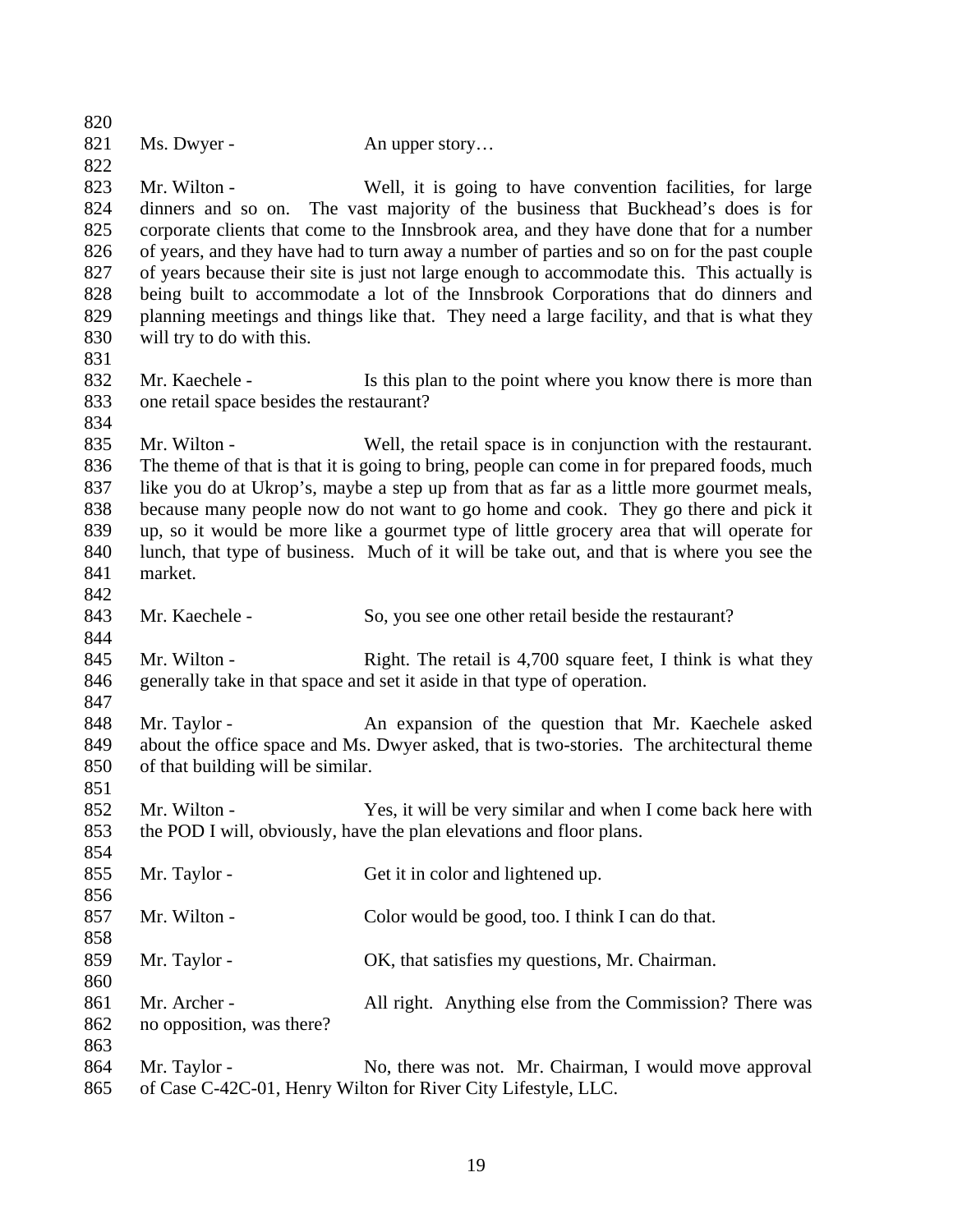Mr. Vanarsdall - Second.

 Mr. Archer - We have a motion by Mr. Taylor and seconded by Mr. Vanarsdall. All in favor of the motion say aye. All opposed say no. The motion carries. 871 The vote was 5-0. Mr. Kaechele abstained.

 REASON: Acting on a motion by Mr. Taylor, seconded by Mr. Vanarsdall, the Planning Commission voted 5-0 (one abstention) to recommend that the Board of Supervisors **grant** the request because the proffers continue to assure a quality form of development with maximum protection afforded the adjacent properties.

 **C-43C-01 Curtis Gordon for Thomas L. Browning:** Request to conditionally rezone from A-1 Agricultural District to R-3C One Family Residence District (Conditional), Parcel 56-A-32 (11905 Sunrise Road), containing 1.615 acre, located on the south line of Sunrise Road approximately 300 feet west of Pump Road. A single- family residential subdivision is proposed. The R-3 District allows a minimum lot size of 11,000 square feet. The Land Use Plan recommends Suburban Residential 2, 2.4 to 3.4 units net density per acre. 

886 Mr. Archer - Is there anyone here opposed to Case C-43C-01? No opposition. Mr. Coleman.

889 Mr. Coleman - The applicant has submitted revised proffers for this case. The proffers were received today and requires the Planning Commission waive the time limit for accepting proffers. The changes are in bold italics. This proposal is for rezoning a 1.615-acre parcel from A-1 Agricultural District to R-3C One Family Residence District.

 The subject property is one of a group of undeveloped parcels that is sandwiched between the existing subdivisions. Staff is concerned with the potential for piece-meal development for the remaining undeveloped parcels in this area. The applicant also owns the adjacent 1.33-acre parcel to the east. This property was rezoned to R-3AC in 1992 and has an approved conditional subdivision, Laura Woods. To date, no development activity has occurred on this property. The applicant previously submitted proffers requiring brick foundations and requiring the chimneys to have brick veneer. The revised proffers include a conceptual plan showing a stub road terminating at the adjacent parcel to the south. The revised proffers also increase the minimum house size to 1,500 square feet for a two-story dwelling, and 1,200 square feet for a one-story dwelling. The requested zoning change is consistent with the surrounding area and the application is consistent with the 2010 Land Use Plan. The proffers will encourage development in uniform with the surrounding neighborhood, while also coordinating development with their remaining undeveloped parcels. Staff recommends approval of this request with the revised proffers. I'd be happy to answer any questions.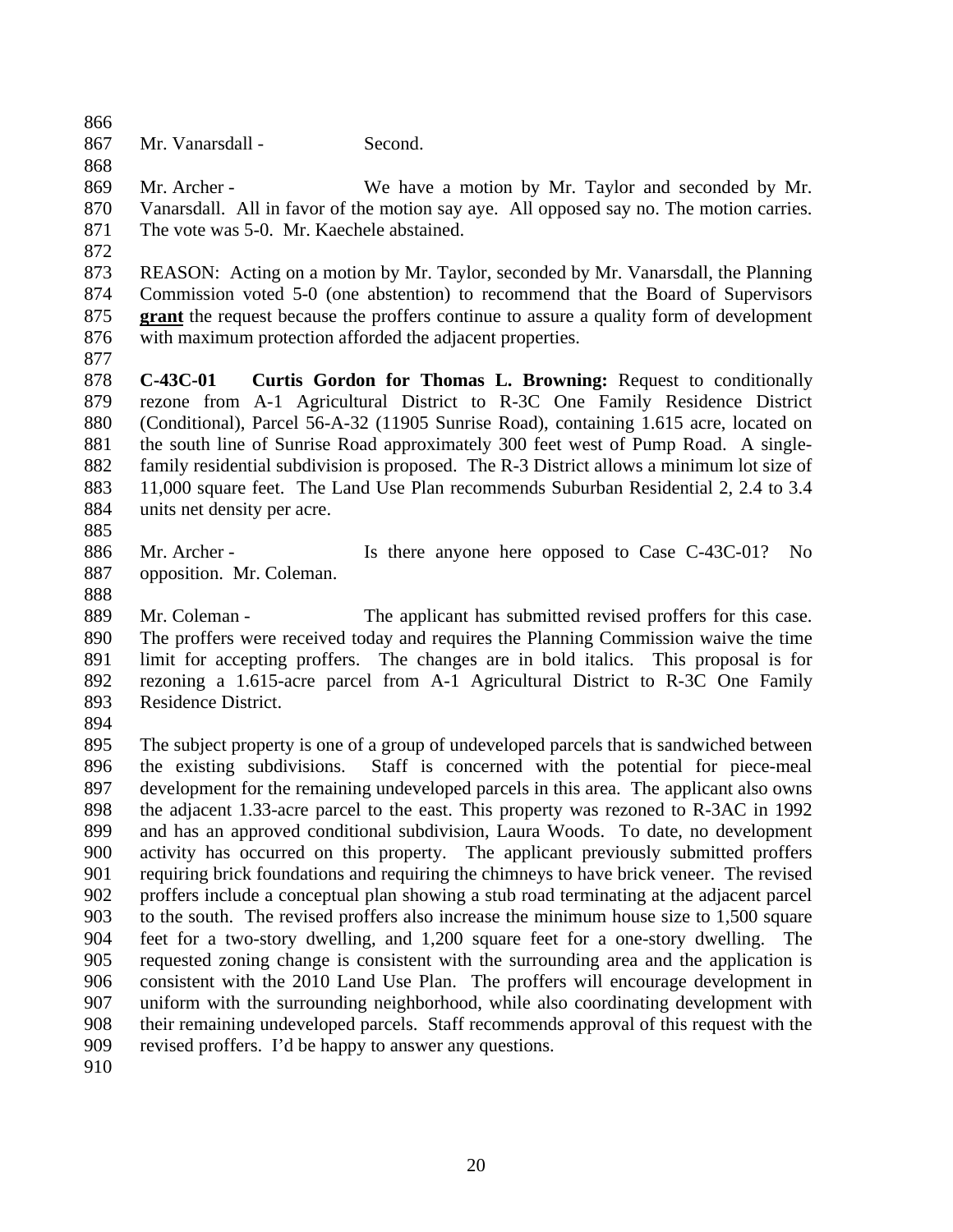| 911<br>912 | Mr. Archer -<br>for Mr. Coleman?                      | Thank you, sir. Are there questions from the Commission                                         |
|------------|-------------------------------------------------------|-------------------------------------------------------------------------------------------------|
| 913        |                                                       |                                                                                                 |
| 914        | Ms. Dwyer -                                           | I am just trying to get oriented. The revision includes                                         |
| 915        | Laura Woods?                                          |                                                                                                 |
| 916        |                                                       |                                                                                                 |
| 917        | Mr. Coleman -                                         | Correct.                                                                                        |
| 918        |                                                       |                                                                                                 |
| 919        | Ms. Dwyer -                                           | This site plan includes Laura Woods but it was not included                                     |
| 920        | before.                                               |                                                                                                 |
| 921        |                                                       |                                                                                                 |
| 922        | Mr. Coleman -                                         | Correct. This area here (referring to slide) was previously,                                    |
| 923        |                                                       | the Laura Woods Conditional Subdivision, which was approved in 1992.                            |
| 924        |                                                       |                                                                                                 |
| 925        | Ms. Dwyer -                                           | And with the cul-de-sac and the stub road being shown                                           |
| 926        | here, what is intended?                               |                                                                                                 |
| 927        |                                                       |                                                                                                 |
| 928        | Mr. Coleman -                                         | The cul-de-sac is a temporary turnaround easement. The                                          |
| 929        |                                                       | parcel in the back is approximately three acres that is undeveloped, and access to that         |
| 930        | would be limited.                                     |                                                                                                 |
| 931        |                                                       |                                                                                                 |
| 932        | Ms. Dwyer -                                           | OK.                                                                                             |
| 933        |                                                       |                                                                                                 |
| 934        | Mr. Archer -                                          | All right. Any further questions?                                                               |
| 935        |                                                       |                                                                                                 |
| 936        | Mr. Kaechele -                                        | What is designated as a reserved area, what is that reserved                                    |
| 937        | for?                                                  |                                                                                                 |
| 938        |                                                       |                                                                                                 |
| 939        | Mr. Coleman -                                         | It is anticipated that if the property to the rear were                                         |
| 940        | developed, these would be incorporated into new lots. |                                                                                                 |
| 941        |                                                       |                                                                                                 |
| 942        | Mr. Silber -                                          | There are 80-foot lots. There is some property at the end of                                    |
| 943        |                                                       | that street that doesn't meet the minimum street frontage requirements, and so they are         |
| 944        |                                                       | contemplating that being reserved to be attached to future development in that southern         |
|            | direction.                                            |                                                                                                 |
| 945        |                                                       |                                                                                                 |
| 946        |                                                       |                                                                                                 |
| 947        | Mr. Taylor -                                          | And if we could scroll back to the original slide, there are                                    |
| 948        |                                                       | across the street from this is a vacant A-1 parcel, and behind it to the southwest there is a   |
| 949        |                                                       | single-family dwelling, but I think all of that is Agricultural, so I think it is reasonable to |
| 950        |                                                       | expect over a period of time that that whole area in there would be amenable to R-3 type        |
| 951        |                                                       | zoning as it develops. You have to leave a little room for potential circulation and street     |
| 952        |                                                       | building, so I think this is just a reasonable step in the development cycle along Pump         |
| 953        |                                                       | Road. And we do have to waive the time limits on the proffers.                                  |
| 954        |                                                       |                                                                                                 |
| 955        | Mr. Vanarsdall -                                      | Second.                                                                                         |
| 956        |                                                       |                                                                                                 |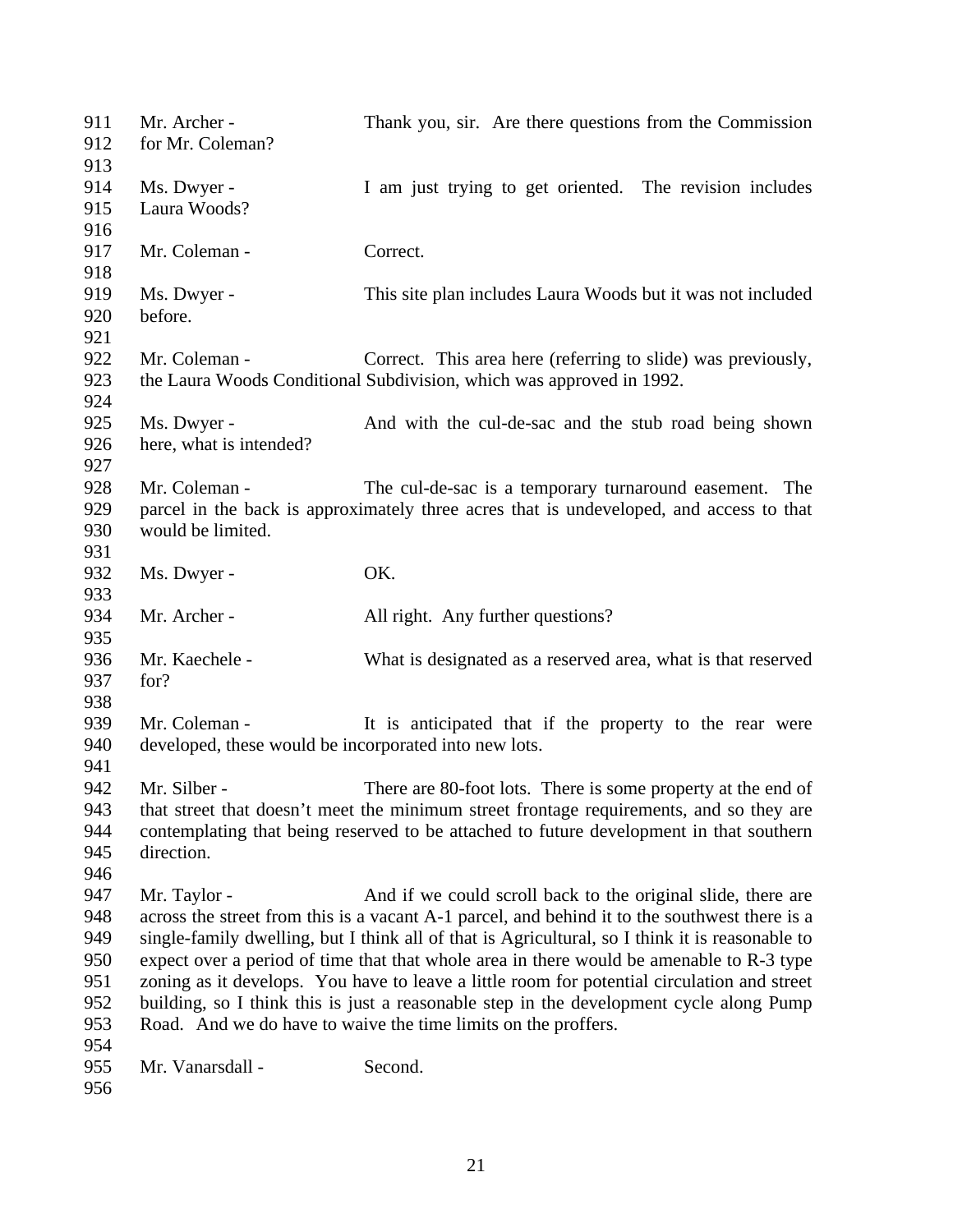Mr. Archer - All right, a motion to waive the time limit was made by Mr. Taylor and seconded by Mr. Vanarsdall. All in favor of the motion say aye. All opposed say no. The ayes have it. The motion carries. The vote was 5-0 to waive the time limit. Mr. Kaechele abstained. 962 Mr. Archer - And now the case, Mr. Taylor. Mr. Jernigan - That was the time limit. We need a motion. Mr. Taylor - All right. I thought I was doing both at once. I move approval of Case C-43C-01, Curtis Gordon for Thomas L. Browning. Mr. Vanarsdall - Second. Mr. Archer - We have a motion by Mr. Taylor, seconded by Mr. Vanarsdall. All in favor of the motion say aye. Those opposed to the motion say no. No opposition. The motion carries. The vote was 5-0. Mr. Kaechele abstained. REASON: Acting on a motion by Mr. Taylor, seconded by Mr. Vanarsdall, the Planning Commission voted 5-0 (one abstention) to recommend that the Board of Supervisors **grant** the request because it conforms to the recommendations of the Land Use Plan. **Deferred from the June 14, 2001 Meeting: C-26C-01 James W. Theobald for Tascon, LLC:** Request to conditionally rezone from A-1 Agricultural District to RTHC Residential Townhouse District (Conditional), Parcels 67-A-2A and 66-A-11J, containing 11.2 acres, located at the southwest intersection of Ridgefield Parkway and Pump Road. Condominiums for sale are proposed. The applicant has proffered that there shall be no more than 60 units developed on the property. The Land Use Plan recommends Suburban Residential 1, 1.0 to 2.4 net units per acre. 989 Mr. Archer - Is there opposition to C-26C-01? We do have opposition. All right. We will get to you folks. All right, Mr. Bittner. 991<br>992 Mr. Bittner - Thank you, Mr. Chairman. The proposed condominiums will be one-story, constructed on slab foundations, and contain two or four dwellings in a building. The conceptual plan submitted with the proposal shows 54 units, which results in a density of 4.8 units per acre. The applicant has submitted revised proffers and the time limit would have to be waived to accept them. I would like to point out you have a rather lengthy package. The last part of that package contains the black line proffers, so you can quickly see what the changes have been. The major changes to the proffers include the following: The conceptual layout plan has been revised and shows entrances on both Ridgefield Parkway and Pump Road. That revised plan is right here. These two entrances are consistent with the recommendations of the Public Works Department. The revised layout also has a less linear design than previous layouts. The increased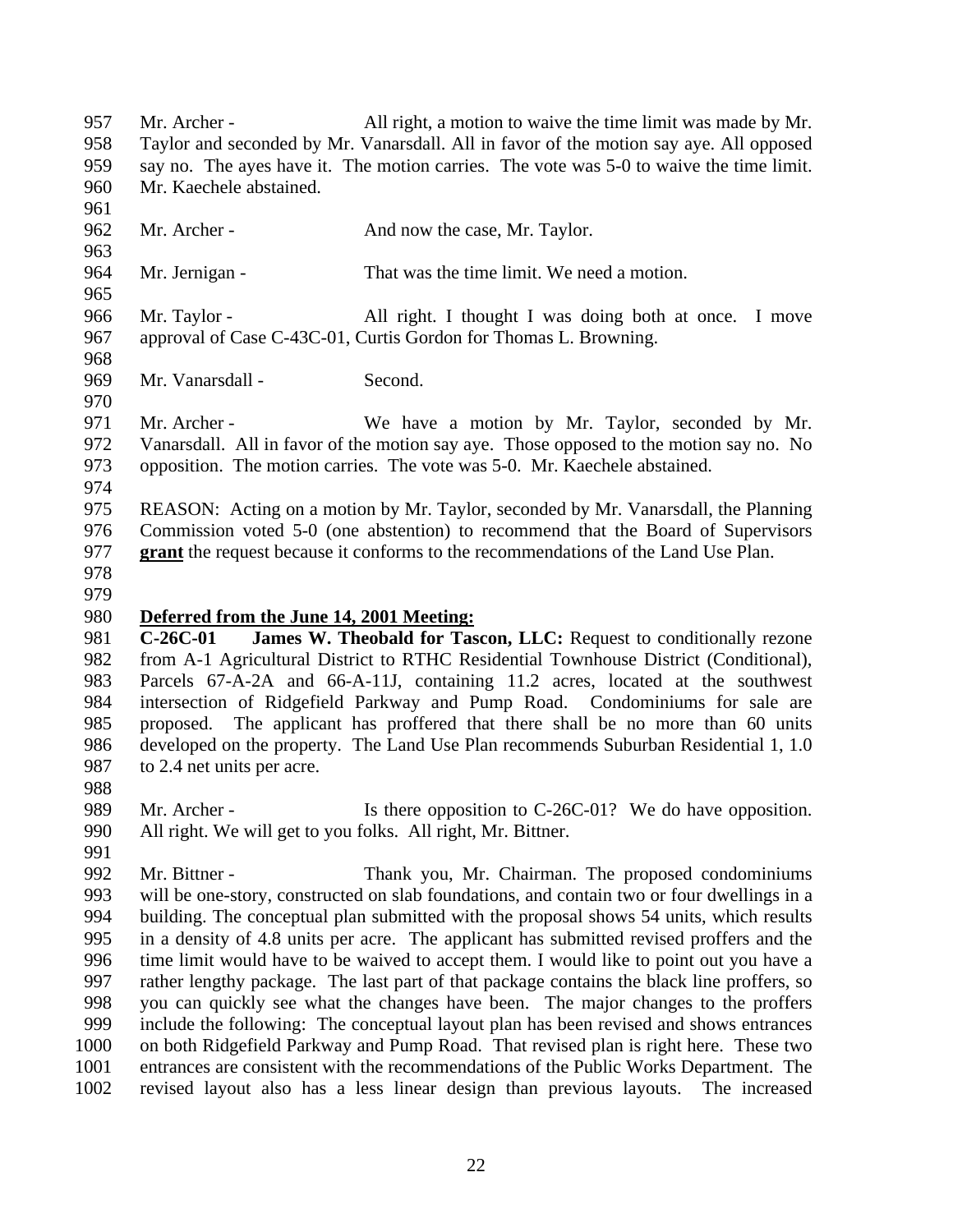curvature of the road helps to break up long single-file rows of houses and avoid a visual monotony that can be unattractive. The revised layout also shows a 60-foot buffer with a 35-foot natural area for existing vegetation adjacent to the Prescott and Royal Oaks Subdivision. The natural area would be adjacent to the abutting subdivision. The remaining 25-feet would be decoratively landscaped. New building elevations have also been proffered. I will switch over to the color camera and you can see that they have actually have three designs – the third one is on another board – these are two (referring to slides). These exhibits show varied building designs and materials and color schemes. The components of these designs could also be mixed and matched to provide even greater architectural diversity. The applicant has also proffered a wrought iron styled fence with brick or stone columns along the perimeter of the property. The proffers also state that a three-rail or privacy-style fence would be provided along the Royal Oaks border if requested by the adjacent property owners. Thirty-five foot buffers have also been proffered along both Pump Road and Ridgefield Parkway. However, these buffers would not be in addition to required setbacks. Due to the amount of traffic at this major intersection, staff continues to recommend that these buffers be in addition to the required setbacks to provide better protection to the future homeowners of this development. In summary, the revised proffers provide many positive items and address most of the issues outlined in the staff report. Staff would prefer an increased building setback along Ridgefield Parkway and Pump Road. However, staff does not object to this proposal. I would be happy to answer any questions you may have. Mr. Archer - Thank you, Mr. Bittner. Are there questions from the Commission for Mr.Bittner? Mr. Taylor - Mr. Chairman, I'd like for Mr. Bittner, if he could, to go back to the previous map, the plan view. 1031 Mr. Bittner - The layout view? Mr. Taylor - Where the 60-foot buffer is, is that the dashed line along the north boundary? Mr. Bittner - No. Along the south and along the west which is adjacent to the subdivision would be a 60-foot buffer, the first 35 feet would be left in its natural state, or would contain existing vegetation. The next 25 feet would be in the area for new landscaping, fencing, berms, and things of that nature. 1041 Mr. Taylor - And the perimeter fence would be along the east-west line there? 1044 Mr. Bittner - No. They are planning to have fencing along all borders. Mr. Taylor - All of the borders, but the rail fencing would be on Ridgefield?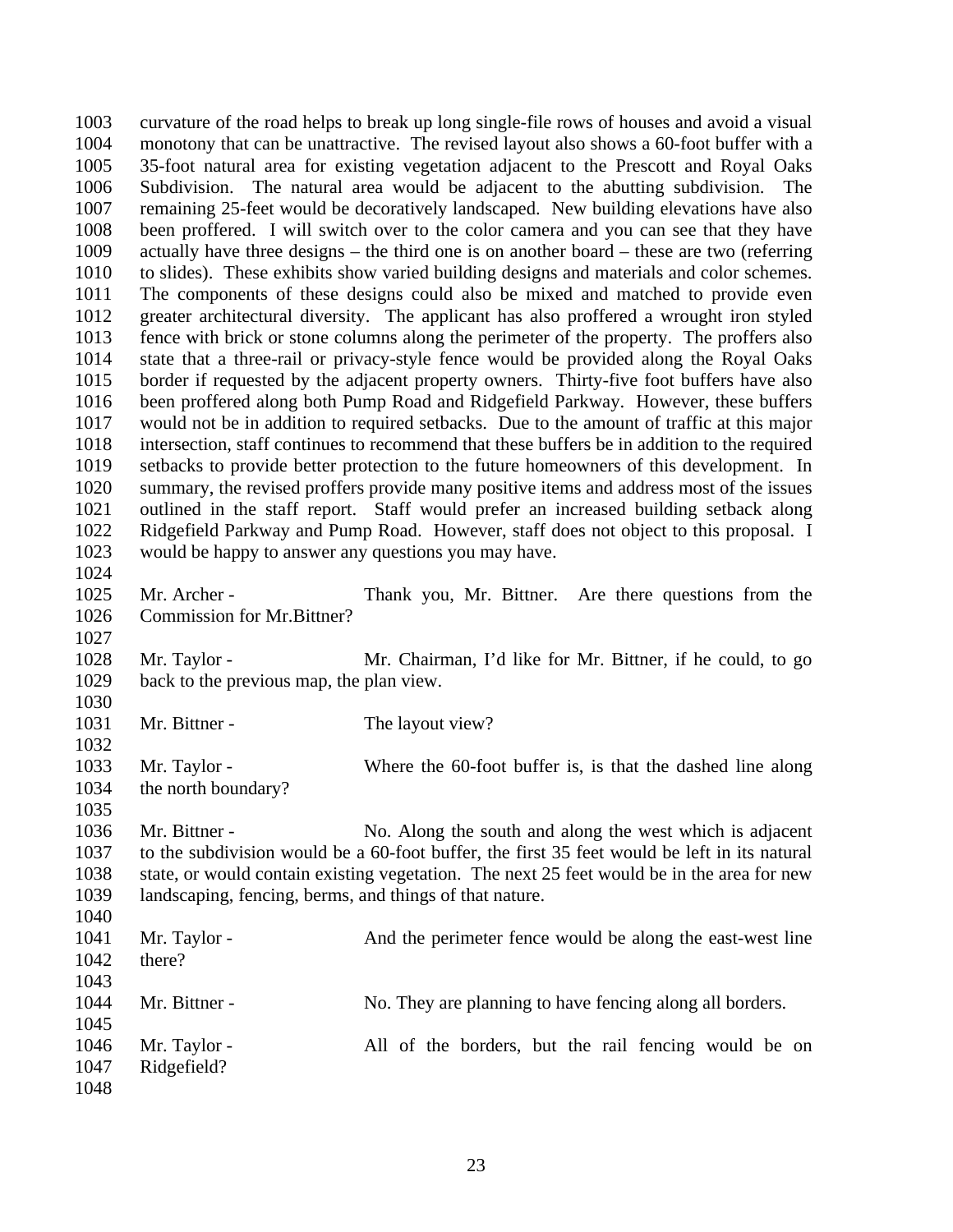Mr. Bittner - No. The rail fencing is requested by the residents of Royal Oaks and would be along the western border. 1052 Mr. Taylor - The western border only? 1054 Mr. Bittner - Yes. 1056 Mr. Taylor - And the southern border would be... Mr. Bittner - Wrought-iron style with stone or brick homes. Ms. Dwyer - Mr. Taylor, I think part of the reason that there is a difference there is that there are only two residential lots on that western border and the flexibility stated in the proffer to allow one of three different types of fencing was to accommodate whatever the desires of the homeowners would be. Mr. Taylor - The buffers on that west end are the same buffers that are on the south side, the 60-foot buffer? 1068 Mr. Bittner - Yes. Mr. Taylor - Then, on the west side as I look at the plan view, it looks like in addition to the buffer there is a natural area or a recreational area or something to the road? 1074 Mr. Bittner - To the house. 1076 Ms. Dwyer - Clubhouse. Mr. Bittner - There is an easement to the aerial and it is a gas pipeline. 1080 Mr. Taylor - So there is considerably more distance than just 60 feet on 1081 that west side? 1083 Mr. Bittner - No. I don't believe so. The easement runs right through where the buffer would be. Ms. Dwyer - I am not sure he is talking about the easement. He may be talking about the clubhouse. But first, as you come in from Ridgefield, Mr. Taylor, that first little parking lot with the house underneath it, we can't see from this perspective, but that is a clubhouse. 1091 Mr. Taylor - Right. I thought that was a clubhouse and that is the parking area for the clubhouse right there. Here is the enlarged version. Ms. Dwyer - Very good.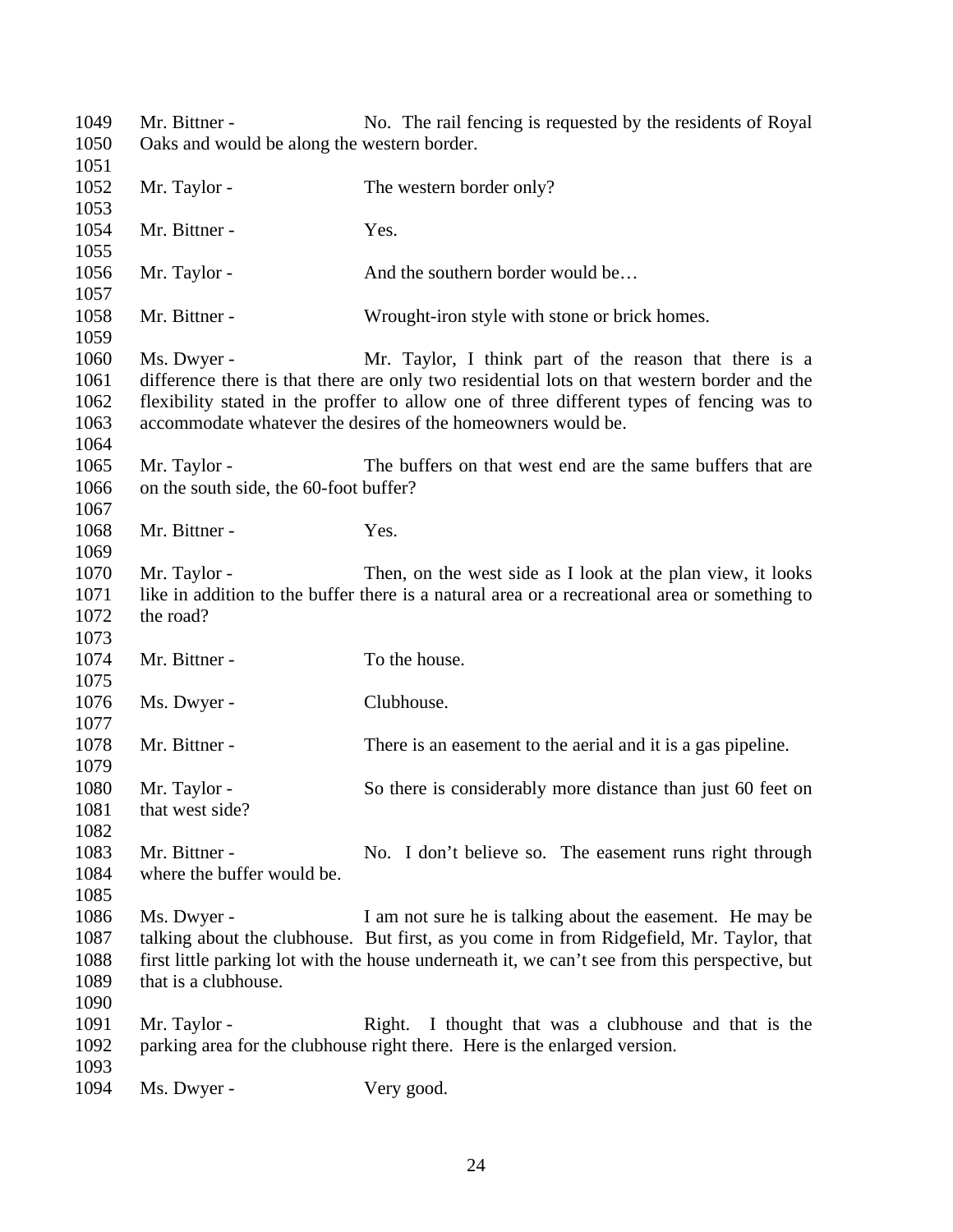Mr. Taylor - So the distance is really from here to the west (referring to slide) is 60 feet plus what looks to be 100 feet or so before you get to the first building or to the clubhouse? Are my distances about right? Mr. Bittner - I think that is about correct. Mr. Archer - All right. Further questions for Mr. Bittner? Ms. Dwyer, do you need to hear from the applicant? 1105 Ms. Dwyer - Yes, we do. Mr. Archer - OK. While the applicant is coming forward, there is opposition, and I would remind the audience that we allow 10 minutes for each side to speak, and that 10 minutes does not include time that we may use to ask questions of whoever the presenter is, regardless of the side, and Mr. Theobald will probably want to reserve some time for rebuttal. Mr. Theobald - Two minutes, please, Mr. Chairman. 1115 Mr. Archer - Thank you, sir. Mr. Theobald - Mr. Chairman, ladies and gentlemen, my name is Jim Theobald and I am here this evening on behalf of the Tascon Group. Steve Settlage is with me, who is the local principal with Tascon. They are local developers of empty nester condominium developments. Their prior projects in the Richmond area include the Villas at Virginia Center, Buckingham Woods down on Alverser Drive and Old Buckingham Road near Chesterfield Town Center, and one currently under construction called Stone Manor Village, the village of Chester. This is a request to rezone 11.2 acres at the corner of Ridgefield Parkway and Pump Road from A-1 to RTHC in order to permit upscale for-sale one-story condominiums. These condominiums have a unique design. They are developed in clusters and basically what you see are clusters of four and three buildings on there are clusters of two, but each side looks like a front, and nobody's front door has visibility to another in that same building. You might notice that there are seven structures along this common line with Prescott Subdivision down here (referring to slide). So there are seven basically structures against the nine existing homes in that subdivision. Each unit has two or three bedrooms. They have fireplaces. They have vaulted or cathedral ceilings. They all have attached garages. You will see a proffer where a minimum of 50 of the 54 units have a two-car garage and the others at least a one-car garage, and the starting prices of these condominiums is in excess of \$200,000. The clubhouse, as noted earlier, by Mr. Taylor, provides community meeting space. There is an exercise room; lots of room for aerobics. Behind it will be a deck area that will take advantage of the views of the creek and the woods back down in that area. The two-bedroom units are a minimum of 1,500 square feet in size. The three-bedroom units are just under 1,700 square feet in size. There are no one-bedroom units.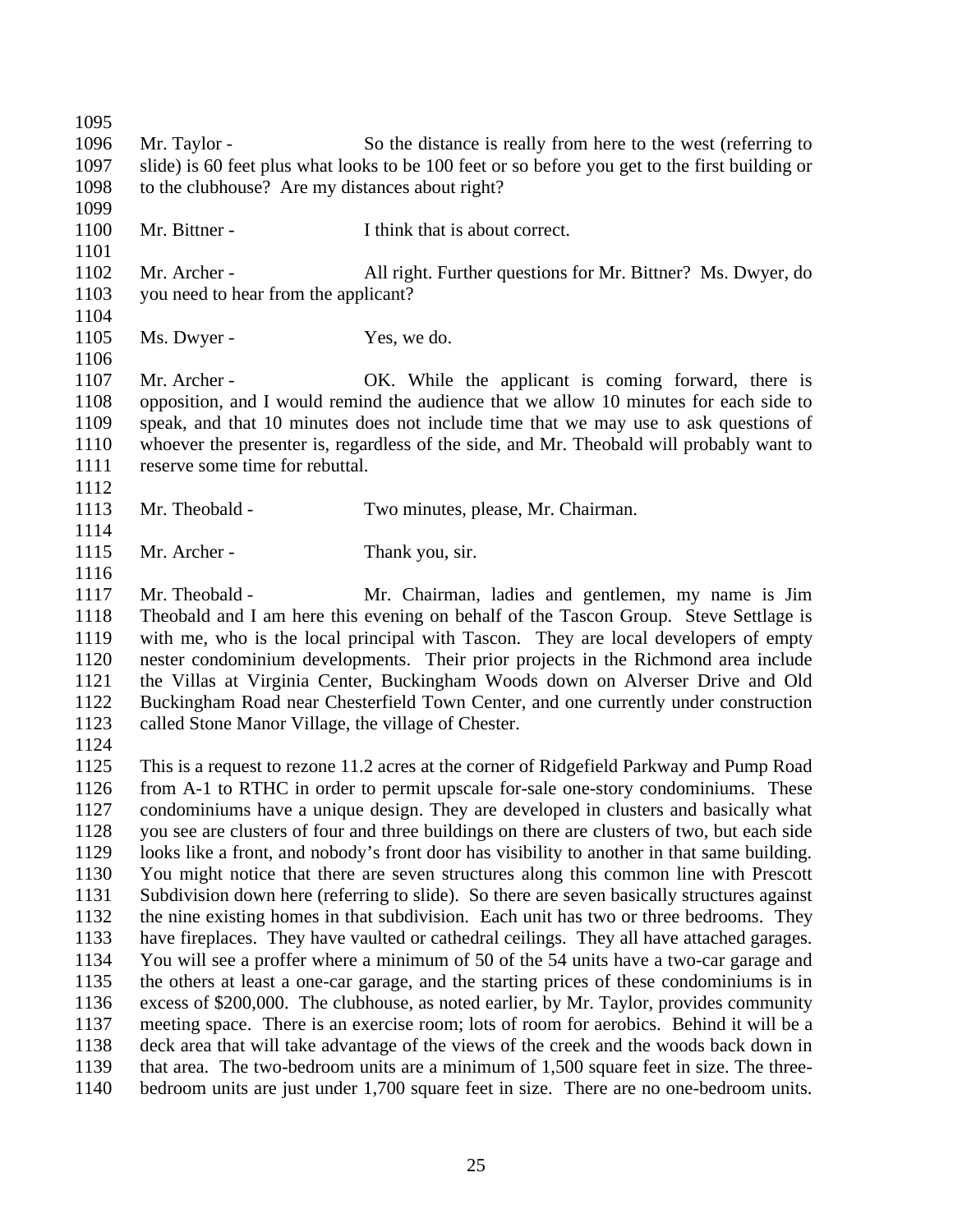The Condominium Association dues guarantee a carefree lifestyle that includes all exterior maintenance, landscaping, snow removal when needed, trash removal and water and sewer charges. This response to the needs of the target market at which this product is designed, that is the active senior, the active empty nester. We have now three projects in Richmond and we are a licensee of a company out of Ohio, and we have lots of physical evidence of the makeup of our residences. Here in Richmond, with a project of 54 units, we anticipate approximately 81 residents. I believe that is perhaps a third less than you might expect were you to develop this site in a R-2 density and anticipate 27 lots with four people in a family. Our statistics would indicate that half of the residents will be single, the other half being couples. Eighty percent of our resident profile is 55 years of age or over, 70% are retired or semi-retired, and there are likely no school-aged children. Out of one hundred and seventy-nine units occupied today in the Richmond area, we have had two school-aged children and generally have none.

 I would ask you to take a look at the proffered conditions, and I must up front apologize 1156 for the lateness in having these delivered both to the residents and to you all. We were literally, as of 8:00 p.m. last night still working on language after having met with some of the adjacent property owners last week and getting additional input in the meeting we had with staff this week. It is certainly not our practice to do this at the last minute, but we have done the best that we can. I think the proffers reflect the efforts of all. We spent a whole lot of time on the buffers and what you see across the back is a 60-foot undisturbed buffer. We can take dead diseased trees out of here, and then the next 25 feet, so you have 60 feet in all to the closest potential structure would be basically grass, landscaping, etc. We have talked with the residents about and proffered a fence approximately five feet off of the line. It is a wrought iron styled fence. It does not have columns like around the perimeter up here. The columns are 2-1/2 feet square of brick or stone, and these are just the wrought-iron style posts. The idea here is to provide 35 feet of undisturbed and then come back with additional evergreen supplemental screening under canopy trees an/or shrubs to mitigate the visual impact of these homes against our homes. Now, keep in mind that they will be looking at what, in essence, is a front of the way these facades are designed over here (referring to slide), but we have, nonetheless, tried to mitigate that. They are also only one story, so they will practically looking down a little bit (referring to slide), this rolls down and when you get beyond this first 35 feet it will roll down a little bit to these units. Along the western property line, it is a little different. You have a highly impacted area where there is a gas line through here (referring to slide), but there is also a creek down here (referring to slide). This is the natural outfall of the property. Here we have retained the same sort of proffer, 35 feet undisturbed with 25 feet additional. We hope to leave the majority or all of this undisturbed, but we know we may have to come around this building with some utilities, and so we reserved the ability to get in there and you may need to grade it a little bit to get these roads to work, because, believe me, our interests are consistent with the neighbors and the more trees the better in this 60-feet area over here. It is a little different than over here, where essentially these people, the 25 feet is for their front yard, if you will, in this area.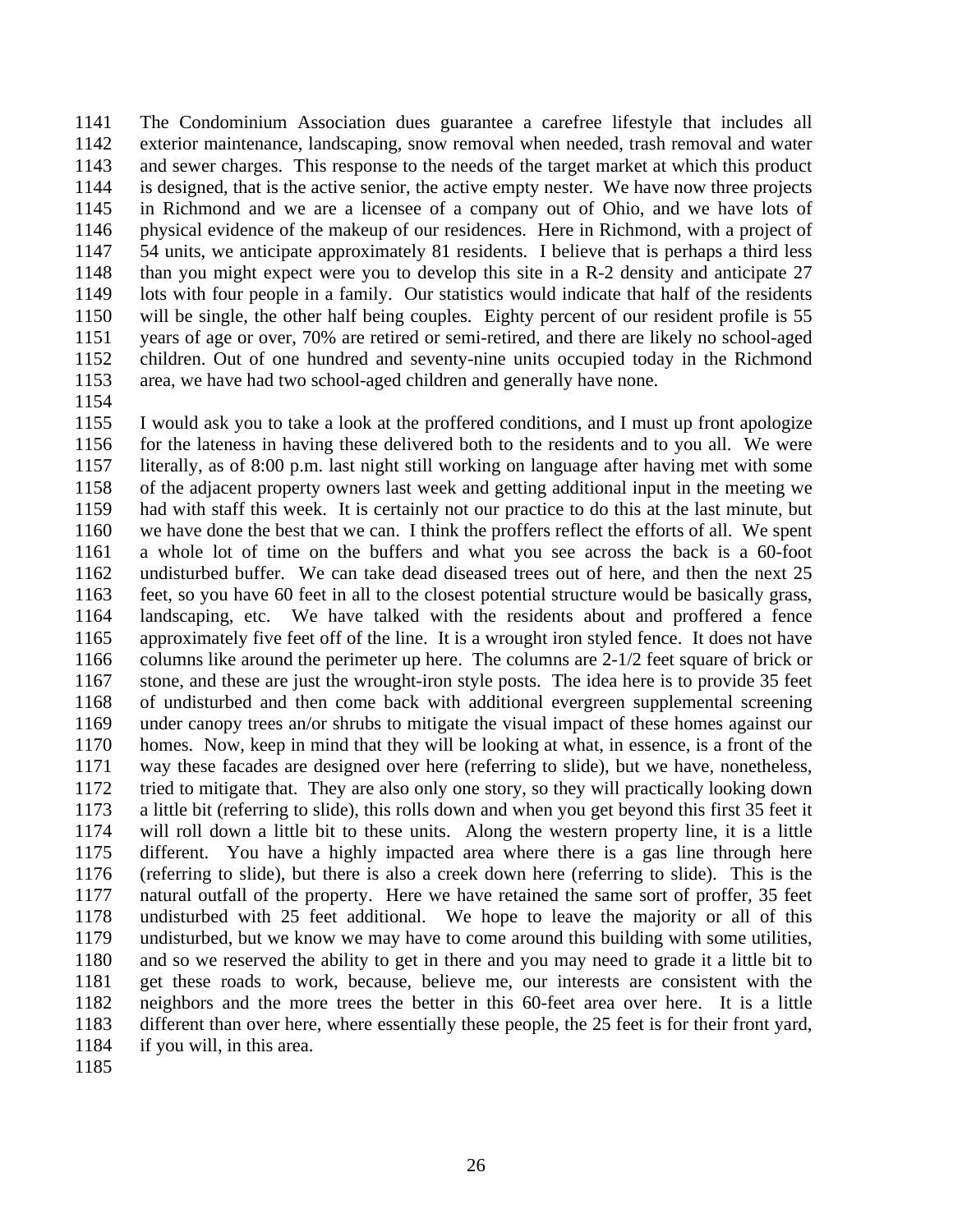Along the roadways we have a 35-foot landscape buffer along both Ridgefield and Pump. We simply do not have room to have buffers exclusive of setback areas. We have lost six units in the planning already, and we have proffered the standard that is in your design guidelines with regard to the plantings in this area. Actually, I think we bumped that up to the equivalent of, at least number-wise, to the transitional 35 with the amendment and the proffers rather than the transitional 25, which is sort of the standard, set forth in the guidelines.

 All of our utilities have to be underground. These units are being submitted to the Virginia Condominium and under the Virginia Condominium Act for for-sale units are lighting standards not to exceed 12 feet in height, non-glare, decorative in style again consistent with your multifamily development guidelines. We have proffered the site plan and the elevations that you have before you. The site plan has been revised fairly significantly to provide this additional access. It was a big concern of the residents when we only had one planned over here. We pulled this, after consultation with transportation engineers at the county, back as far as we can here (referring to slide) and there is a median here, so this is a right-in, right-out (referring to slide) as is this over here (referring to slide).

 With regard to the elevations, which you saw earlier, and could we put, those back up for a moment, Mark, please? Thank you. We have redesigned these elevations (referring to slide) and there are basically three different styles and we have another one on board here with different window treatments. We have added stone on some, brick on others. We have proffered a minimum of 45% brick or stone, and Williamsburg colors, and different roof treatments and shadings, so that we will have some architectural diversity in these units. Again, we have proffered that there will be no more than 54 units developed on the property. We have limited the height of our signage, detached signage to but six feet. We have proffered the clubhouse and pedestrian walkways as amenities again consistent with the multifamily guidelines. I mentioned garages earlier. We have said that no more than 60% of the property shall be covered by buildings, driveways and parking areas. We have agreed to irrigate our lawn areas and our landscaping. We have no additional curb cuts onto the roadways. All the driveways are to the internal roads. All of our driveways are paved, by the way.

 With regard to fencing, can I get the site plan back, Mark? Thank you. With regard to fencing, I just want to make sure that everybody understands our discussions with the neighbors. This is a four-foot high wrought-iron styled aluminum product along here (referring to slide). Along here (referring to slide), five feet in, we are going to attempt to take down as few existing trees as possible. In this area (referring to slide), we provided for a three-rail fence, a wrought-iron fence or privacy fence if that is what the neighbors want. In some discussions with Ms.Begano? today, we discussed the possibility of no fence, which is OK with us, whatever suits them over here will be fine, and then, along the exterior of the roadway we have something really special. It is the wrought-iron style brick or stone columns. It can't be any closer to the road than three feet for the fence phase, a foot and a half for the actual columns, and we have a feature. This is actually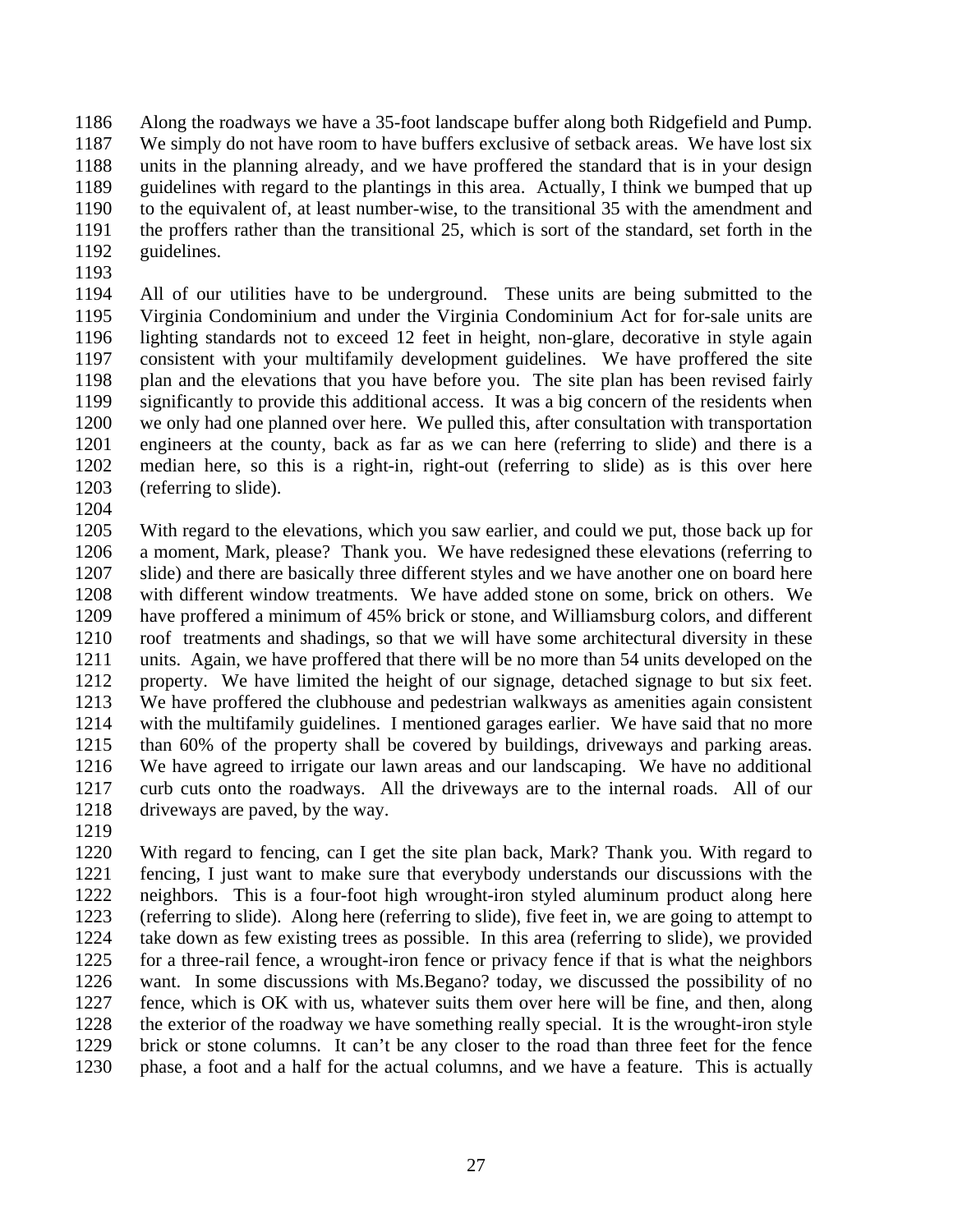our old plan, Ms. Dwyer, not the one we sent out today where we removed these four spaces (referring to slide), but what we officially refilled took those away.

 A signage feature here with a river stone base with wrought iron surrounding the sign. It ties into the wrought iron fencing on both sides, which I think will be very attractive with additional landscaping in this area (referring to slide). Sidewalks along Pump Road which don't currently exist. Our BMP will be underground. We have committed to that. We hope that it will be right here (referring to slide). That is our preference. There is a slim chance that it might have to be down in the corner. This is where the outfall is, but, again, we are hoping it will be up here (referring to slide). We have a proffer against play facilities. We agreed to dedicate turn lanes, etc.

 I submit to you that this is well-planned master plan community that will have less impact on the county than nearly any alternative. It will increase the county's tax base. It will not put any more children in our schools. The lawn will be sodded, irrigated; there will be a homeowner's association with professional management. There will be streetlights, sidewalks, and, more importantly, what you see is what you get. It has all been proffered and you don't have to guess. The alternatives to the site have been many. I think you have been faced with some previously. None has gotten as far as a public hearing. We could do 27 homes on here were we to obtain R-2A zoning, consistent with Prescott, but in that event, there would be no requirement for buffers in here. Presumably lot would be up against lot.

- 
- 1254 Mr. Archer Mr. Theobald, I hate to interrupt you, but you have gone a
- little bit over.

 1257 Mr. Theobald - OK, I will summarize. I think this is a better deal than those alternatives that you have been presented. This represents quality development and I think it is what the parents of these people who live in this area will want to live and retire. It has been well conditioned with the help of staff and Ms. Dwyer, and it represents, I think, the best opportunity for quality development and it does meet or

 Mr. Kaechele - Mr. Chairman, I still have a question. Mr. Theobald, would you put those elevations back up again?

exceed all of your development standards, save one. Thank you very much.

- Mr. Theobald Yes. Let's see if we can do this.
- 1269 Mr. Kaechele Actually the front and the back are both the same, I guess, right? And the sides, I can't figure out where the garages are.
- Mr. Theobald The garages are on the side. I don't know if we have an elevation showing the garage. No.

 Ms. Dwyer - I think it might help if you look at the site plan. He can tell you where the garages are.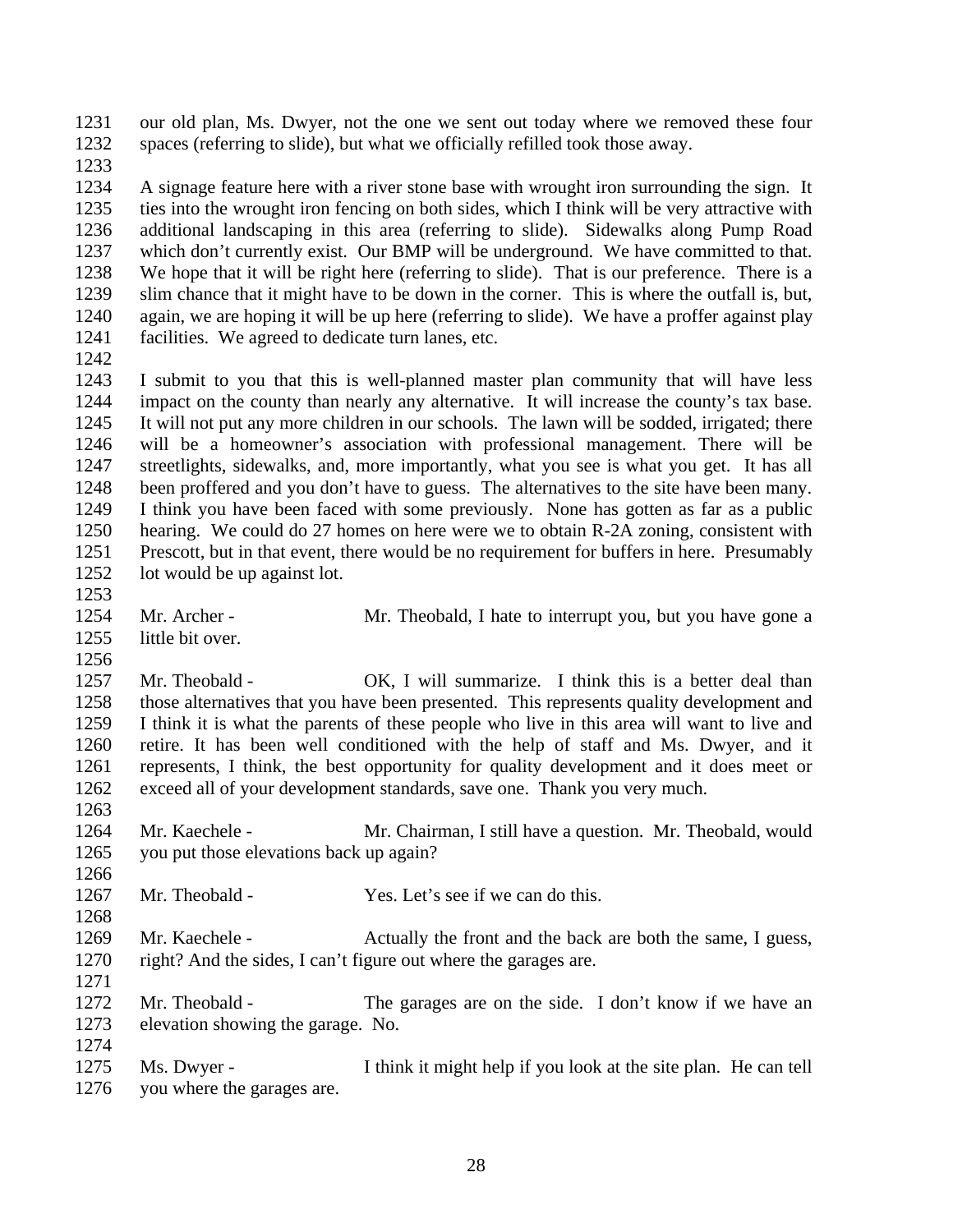| Mr. Kaechele -                               | Yes, well, I just wondered what that looked like, and most                                |
|----------------------------------------------|-------------------------------------------------------------------------------------------|
|                                              | of these units, the front that we are seeing here are facing the roadway.                 |
|                                              |                                                                                           |
| Mr. Theobald -                               | So the garages are not facing the roadway by<br>Right.                                    |
| implication.                                 |                                                                                           |
|                                              |                                                                                           |
|                                              | And you have several two units?                                                           |
|                                              |                                                                                           |
| Mr. Theobald -                               | We have three two-unit buildings, one here, (referring to                                 |
|                                              | slide), one here, and one back in the corner (referring to slide).                        |
|                                              |                                                                                           |
| Mr. Kaechele -                               | So it is a total of 54?                                                                   |
|                                              |                                                                                           |
| Mr. Theobald -                               | Fifty-four units.                                                                         |
|                                              |                                                                                           |
| Mr. Silber -                                 | So, Mr. Theobald, the garages are on the areas that show                                  |
| the indentations?                            |                                                                                           |
|                                              |                                                                                           |
| Mr. Theobald -                               | Yes, they are recessed.                                                                   |
|                                              |                                                                                           |
| Mr. Silber -                                 | And it looks as though you are showing four parking                                       |
|                                              | spaces. Are those four parking spaces outside of the garage?                              |
|                                              |                                                                                           |
| Mr. Theobald -                               | Yes, sir. As you know, the garage space does not count                                    |
|                                              | toward their parking requirements, I think unlike, perhaps some of your communities.      |
|                                              | Garages are actually used by our elderly population as garages as opposed to being turned |
| into rec rooms. We are well parked.          |                                                                                           |
|                                              |                                                                                           |
| Mr. Archer -                                 | All right, any further questions for Mr. Theobald? Sir, you                               |
| will have to come up so we can identify you. |                                                                                           |
|                                              |                                                                                           |
| Ms. Dwyer -                                  | I think there will be an opportunity for the opposition to                                |
| have questions in a minute.                  |                                                                                           |
|                                              |                                                                                           |
| Unidentified Person -                        | (Unintelligible)                                                                          |
|                                              |                                                                                           |
| Mr. Theobald -                               | It was the site coverage ratio, 60%.                                                      |
|                                              |                                                                                           |
|                                              | It is $60$ ?                                                                              |
|                                              |                                                                                           |
| Mr. Theobald -                               | Ours is 60. The guidelines are 40%.                                                       |
|                                              |                                                                                           |
| Mr. Archer -                                 | OK. Any further questions by the Commission?                                              |
|                                              |                                                                                           |
|                                              | Mr. Kaechele -<br>Ms. Dwyer -                                                             |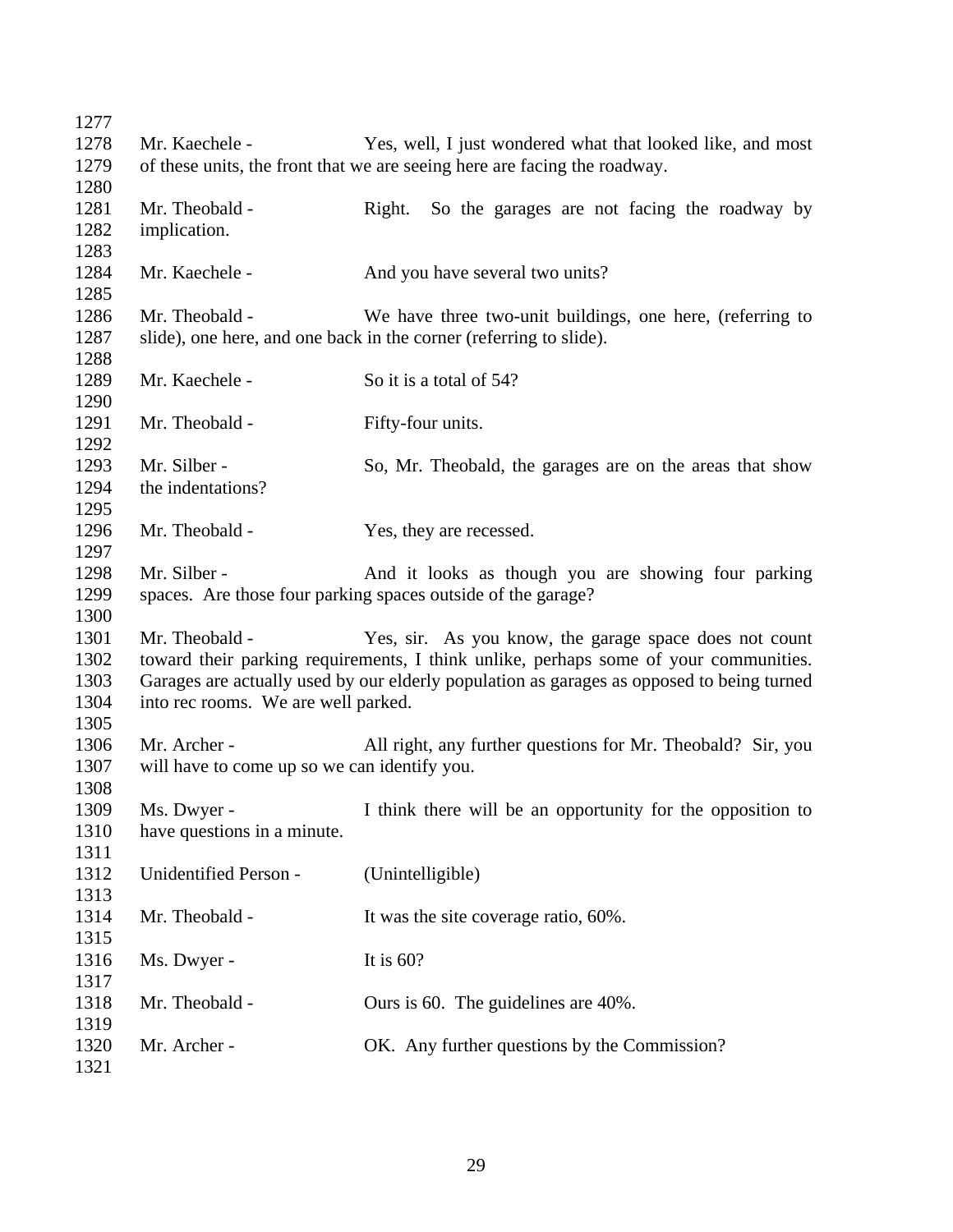Ms. Dwyer - One of the comments made by staff had to do with the statement about variations in roof colors and Williamsburg colors. Is it your intention to use only those roof styles and colors on those three elevations or to expand those colors into – the paint colors would be Williamsburg? Mr. Theobald - Expand. It would be expand from the three and provide additional diversity. 1330 Ms. Dwyer - OK. 1332 Mr. Silber - Mr. Theobald, I think proffered condition #23 says that the BMPs will be located under ground. Mr. Theobald - Yes, sir. 1337 Mr. Silber - So the locations you indicated a while ago, they may be the likely locations of the BMP, is that where it would be underground BMPs? 1340 Mr. Theobald - Anywhere the BMP goes will be underground. We are about 95% sure it works here (referring to slide). We thought it was going to have to go down here (referring to slide), but I think we put it in here (referring to slide) and we are able to plant on top of those, as you know, like we did as CVS at Bremner and Staples Mill. It has got about a 3 or 4-foot cover on them. 1346 Ms. Dwyer - Were you finished with that? 1348 Mr. Silber - Yes. Ms. Dwyer - You made a statement that it will be inside of the curve off of the entranceway off Ridgefield unless for some unforeseen reason it needs to be placed behind the clubhouse area, and it is possible that it would encroach into the buffer. Mr. Theobald - It is possible it could encroach underground into the 25- feet. Ms. Dwyer - I would like to see that in the proffer, that it might encroach within the 25 foot, but in no event in the 35-foot area. Mr. Theobald - We can do that, I believe. The language was drafted so as not to permit that, but I am happy to clarify it for you, if you have any questions about that. Sure. Ms. Dwyer - You also made a statement, you and Mr. Settlage, that the slab portion of the building would be covered by the brick or stone? Mr. Theobald - Correct.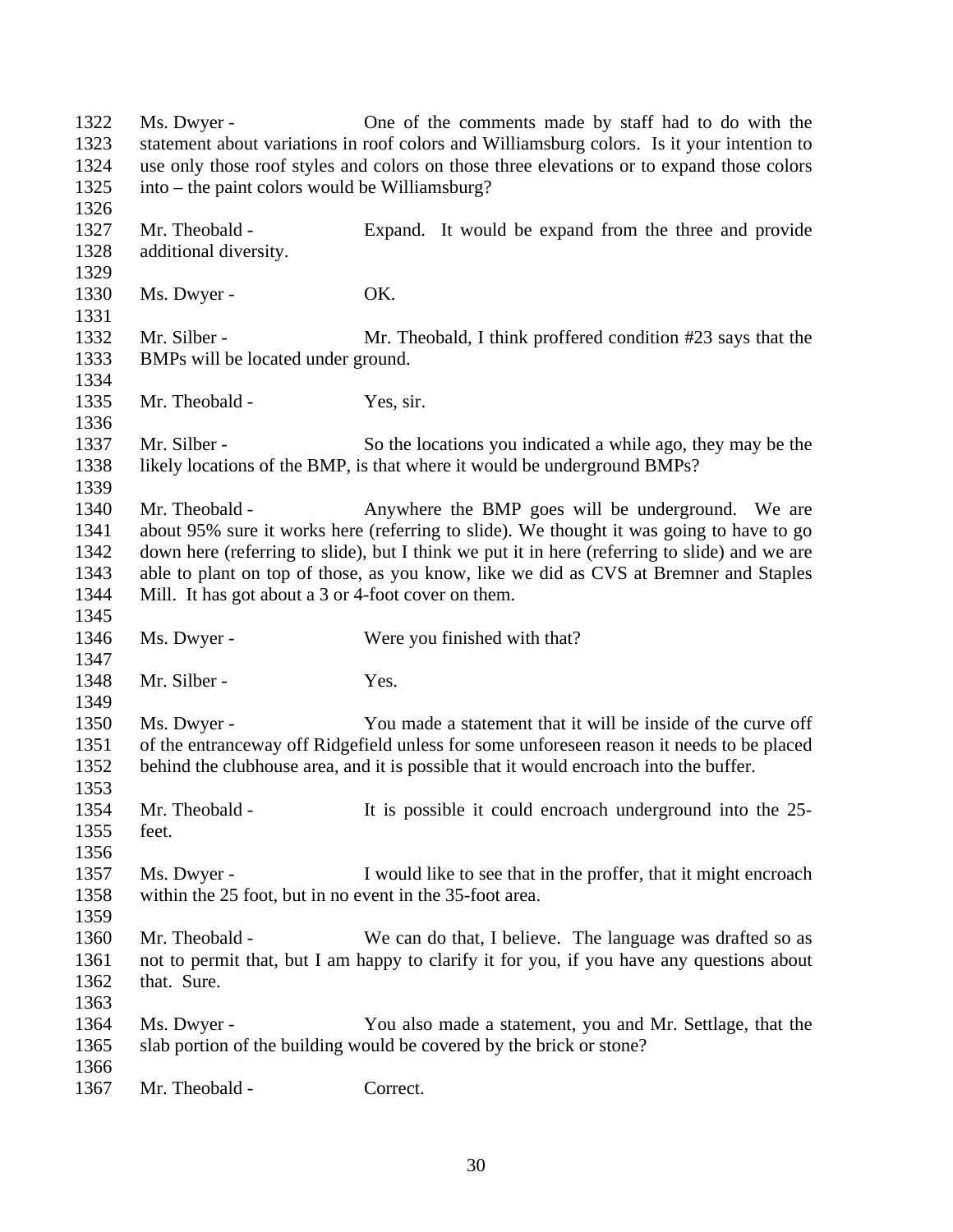Ms. Dwyer - That is used as an exterior material. That is not in the proffer, but if you would commit to that? Mr. Theobald - Sure, and the revised elevations basically take away that issue that existed with the old elevation. Ms. Dwyer - Right. I wanted to clarify that on the record. What is the distance between columns on the decorative fencing? Do you have any idea, along Ridgefield and Pump? Ten feet, six feet? Is it a range? This is an informational question and doesn't need to be in the proffers. Mr. Theobald - I remember the one down in Chester, I believe it is 5.20 feet, because they are fairly massive. The columns are 2-1/2 foot square, and Steve hasn't measured, but thinks there may be as much as 20 feet in between because of the mass of the column. 1385 Ms. Dwyer - And we cited the height of the fencing along the southern boundary. Did we mention the height of the fencing along Ridgefield and Pump? I don't see that. Mr. Theobald - I don't believe we did. The height in the southern line was a function of our commitment to adjacent property owners. Approximately six feet along Pump and Ridgefield Parkway. This site also, for your information, rolls down significantly from the road grade, so what you will have here is a fence on top of the hill, with landscaping to 35 feet, and then it is going to roll down to the one-story units, so the whole site is fairly low profile from the road. Mr. Kaechele - I guess on your entranceways, they are both right-in and right-out. There are no crossovers in the median? Mr. Theobald - There are no crossovers. That is correct. Of course, this population doesn't go out at peak times like a single-family subdivision would. They are not out there going to work, you know, when their neighbors are, and so it is a little easier for them to get out. I think some of the residents who have visited our other projects can tell you what the activity or lack thereof is during the day on this project. 1405 Mr. Taylor - On the demographic data, you stated that 80% or over are over 55. Is that in all three of your current projects in the Richmond area? 1408 Mr. Theobald - It is pretty consistent percentage. 1410 Mr. Taylor - Do you have an average age? Mr. Theobald - We are not allowed to ask that.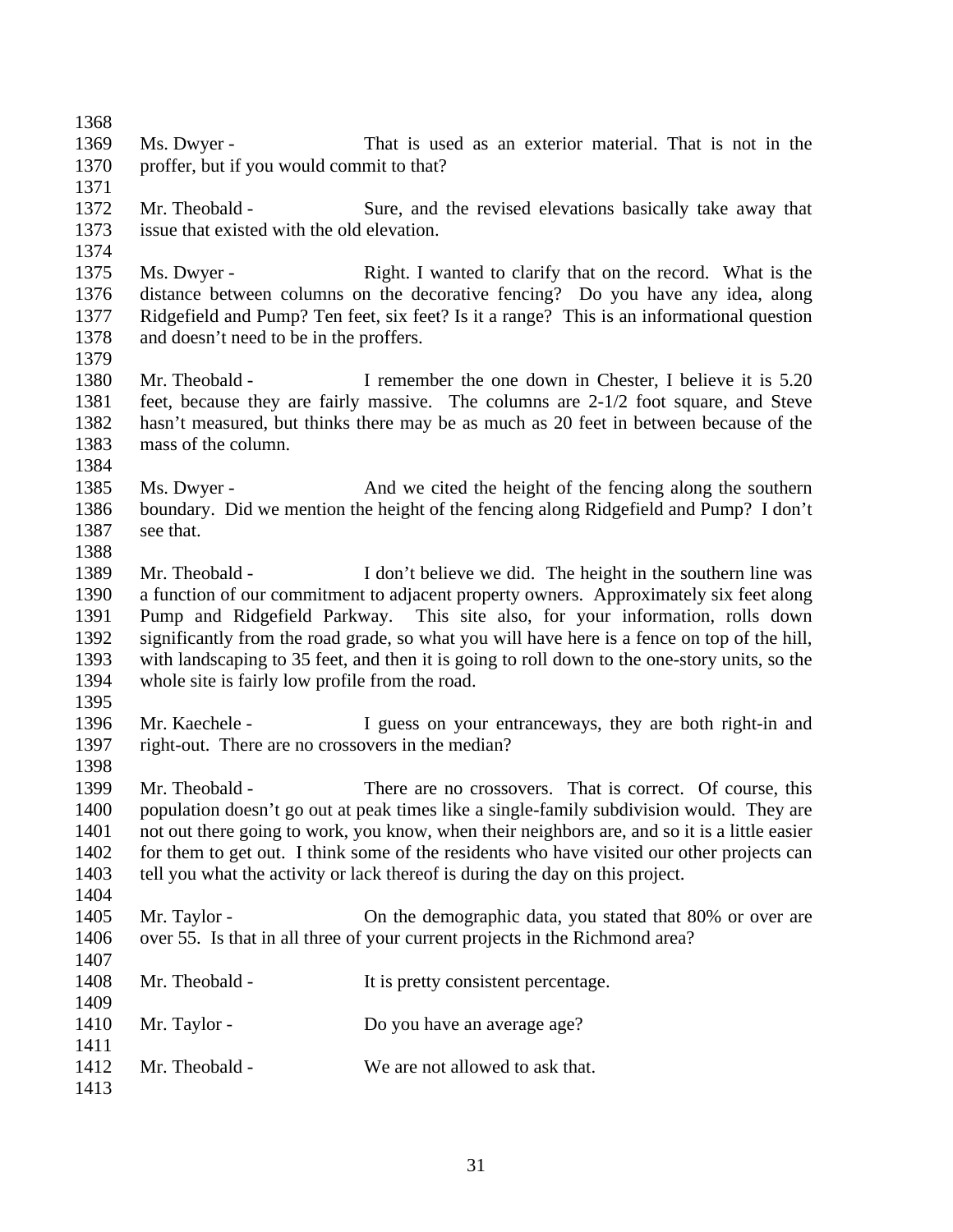Mr. Taylor - You are not allowed to ask that. They are above 55 period. Have there been any instances of difficulty in that group, or are they law-abiding? Mr. Theobald - You mean drunk penuche or something? 1419 Mr. Taylor - It is pretty quiet at midnight, I would think. 1421 Mr. Theobald - It is a pretty, they are, it is an older group, but they are not ready to go into a Cedarfield. They are not looking for that. Mr. Taylor - Older people or older groups want to have fun, too. I wanted to read that into the record. We have to all watch out for that. But there haven't been any instances that have been of notice to the press or untoward instances. It is a well-behaved group. 1429 Mr. Theobald - They seem to be and they look out for each other. I mean these are professionally managed in terms of landscaping and what not, but if you, if I go out to visit a project, even with a suit case, maybe because I have a suit on, it is almost all the time someone will walk out of the unit or someone who is walking will come up and say hello and wonder what I am doing there. So, they really look out for each other and it is very much a community. Mr. Archer - All right, anything further from Mr. Theobald. Mr. Silber- I have one more question, Mr. Theobald. The 35-foot buffer that runs along Ridgefield Parkway shows an easement, I believe it might be a Virginia Power easement, that runs through there. It seems to turn the corner at Pump and then sort of just fades out. Does that continue? Mr. Theobald - That seems to be avoiding some County drainage structures. The drainage comes over from this side of the street (referring to slide), through here and down to the creek and into an outlet underground pipe system back in 1446 this corner (referring to slide). Ms. Dwyer - I think he is talking about Pump Road. Mr. Theobald - I'm sorry. These are overhead lines on Pump Road, Mr. Silber. They are overhead lines. 1453 Mr. Silber - I guess what I am getting at is there is a 35-foot landscape strip that would be along that roads, I presume would be planted as you indicated, but often there are limitations as to how and where you can plant when there are easements in that landscape strip. It looks as though there is a significant easement that runs along Ridgefield. Does that exist along Pump Road as well?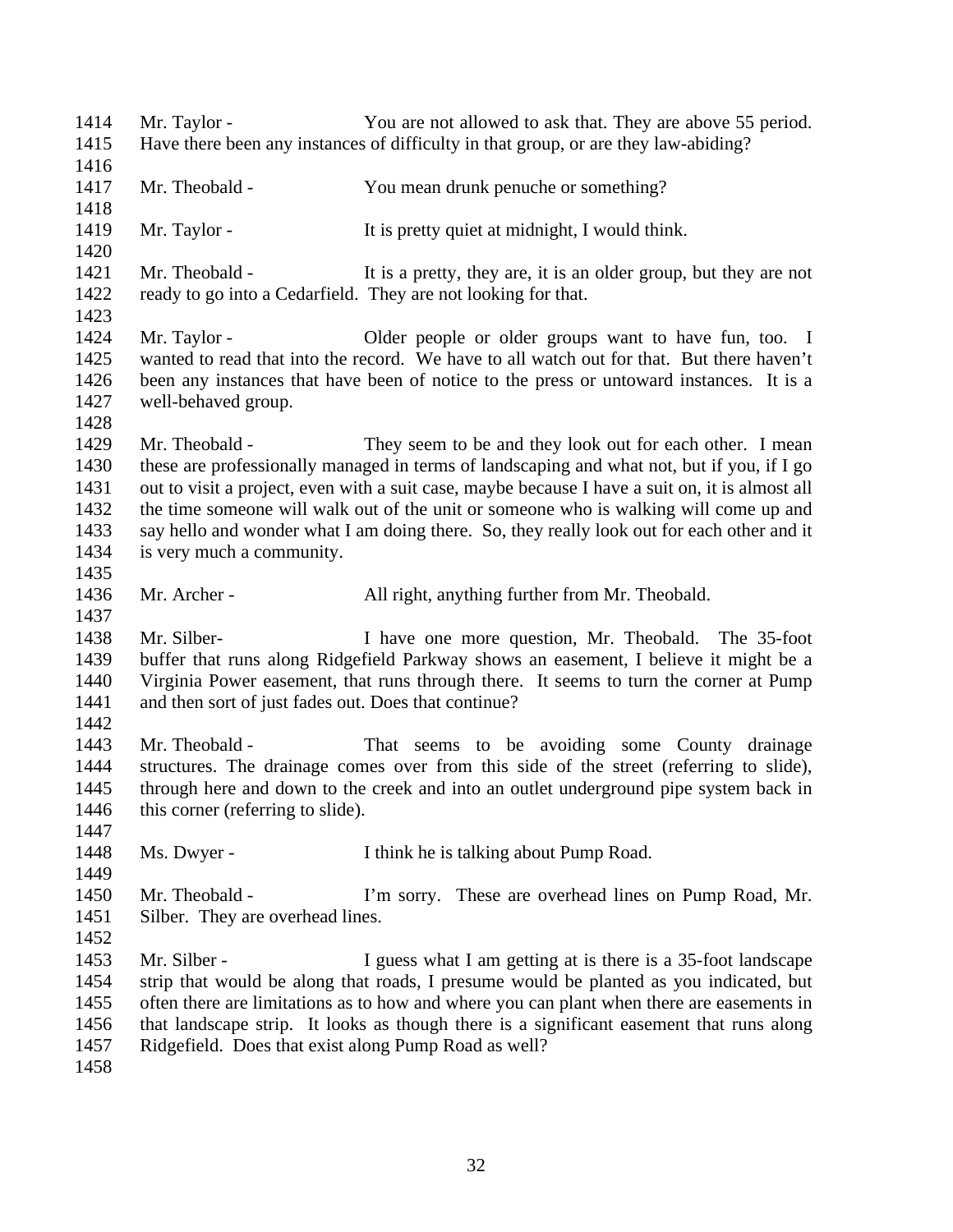Mr. Theobald - No. I am not aware of that. I believe the overhead, here you have underground electric and County drainage structures here. These are just overhead lines. I am not aware of any other impediments over here (referring to slide). Obviously we have some areas outside of here up against some of the units, although you are going down a slope, so I am not sure how they would all be assessed, but we do have some other opportunities to landscape, and if you have looked at any of their projects, you will see significant landscaping, not just on the perimeters but throughout the other project. Mr. Kaechele - Do you have an estimated selling price that these units might bring? Mr. Theobald - Two hundred and ten thousand dollars will be the lowest price, and that is before any upgrade. You do have some choices as to finishes and what not, and you can easily have units up to \$250,000 and possibly higher. 1475 Mr. Taylor - Given that those are 1,750 square foot that comes out to what? 1478 Mr. Theobald - It is \$135.00 a square foot. Mr. Taylor - What does this relate to in normal developmental type construction? Mr. Theobald - Well, the new home at the corner of Prescott and Pump, based on it sales prices, the sales price is \$110.00 a square foot. 1486 Mr. Taylor - So these are quite upscale? 1488 Mr. Theobald - As are the homes next to it, but these are expensive construction and clearly quality. 1491 Mr. Taylor - But they are on a par with the neighborhood, adjacent neighborhood? Mr. Theobald - That would be my opinion. Mr. Taylor - In the present frame, and again I go back to Buckminister, where I had to experience that, was pretty well accepted, I think, by the neighbors over 1498 there. Have there been any incidents of difficulty at all? Mr. Theobald - With the neighbors of our project? 1502 Mr. Taylor - With the neighbors in the adjacent community? Mr. Theobald - Oh, I am not aware of any.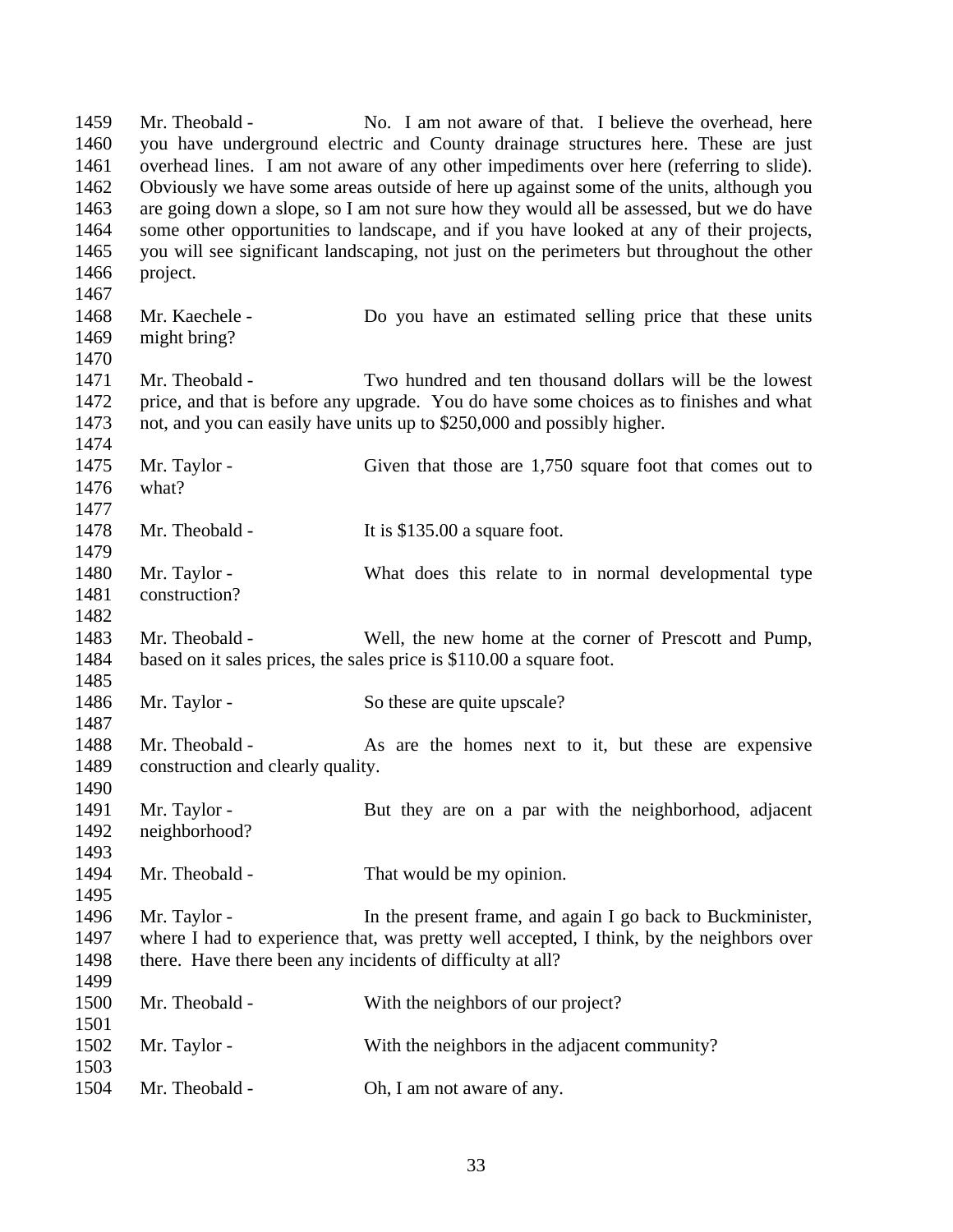| 1505 |                                                           |                                                                                              |
|------|-----------------------------------------------------------|----------------------------------------------------------------------------------------------|
| 1506 | Mr. Taylor -                                              | No complaints? No problems.                                                                  |
| 1507 |                                                           |                                                                                              |
| 1508 | Mr. Theobald -                                            | I won't swear to you that somebody hasn't called                                             |
| 1509 | somebody, but I am just not aware of it.                  |                                                                                              |
| 1510 |                                                           |                                                                                              |
| 1511 | Mr. Taylor -                                              | When we were over there that morning, it was about 9:00,                                     |
| 1512 | and the only people I saw were two people playing tennis. |                                                                                              |
| 1513 |                                                           |                                                                                              |
| 1514 | Mr. Theobald -                                            | Right. Mr. Taylor and I visited when this product was                                        |
| 1515 |                                                           | being considered in the Three Chopt Road site owned by the Tascons.                          |
| 1516 |                                                           |                                                                                              |
| 1517 | Mr. Taylor -                                              | And we were in favor of that spot. Let the record show                                       |
| 1518 |                                                           | that we were in favor of, at least this Planning Commissioner, of that particular product    |
| 1519 |                                                           | and impressed with the product, at that particular site, were it not for the unique          |
| 1520 |                                                           | geological conditions of that site, I think that we would have preferred this type of        |
| 1521 | development.                                              |                                                                                              |
| 1522 |                                                           |                                                                                              |
| 1523 | Mr. Archer -                                              | All right. Anything further? Thank you, Mr. Theobald.                                        |
| 1524 |                                                           |                                                                                              |
| 1525 | Mr. Theobald -                                            | Thank you.                                                                                   |
| 1526 |                                                           |                                                                                              |
| 1527 | Mr. Silber -                                              | Mr. Chairman, Mr. Theobald was graciously provided 13                                        |
| 1528 |                                                           | minutes. I think he asked for two minutes rebuttal. I think it may be appropriate to give    |
| 1529 | the opposition their due 15 minutes.                      |                                                                                              |
| 1530 |                                                           |                                                                                              |
| 1531 | Mr. Archer -                                              | I certainly think we can do that. While the opposition is                                    |
| 1532 |                                                           | coming forward, if there is any one person who can be considered a spokesman for the         |
| 1533 |                                                           | group, so to speak, so that we can utilize our time as well as possible, that would be fine, |
| 1534 |                                                           | although we will hear from anybody that may want to speak within the 15 minutes              |
| 1535 |                                                           | allotted. Please state your name and address for the record, if you would.                   |
| 1536 |                                                           |                                                                                              |
| 1537 | Mr. Howard -                                              | My name is Chuck Howard and I live at 10833 Millington                                       |
| 1538 |                                                           | Lane in the Royal Oaks Subdivision. Good evening and thank you for having us. I don't        |
| 1539 |                                                           | think I speak for the group, and I will not take up the full time, as I would expect that    |
| 1540 |                                                           | other people would want to speak, especially as I might have missed points that are          |
| 1541 | important to others.                                      |                                                                                              |
| 1542 |                                                           |                                                                                              |
| 1543 |                                                           | But I do speak in opposition to this proposal, and was instructed to be here earlier for the |
| 1544 |                                                           | request just previous where staff commented on how consistent that proposal was with         |
| 1545 |                                                           | the neighborhood and the Land Use Plan, and fundamentally what is wrong with this            |
| 1546 |                                                           | project is that it is so inconsistent with our neighborhood, and with the neighborhood       |
| 1547 |                                                           | surrounding it. You would be hard pressed to find where a similar development is in this     |
| 1548 |                                                           | vicinity. In fact, they are well hidden, and what you have here is single-family homes       |
| 1549 |                                                           | and I think what is represented in the long-term plan is single-family homes. This           |
| 1550 |                                                           | proposal does not address that at all. And, you were talking about something that is         |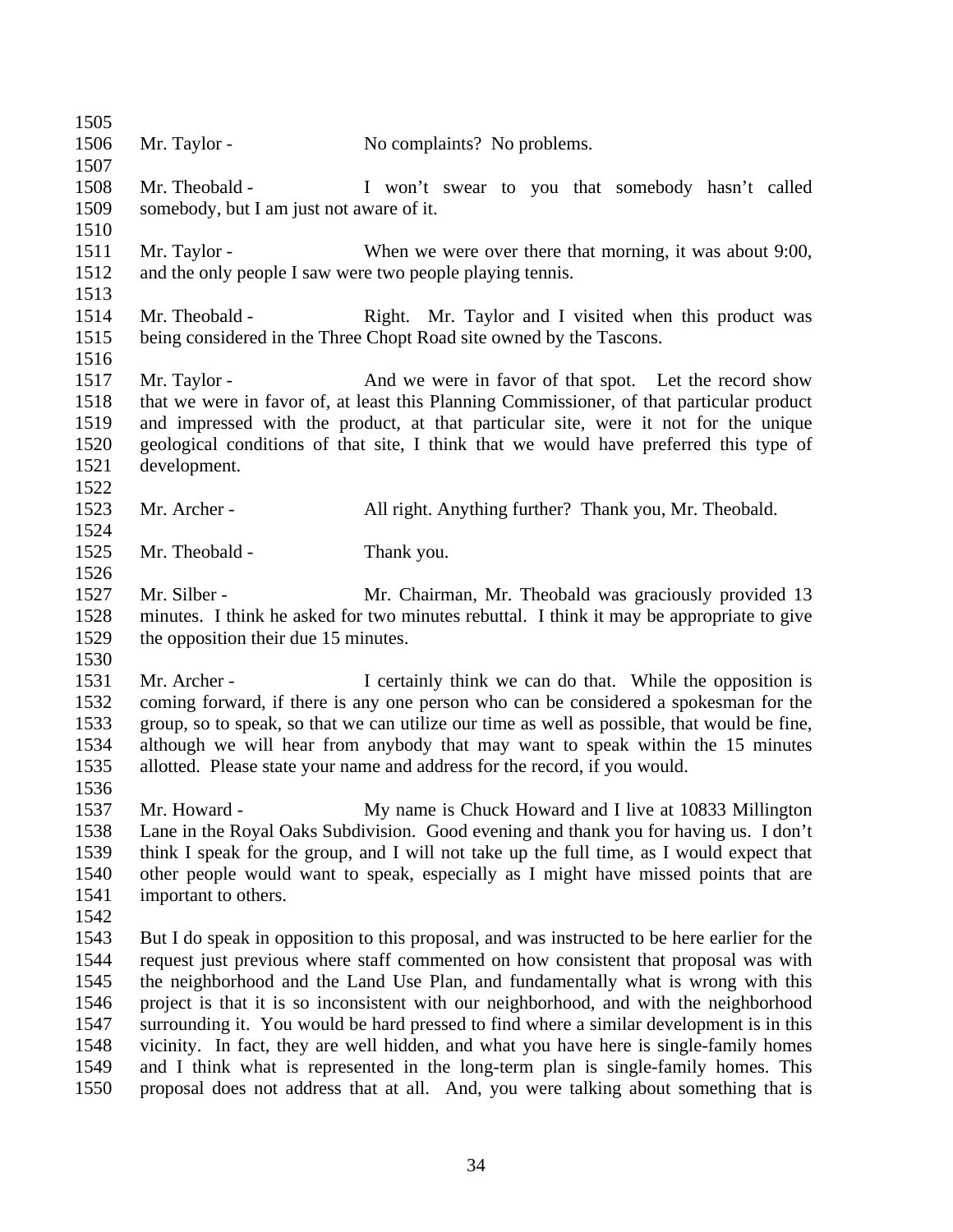consistent with this proposal that might be with the neighborhood. No, this proposal is in stark contrast for what is represented in the immediately abutting subdivision. You will find no attached units. You would be hard pressed to discern which families, which homes in those subdivisions, are single-story properties. Many of them are two-stories. Many of them have very significant architectural features. The distinction in architectural features that you see here are in colors and shades. You go on a cloudy day where it is difficult to discern the colors; the difference in materials and you will see the same architectural features. But, let me get to my prepared comments. The proposed plan is inappropriate for the intended site and inconsistent with uses on adjacent sites and with the Long Range Plan. The site is surrounded by single-family property with the exception of a small-scale office building across Ridgefield Parkway. Single-family properties abut the project site. The proposed density, 54 units on 11.2 acres is wholly inconsistent with the dominant zoning of the R-2 on abutting parcels. Extending outlets from the site as the zoning progresses to R-3, R-4 and R-5 with the emphasis on progression from the site. The County Long-Range Plan acknowledges the nature of the area by suggesting single-family homes for the site. The developer has requested RTHC zoning and applied the highest density among the available options from the County Land Use Plan. Urban residential at 3.4 to 6.8 units per acre. The Suburban residential 1 or 2 is much more appropriate at 1 to 2.4 and 2.4 to 3.4 units respectively, and in fact, what Tascon has done is exploit the surrounding neighborhood by leveraging the value, environment and cachet in answer to their own profitability. In so doing, Tascon can only harm the surrounding neighborhoods.

 The Tascon proposal does not contribute to nor enhance the neighborhoods, which you have cited. The Tascon proposal would have a detrimental effect on the values of homes in the adjacent neighborhoods. These result in an implicit subsidy to Tascon and are against the overall public interest. Zoning is required to protect the investment of others and adjacent properties. The Long Range Plan contributed to this protection by envisioning single-family residential property for the proposed Tascon site. The Tascon proposal for high-density housing contradicts the intent of and is incompatible with the Long Range Plan and will contribute to a decay in our primary investment of single- family homes. Neither the developers nor the current landowners carry a hardship for the two parcels that form the site for the Tascon proposal.

 Earl Thompson, Inc., we were informed by the developers, now owns both parcels. One parcel adjacent to Ridgefield Parkway was apparently owned by Earl Thompson at the time Ridgefield Parkway was constructed by the County. The right-of-way acquisition by the County for Ridgefield Parkway included compensation for whatever losses that may have occurred by construction of the parkway and taking of a portion of his land. The other parcel was held for a relatively long time by the Lutheran Church, apparently, we were told by the developer. The parcel was a gift to the church. But, the current owners cannot claim financial hardship to further their request for proposed density. Nor can they oppose any limitations on the development of the parcels on hardship, as there cannot be any. The County Long-Range Plan calls for residential single-family homes on the parcels in question. This is in an appropriate planning category given the sites on the adjacent units, as I have mentioned. The developers have shown a conceptual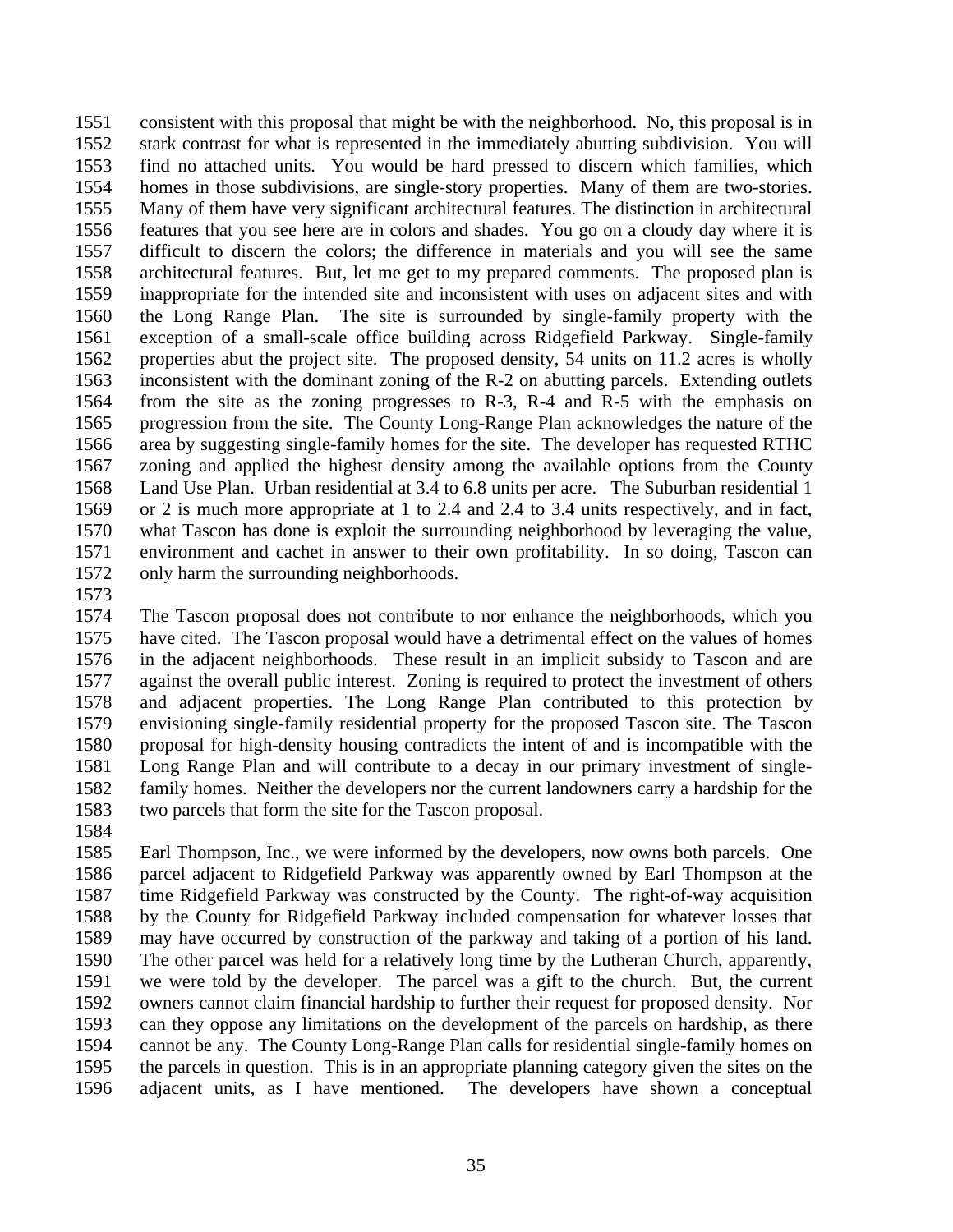subdivision plan of 27 single-family lots in the parcel. It is doubtful that 27 buildable lots could emerge from a final subdivision plan and there is nothing to suggest that the developers cannot propose 27 attached townhouse condominium units for the parcels. Indeed, this would be a commendable planned use and really be a form of clustering, as opposed to what Mr. Theobald suggested before. The proposed project is inconsistent with the abutting residential property. While Tascon based this hypothetical scenarios about other development options, the fact is that the only project being considered is a high-density single-story townhouse complex. There is no comparable project anywhere near the project site. The rezoning application should be denied solely on the very obvious demerits. Tascon attempts to validate their proposed density to claim that older empty nesters will be occupying these units, and apparently near death, based on the fact that there is no activity in the project. Is anybody on the Board over 55?

- 
- 
- 1610 Mr. Jernigan Probably. I am.

1612 Mr. Howard - I just wanted to get a sense of what activity level I have to look forward to. Tascon offers no substantiation of this claim nor offers any warranty, bond or other assurance that the units will be so occupied indeed. At the community meeting we were told that such limitations may violate the law. How then can Tascon employ this as a positive claim for his proposal? If it should turn out that the units are not so occupied by older empty nesters, what will Tascon do for the neighborhood? Why is this so important? Because Tascon lays much of the alleged benefit of their proposal on their claim that the occupants will be older empty nesters. As Tascon said in their July 3 letter to us, "Less traffic will be generated. There will be fewer residents and few, if any, school children." How horrific that may be. In fact, this is the only benefit to the adjacent neighborhood that Tascon can claim, and yet there cannot be anything close to reasonable assurances that this will be so. Tascon also alleges that they have made extensive changes to the project. This may be so from their perspective and I commend them for it. However, their initial proposal leaves so much to be desired that they are left with no other options than to make extensive changes. These changes should not be considered evidence of Tascon's good faith, but rather as Tascon's attempts to minimize costs to them. Please deny this proposal.

 Mr. Archer - Mr. Howard, before you go, are there any questions for Mr. Howard from the Commission? Comments?

 Ms. Dwyer - Mr. Howard, I got your e-mail which is essentially what you have spoken about tonight. Is it fair to say that you would be opposed to anything on this site other than single-family development?

1637 Mr. Howard - No. Actually, I would be in favor of 27 attached townhouse units that were clustered in the middle. I think that would be fine and we would not have to worry about buffers. We would certainly meet staff's concerns about an additional 35-feet of landscaping, of landscaping around the 35-foot setbacks on the property. I am not opposed to any project development there, but I think there is a reason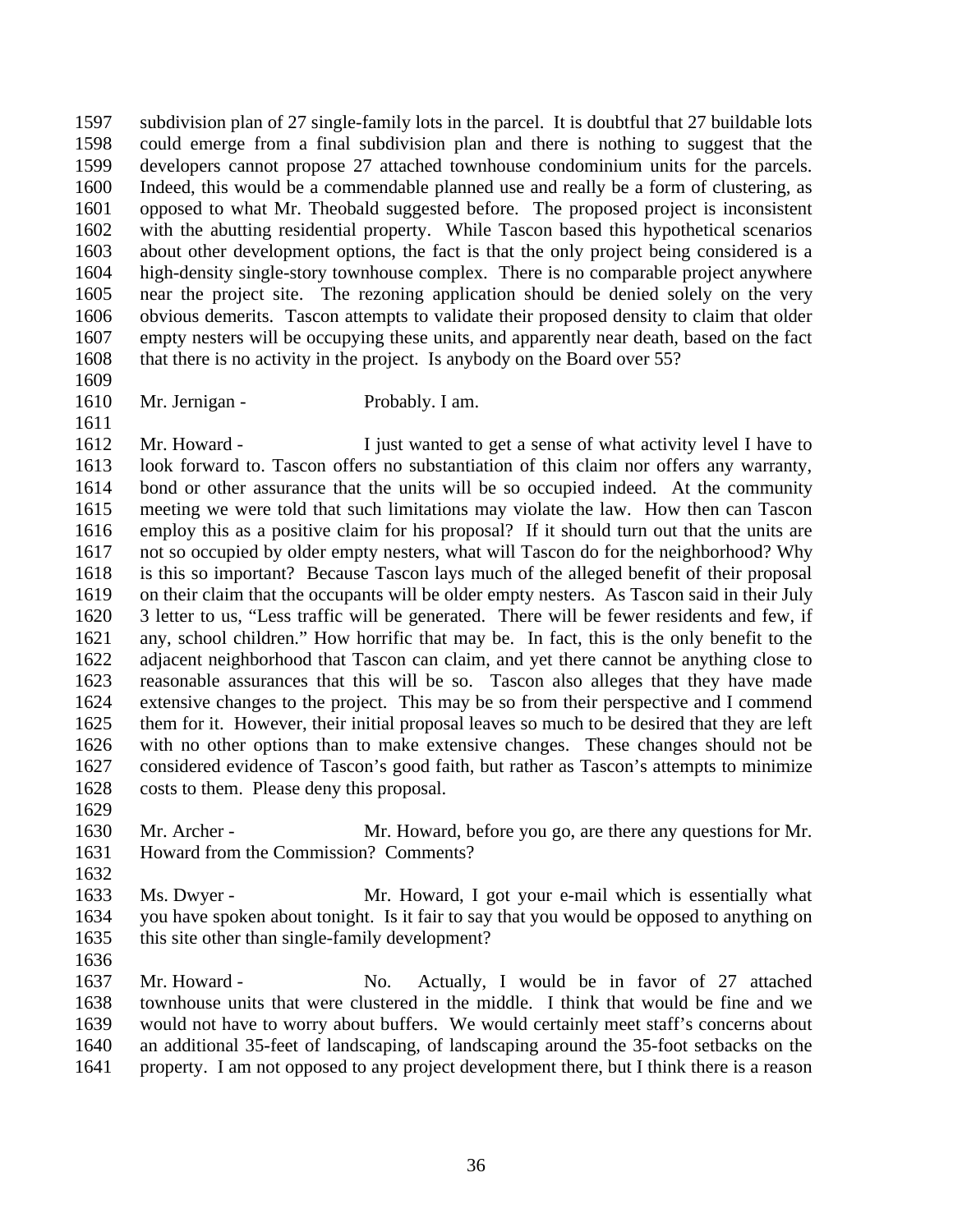that the County has invested in the Long Range Plan, and a reason the County has suggested that single-family property on these parcels are appropriate. Ms. Dwyer - So this type of development would be all right in your mind if it were less dense? 1648 Mr. Howard - Absolutely. Density is clearly the question here. 1650 Ms. Dwyer - Thank you. 1652 Mr. Archer - All right. Are there any other questions for Mr. Howard? Mr. Taylor - It seems as though some of your comments are relative to what it might do, what the effect on adjacent property values might be. Do you have any reason to feel that is true? I am not sure that is, in fact, what is happening in the neighborhoods that they have built in. Can you say that with knowledge, or is that just a thought that their house prices would go down? Mr. Howard - Well, I think there is a contrast in styles. I think Steve has 1661 pointed out very aptly that if it was high-density retail or office operation that that might also effect us adversely. On the other hand, it is easy to see that 27 single-family homes, should you end up with 27, would not have a negative effect. It is easy to see, perhaps, that 27 attached townhomes, in a cluster fashion, would not have an affect. I don't have any particular information or facts, but there is a gut feel that 54 units, where you're wiping out the property serving a strip adjacent to our community, is not going to have an adverse effect. 1669 Mr. Taylor - Is there any statistics that you know of, Steve? 1671 Mr. Steve Settlage - We have not done a study... 1673 Mr. Silber - If we can get you on the record, please. Mr. Settlage - Steve Settlage, President of Tascon. Mr. Taylor, I am not aware of a particular study, but neither am I aware of any complaints about decline in property values in proximity to our projects. Mr. Archer - Thank you, sir. Any other questions of Mr. Howard? Mr. Jernigan - What is the range in price of the homes that are adjacent to this property? 1684 Mr. Howard - Oh, we have two resales in the \$450,000 range. 1686 Mr. Jernigan - But what is the average?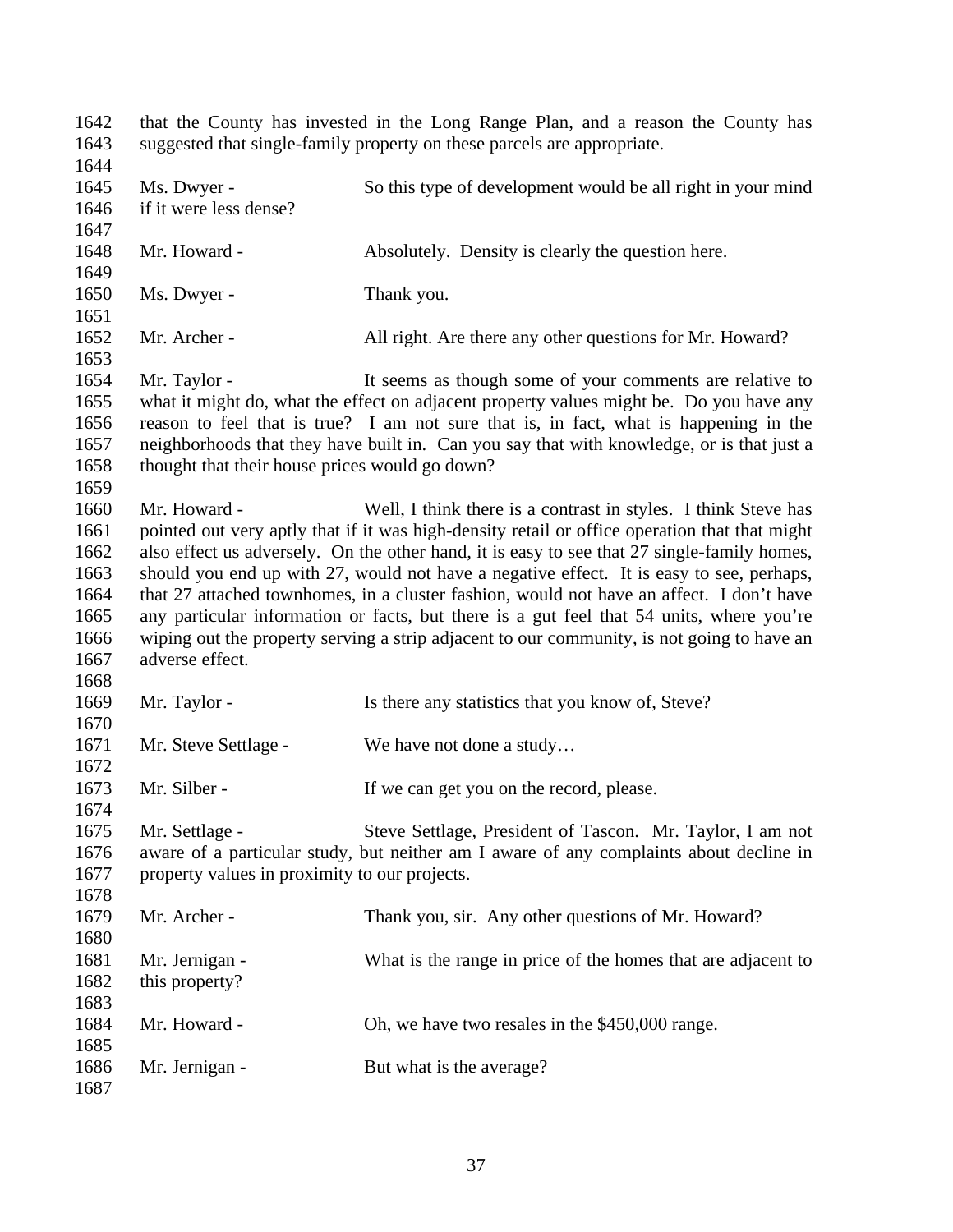| 1688<br>1689                                                                                                         | Mr. Howard -                                                                                                                                                                                                                                                                                                                                                                                                                                                                                                                                                                                                                                                                                                                                                                                                                                                                                                                                                                                                                                                                                                                                                                                                                                                                                                     | I don't know the average.                                                                                                                                                                                                                  |
|----------------------------------------------------------------------------------------------------------------------|------------------------------------------------------------------------------------------------------------------------------------------------------------------------------------------------------------------------------------------------------------------------------------------------------------------------------------------------------------------------------------------------------------------------------------------------------------------------------------------------------------------------------------------------------------------------------------------------------------------------------------------------------------------------------------------------------------------------------------------------------------------------------------------------------------------------------------------------------------------------------------------------------------------------------------------------------------------------------------------------------------------------------------------------------------------------------------------------------------------------------------------------------------------------------------------------------------------------------------------------------------------------------------------------------------------|--------------------------------------------------------------------------------------------------------------------------------------------------------------------------------------------------------------------------------------------|
| 1690<br>1691                                                                                                         | Mr. Jernigan -                                                                                                                                                                                                                                                                                                                                                                                                                                                                                                                                                                                                                                                                                                                                                                                                                                                                                                                                                                                                                                                                                                                                                                                                                                                                                                   | <b>Ball Park?</b>                                                                                                                                                                                                                          |
| 1692<br>1693<br>1694<br>1695                                                                                         | Mr. Howard -<br>there on Pump Road.                                                                                                                                                                                                                                                                                                                                                                                                                                                                                                                                                                                                                                                                                                                                                                                                                                                                                                                                                                                                                                                                                                                                                                                                                                                                              | The \$300,000 house that Mr. Theobald mentioned is a new<br>property that is just on the corner there. It is kind of a tough site. I mean, you are right                                                                                   |
| 1696                                                                                                                 | Ms. Dwyer -                                                                                                                                                                                                                                                                                                                                                                                                                                                                                                                                                                                                                                                                                                                                                                                                                                                                                                                                                                                                                                                                                                                                                                                                                                                                                                      | Mr. Howard, do you live adjacent to this property?                                                                                                                                                                                         |
| 1697<br>1698                                                                                                         | Mr. Howard -                                                                                                                                                                                                                                                                                                                                                                                                                                                                                                                                                                                                                                                                                                                                                                                                                                                                                                                                                                                                                                                                                                                                                                                                                                                                                                     | No. I live further down into the Royal Oaks development.                                                                                                                                                                                   |
| 1699<br>1700                                                                                                         | Ms. Dwyer -                                                                                                                                                                                                                                                                                                                                                                                                                                                                                                                                                                                                                                                                                                                                                                                                                                                                                                                                                                                                                                                                                                                                                                                                                                                                                                      | Millington?                                                                                                                                                                                                                                |
| 1701<br>1702                                                                                                         | Mr. Howard -                                                                                                                                                                                                                                                                                                                                                                                                                                                                                                                                                                                                                                                                                                                                                                                                                                                                                                                                                                                                                                                                                                                                                                                                                                                                                                     | Millington Lane, yes.                                                                                                                                                                                                                      |
| 1703<br>1704<br>1705<br>1706<br>1707<br>1708                                                                         | Mr. Archer -<br>Please state your name and address for the record.                                                                                                                                                                                                                                                                                                                                                                                                                                                                                                                                                                                                                                                                                                                                                                                                                                                                                                                                                                                                                                                                                                                                                                                                                                               | All right, anything else for Mr. Howard? Thank you, sir. I<br>would remind you that Mr. Howard used about half of your time, so there is about 7-1/2<br>minutes left for anyone else who would like to speak. You sir? That would be fine. |
| 1709<br>1710<br>1711<br>1712                                                                                         | said, so I will try not to repeat any of that.                                                                                                                                                                                                                                                                                                                                                                                                                                                                                                                                                                                                                                                                                                                                                                                                                                                                                                                                                                                                                                                                                                                                                                                                                                                                   | Mr. Thomas Everett Bailey - My name is Thomas Everett Bailey, 2109 Old Prescott<br>Place. I am in opposition and I will just that I concur with everything Mr. Howard just                                                                 |
| 1713<br>1714<br>1715<br>1716<br>1717<br>1718<br>1719<br>1720<br>1721<br>1722<br>1723<br>1724<br>1725<br>1726<br>1727 | The first plan that I saw reflected the clubhouse in the front of the left corner of this<br>property and it was my understanding from the developer that it was moved on the<br>suggestion of the Planning Commission to the back corner. I live in the house directly<br>adjacent to where the clubhouse would be on the back of that (referring to slide) and I am<br>very concerned about the setbacks, buffers and, even as said here tonight, there are<br>restrictions where you can plant, where you cannot plant due to easements, and that 60-<br>foot buffer really bothers me in terms when you look at it. It is very confusing when you<br>look at it because it runs across the back of my property. It looks like it may be 60-feet<br>of trees, natural trees and so forth. I can tell you, come and look. I will invite anybody to<br>come and look at the very back section of our lot where those easements exist right now.<br>It is mowed on a regular basis by the petroleum company, and, believe me, there is not a<br>tree or twig that stands within 30-feet of that back part of my lot. So, I am very<br>concerned that when we start saying the clubhouse gets to the back and it will be natural<br>areas, how much land, how much trees, how much vegetation will be left there? |                                                                                                                                                                                                                                            |
| 1728<br>1729                                                                                                         | Ms. Dwyer -                                                                                                                                                                                                                                                                                                                                                                                                                                                                                                                                                                                                                                                                                                                                                                                                                                                                                                                                                                                                                                                                                                                                                                                                                                                                                                      | Do we have an aerial photo?                                                                                                                                                                                                                |
| 1730<br>1731                                                                                                         | Mr. Archer -                                                                                                                                                                                                                                                                                                                                                                                                                                                                                                                                                                                                                                                                                                                                                                                                                                                                                                                                                                                                                                                                                                                                                                                                                                                                                                     | Do you have it, Mark?                                                                                                                                                                                                                      |
| 1732<br>1733                                                                                                         | Ms. Dwyer -                                                                                                                                                                                                                                                                                                                                                                                                                                                                                                                                                                                                                                                                                                                                                                                                                                                                                                                                                                                                                                                                                                                                                                                                                                                                                                      | Mark, can you point out where the gas easement is<br>(referring to slide). That is what Mr. Bailey is talking about. That cleared area.                                                                                                    |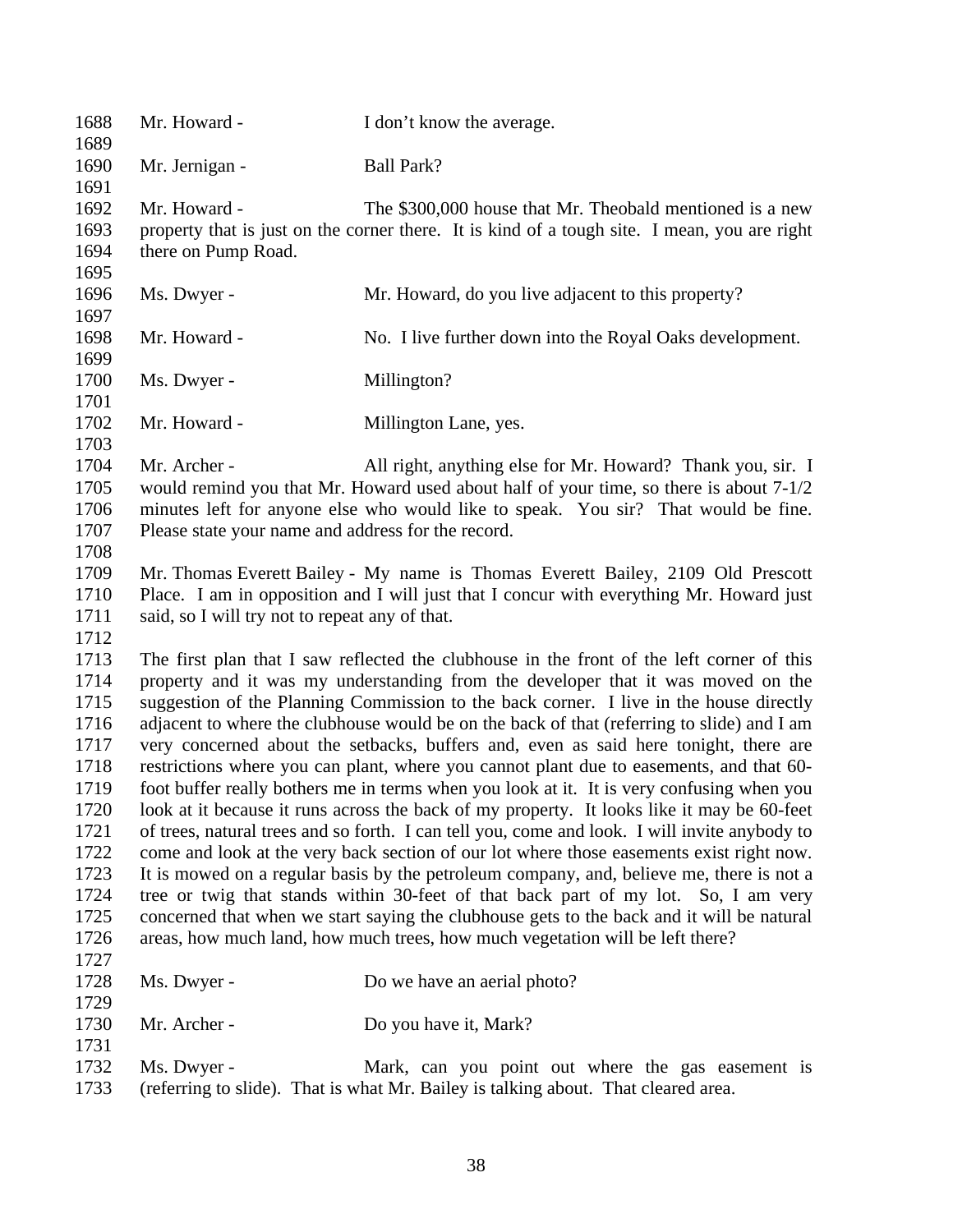| 1734 |                                                                                          |                                                                                             |  |
|------|------------------------------------------------------------------------------------------|---------------------------------------------------------------------------------------------|--|
| 1735 | Mr. Bittner -                                                                            | It is on the western border. It is probably in this sort of                                 |  |
| 1736 | light green area here (referring to slide).                                              |                                                                                             |  |
| 1737 |                                                                                          |                                                                                             |  |
| 1738 | Mr. Silber -                                                                             | Can you blow that up, Mark?                                                                 |  |
| 1739 |                                                                                          |                                                                                             |  |
| 1740 | Ms. Dwyer -                                                                              | Can you show us your lot, Mr. Bailey? I think I know                                        |  |
| 1741 |                                                                                          | where it is. I think it is the one in the corner there (referring to slide).                |  |
| 1742 |                                                                                          |                                                                                             |  |
| 1743 | Mr. Bailey -                                                                             | It is the one that runs right on Ridgefield.                                                |  |
| 1744 |                                                                                          |                                                                                             |  |
| 1745 | Mr. Silber -                                                                             | I think you are on Lot 9. The address is 09?                                                |  |
| 1746 |                                                                                          |                                                                                             |  |
| 1747 | Mr. Bailey -                                                                             | If you look at this drawing, it is the very last one (referring                             |  |
| 1748 | to slide).                                                                               |                                                                                             |  |
| 1749 |                                                                                          |                                                                                             |  |
| 1750 | Mr. Silber -                                                                             | It is Lot 9, Mr. Kaechele.                                                                  |  |
| 1751 |                                                                                          |                                                                                             |  |
| 1752 | Mr. Bailey -                                                                             | If you find the clubhouse, I am directly behind the parking                                 |  |
| 1753 | area and the clubhouse.                                                                  |                                                                                             |  |
| 1754 |                                                                                          |                                                                                             |  |
| 1755 | Mr. Silber -                                                                             | Mark, do you mind taking that out just a little bit, not quite                              |  |
| 1756 | as far as we had it before (referring to slide).                                         |                                                                                             |  |
| 1757 |                                                                                          |                                                                                             |  |
| 1758 | Mr. Bittner -                                                                            | Bear with me a second, here.                                                                |  |
| 1759 |                                                                                          |                                                                                             |  |
| 1760 | Mr. Silber -                                                                             | That is good. Thank you.                                                                    |  |
| 1761 |                                                                                          |                                                                                             |  |
| 1762 | Mr. Bailey -                                                                             | Yes, right back here, right on the very corner (referring to                                |  |
| 1763 |                                                                                          | slide). I left that whole area back treed, but right behind are all of the easements and so |  |
| 1764 |                                                                                          | forth, and it is cleared out totally back there (referring to slide). That is my concern.   |  |
| 1765 |                                                                                          | Obviously, the clubhouse concerns me. Will there be a pool in the future? Tennis courts     |  |
| 1766 |                                                                                          | in the future? All I hear is penuche and, you know, bridge games and so forth, and I look   |  |
| 1767 | forward to that in my coming years as well, but I question that. I also question whether |                                                                                             |  |
| 1768 |                                                                                          | or not bordering directly behind my property if that they may become, what are the time     |  |
| 1769 |                                                                                          | limits on the clubhouse? What kind of parties and, I don't know, 50% of these people        |  |
| 1770 |                                                                                          | aren't above 55, so those are my concerns, along with every concern that Mr. Howard         |  |
| 1771 | said earlier. Thank you.                                                                 |                                                                                             |  |
| 1772 |                                                                                          |                                                                                             |  |
| 1773 | Ms. Dwyer -                                                                              | Thank you, Mr. Bailey.                                                                      |  |
| 1774 |                                                                                          |                                                                                             |  |
| 1775 | Mr. Archer -                                                                             | Thank you, sir. Any questions before you take your seat?                                    |  |
| 1776 | All right. There are about four minutes left.                                            |                                                                                             |  |
| 1777 |                                                                                          |                                                                                             |  |
| 1778 | Ms. Dwyer -                                                                              | Would anyone else like to speak?                                                            |  |
| 1779 |                                                                                          |                                                                                             |  |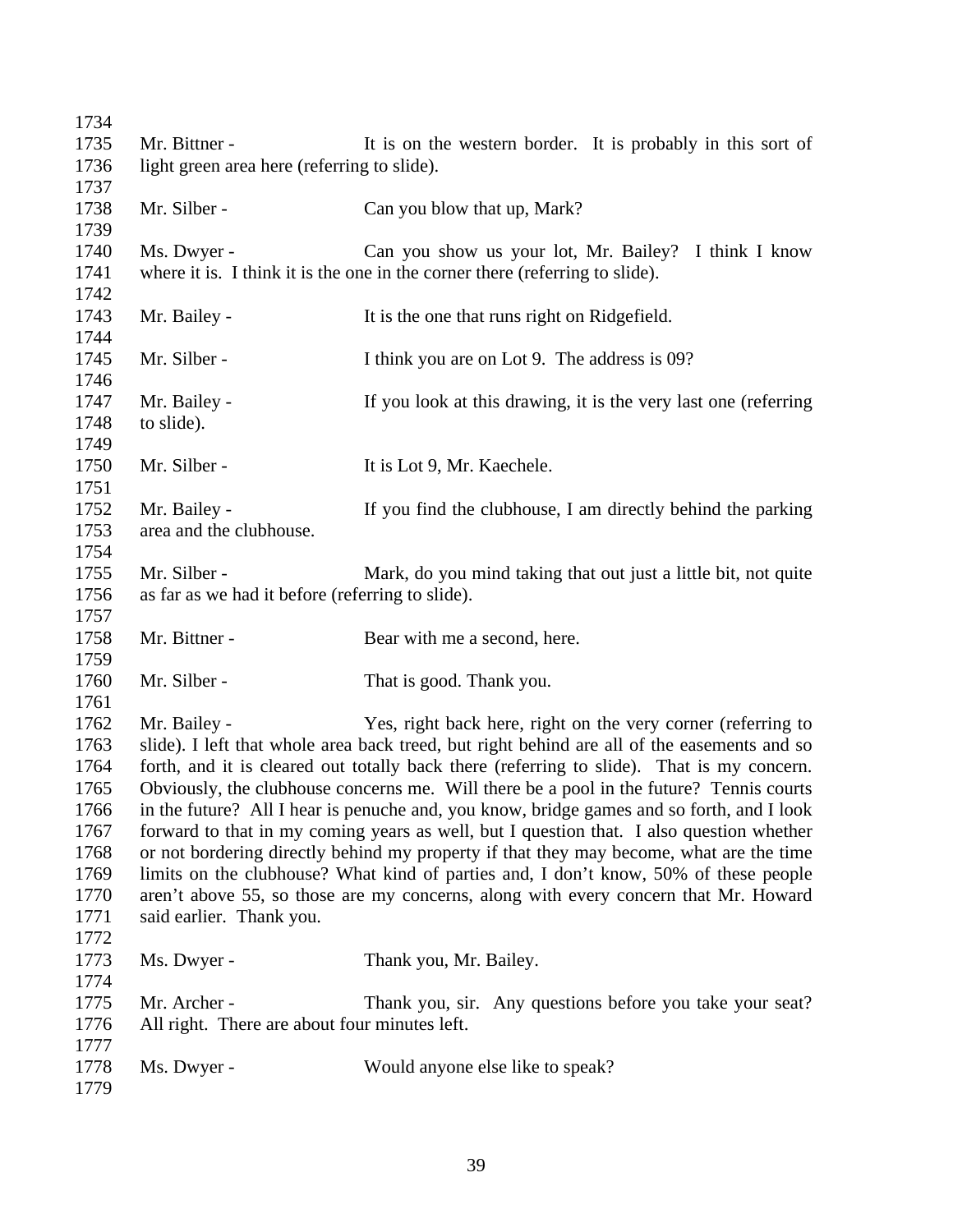Mr. Maizel - My name is Max Maizel and I live at 2017 Old Prescott Court and I own the lot adjacent to me, which is across the street from the development. The first point of order, I've been kept abreast until today of this proposed development and I called Mr. Bittner yesterday to ask him if the meeting was still on, at 4:30 in the afternoon, and he told me he was still working on new proffers that had just arrived yesterday. I have not seen them, and have no information at all, so I don't know what the most recent proffers or the most recent changes in the development are, and nothing to base my most recent support or opposition to the project, and I would ask that this be deferred until all of the people that are involved, as I understand that there were a lot of last minute stuff going on. So that is the first thing I would ask you. If you are going to vote on this tonight, if you are going to do it, then I would ask that you defer it to a future meeting, because I, as a very close neighbor, have no information on what went on yesterday and what went on today in terms of the most recent changes in it. Secondly, what I would like to ask is that during Mr. Theobald's presentation, I think I heard him say that from the clubhouse you could see something that was going to overlook the creek and the vegetation, trees, etc., and at one of the meetings, he said everything was going to be clear-cut for the buffer zones. I would like for him to explain what vista he was talking about something would be viewed, since it would be clear-cut. But if you are going to approve it, I would ask for a deferral, because I don't have any information to base my, whether to support or defer it on. Ms. Dwyer - Thank you. I will ask. 1803 Mr. Maizel - Is that correct, that there were changes that came about as late as today? Ms. Dwyer - Well, I believe the changes were being worked on yesterday and were submitted today. Mr. Maizel - Yes, and one of the neighbors tonight standing outside said that something was left in my mailbox today, and I haven't been home today. I came in straight from work, so I haven't seen anything. 1813 Mr. Archer - Thank you, Mr. Maizel. Ms. Dwyer - I will ask the applicant to respond to your question in his rebuttal. Mr. Archer - There are still a few seconds left. Mr. Dunnivant - Lloyd Dunnivant, 2104 Old Prescott Place. I just want to take a minute to answer a question the Board raised. You asked about property values and complaints from neighbors. I visited the two neighborhoods in Chesterfield County that they put together. There would be no complaints about property values. That was the highest scale neighborhood in those areas. It is a totally different situation. Here you have an upscale neighborhood, high school across the street. I'd say whatever they have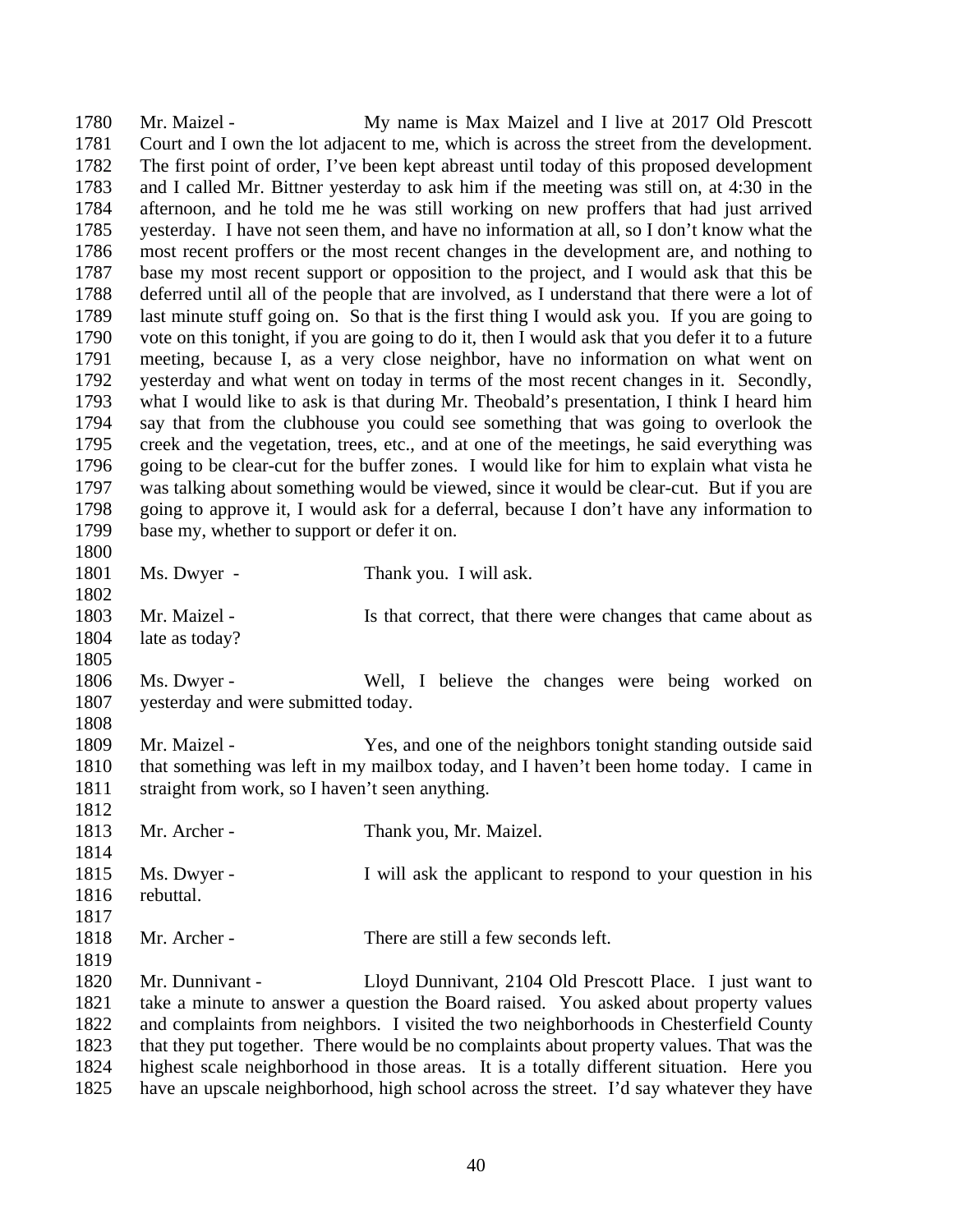had before, you can't count on it at all. I think the homes off Old Buckingham Place were selling for about \$100,000 to \$125,000 next to this development. Why would they have any complaints about that? The one in Chester, which is still under construction, is by a YMCA. I didn't see what was behind it, but it is a totally different situation. Also, I don't know about the front. I went by the one on Buckingham for over two years. I thought it was a storage unit. The garages are all around. They are extremely ugly. I don't know if you all went out to those, but it is not like I have seen on these pictures. I know they have made some changes, but that is one of my biggest complaints. It is extremely ugly. It will bring down our property values. I am sure of it.

- 
- 

 Ms. Dwyer - Mr. Dunnivant, have you had a chance to look at the revised elevations?

- 
- 

 Mr. Dunnivant - Yes, I have. It is better than what they first suggested. It is still the same building. It is just a little lipstick on the pig. Any other questions? 

1842 Mr. Archer - Is there any time left, Mr. Secretary? We've got 45 seconds to take the lipstick off of the pig.

1845 Mr. Yuell - My name is Blaine Yuell and I live at 10842 Old Prescott Road. My major concern would be - I want to show the entrance in and out of there, the site plan. My major concern would be the entrance in and out and the problem through this existing subdivision (referring to slide). In order for people to use the shopping center, which is between this area here, they would have to come through our subdivision all the way up Old Prescott and then over here to the Foodlion (referring to slide). Now that would create a large amount of traffic up and down Old Prescott in order for them to use the shopping center across the street. We know for a fact that people are not going to come out of this existing area, drive up to Ridgefield and Pump, do a you-do-it right here, and go down this way (referring to slide). We know that is not going to happen. We know first that people are going to come out of this entrance way here (referring to slide), come up and down Ridgefield Parkway, I mean Old Prescott, which is, in turn, going to cause a lot of traffic problems and also security for the children in the area who do play out there. So, my concern would be, I would strongly disagree with the plan, because of this existing problem which would occur. And I am looking out for the safety of the children that live in the neighborhoods. We do have a lot of young kids who live on Old Prescott Road that use that as a playground.

 Mr. Silber - Mr. Yuell, I probably don't disagree with that. We do have the traffic engineer here this evening that could address that. My comment would be that this property, if it is to be developed in any residential fashion, will have some type of an access onto Ridgefield or Pump, or both, and regardless of what type of residential development it is, the potential use of your subdivision to get to the shopping center would exist. 

| 1870 | Mr. Yuell - | I understand. |
|------|-------------|---------------|
|      |             |               |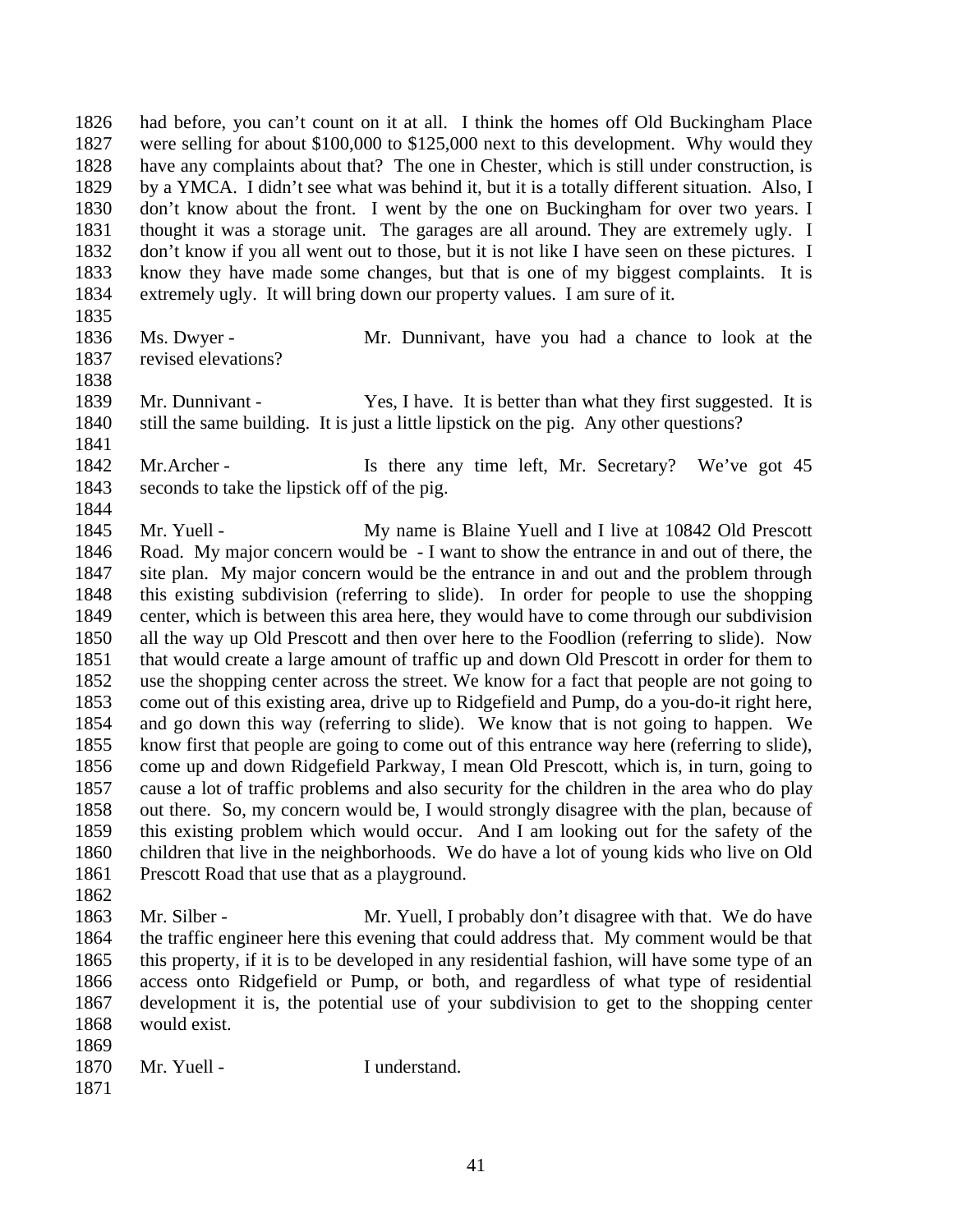1872 Mr. Archer - Any questions for the gentleman? I think we are about out of time, Mr. Secretary. We failed to warn Mr.Theobald when his two minutes were up, so sir, we will give you a minute to rebut, if you like. We will remind you this time.

 Mr. Theobald- Just a few comments. I have a subdivision plat that our engineer prepared, basically to R-2 standards, because what you have heard a lot of tonight is "Don't do this, do single family. What I would like you to really think about is, is single-family really the better deal for the adjacent neighbors and the County? Now, this is to R-2A standards, just like Old Prescott, or Prescott, that you see, and what this doesn't give the adjacent property owners is any buffer. I mean, people potentially clear right up to their yard. It doesn't give them any fence, but everybody will suddenly start to erect in stockade fashion to block out the rear of each other's homes. These homes will undoubtedly be two stories in height, for the most part. There is no guarantee on appearances. You are looking at the 1886 rear of homes and there is certainly more traffic at peak hours. There is certainly school- age children in this neighborhood, and intermittent construction, as you build 27 homes. I don't think single-family development to the same standards is a better deal for those 1889 folks in the back. We have worked very hard, I think, to mitigate those impacts. Behind the clubhouse, in terms of Mr. Bailey, Mr. Bailey bought a home, and there is a big gas line running back through it. It is hard to hide. It is just hard to hide from his site and ours. But, behind our clubhouse, is a lot of the wetlands area, and so we are not able to 1893 go in there and clear out a lot of that stuff, and hope we can put some decking...

 Ms. Dwyer - This will count as a question. Mr. Bailey, I think it was, who, well, anyway, at some point asked about why the view would be from the clubhouse, because I know that initially your client came in and said that they would clear cut the entire site, and then would landscape it, and that was not met with much happiness by the neighborhood. Now, we are talking about having a tree preserve area, and, of course, what is going t be preserved in this area around the clubhouse. So, maybe you could respond to that.

 Mr. Theobald - Steve, correct me if I am wrong, but I anticipate there is no pool or tennis courts with this facility. Is that something that is desirable to proffer out, then fine. This is basically a large meeting space for aerobics, bridge and there is an exercise room, a wooden deck out the back that allows people to sit out at the tables under umbrellas, and that is the extent of the active recreation. This area (referring to slide), there are a number of finger-like wetlands in here that we are not going to be able to disturb. There is an existing creek. We are as concerned about buffering our residents from the views of this gas line, as is Mr. Bailey. If we don't have to disturb one tree in here, we won't, because that is what adds value to us from these homes and also the view of this clubhouse, so we are really on the same…

 1914 Mr. Kaechele - Has the square footage of the clubhouse been determined? 1916 Mr. Theobald - It is about 2,000 feet.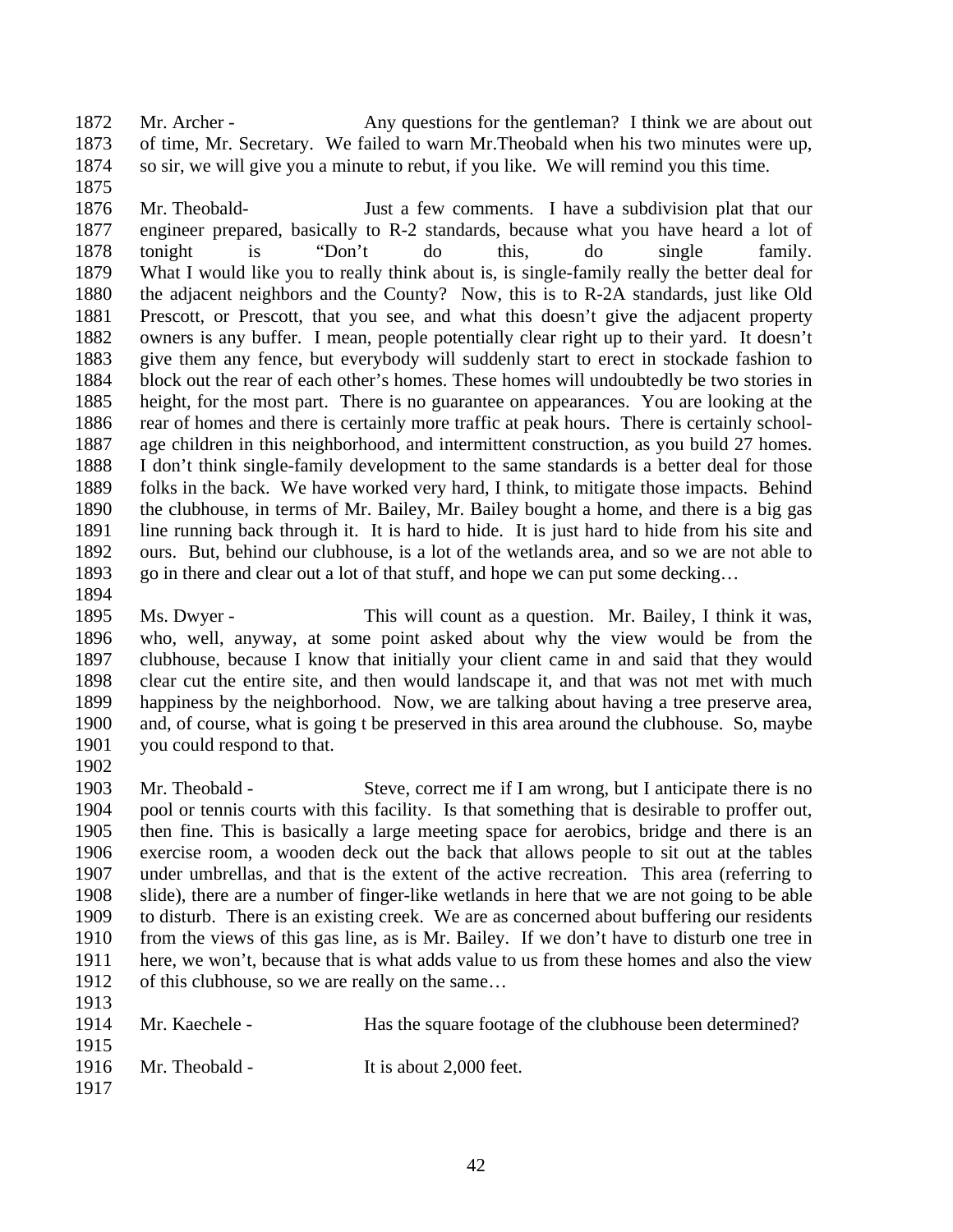| 1918<br>1919                                                         | Mr. Archer -                                                                | I believe all the time is up.                                                                                                                                                                                                                                                                                                                                                                                                                                                                                                                                                                                     |
|----------------------------------------------------------------------|-----------------------------------------------------------------------------|-------------------------------------------------------------------------------------------------------------------------------------------------------------------------------------------------------------------------------------------------------------------------------------------------------------------------------------------------------------------------------------------------------------------------------------------------------------------------------------------------------------------------------------------------------------------------------------------------------------------|
| 1920<br>1921<br>1922<br>1923<br>1924                                 | Mr. Taylor -<br>whether or not that is true.                                | Mr. Chairman, I had one question and that related to the<br>predominant thing from all of the neighbors was really fear of the reduction in property<br>values or property values. The lack of statistics there, I guess, is indiscernible as to                                                                                                                                                                                                                                                                                                                                                                  |
| 1925<br>1926<br>1927<br>1928<br>1929<br>1930                         | Mr. Theobald -<br>locations. It certainly has not hurt this property value. | Well, certainly there are other good examples in western<br>Henrico where condominiums exist very famously in their surroundings, Mooreland<br>Commons, Westham Green, the one that is on Ridge, St. Albans, you know, all are in the<br>heart of expensive single-family detached homes, and are certainly very desirable                                                                                                                                                                                                                                                                                        |
| 1931<br>1932<br>1933<br>1934                                         | Mr. Taylor -<br>have stated?                                                | Do we have statistical evidence, in fact, of construction in a<br>residential area, zoned as B-2, really that has had the same stabilizing impact that you                                                                                                                                                                                                                                                                                                                                                                                                                                                        |
| 1935<br>1936                                                         | Mr. Theobald -                                                              | You lost me when I heard B-2.                                                                                                                                                                                                                                                                                                                                                                                                                                                                                                                                                                                     |
| 1937<br>1938                                                         | Mr. Taylor -                                                                | I meant R-2. I am sorry.                                                                                                                                                                                                                                                                                                                                                                                                                                                                                                                                                                                          |
| 1939<br>1940                                                         | Mr. Theobald -                                                              | I am sorry                                                                                                                                                                                                                                                                                                                                                                                                                                                                                                                                                                                                        |
| 1941<br>1942<br>1943                                                 | Mr. Taylor -                                                                | Well, let me state it a little simpler. Is there historical<br>information relative to what construction of this type would have on adjacent R-2?                                                                                                                                                                                                                                                                                                                                                                                                                                                                 |
| 1944<br>1945<br>1946<br>1947<br>1948<br>1949<br>1950<br>1951<br>1952 | Mr. Theobald -<br>property value.                                           | We contacted Mr. Cecil Sears at Roundtree and Associates,<br>whose opinion, although we did not commission a full blown study, whose opinion was,<br>based on other examples of owner-occupied condominiums in this price range, that there<br>was absolutely no detrimental value to surrounding neighborhoods, and I submit that this<br>is a lot less impact on a surrounding neighborhood with this guaranteed project, than<br>would exist with even more R-2A zoning, assuming that you all also did not get an R-3<br>case where we would be consistent with what is right across the street. No impact on |
| 1953<br>1954<br>1955                                                 | Mr. Taylor -<br>now.                                                        | OK, this project is across the street from a shopping center                                                                                                                                                                                                                                                                                                                                                                                                                                                                                                                                                      |
| 1956<br>1957<br>1958                                                 | Mr. Theobald -                                                              | The shopping center at Glen Eagles; the shopping center<br>with the Foodlion, I believe, over there, and there is R-3 over here (referring to slide), all<br>of which I think was, on the other side of the street was zoned at the same time as I recall.                                                                                                                                                                                                                                                                                                                                                        |
| 1959<br>1960<br>1961                                                 | Mr. Taylor -                                                                | Did not that shopping center pre-exist the development?                                                                                                                                                                                                                                                                                                                                                                                                                                                                                                                                                           |
| 1962<br>1963                                                         | Mr. Theobald -<br>on Glen Eagles?                                           | The shopping center, wasn't that all zoned in one big case                                                                                                                                                                                                                                                                                                                                                                                                                                                                                                                                                        |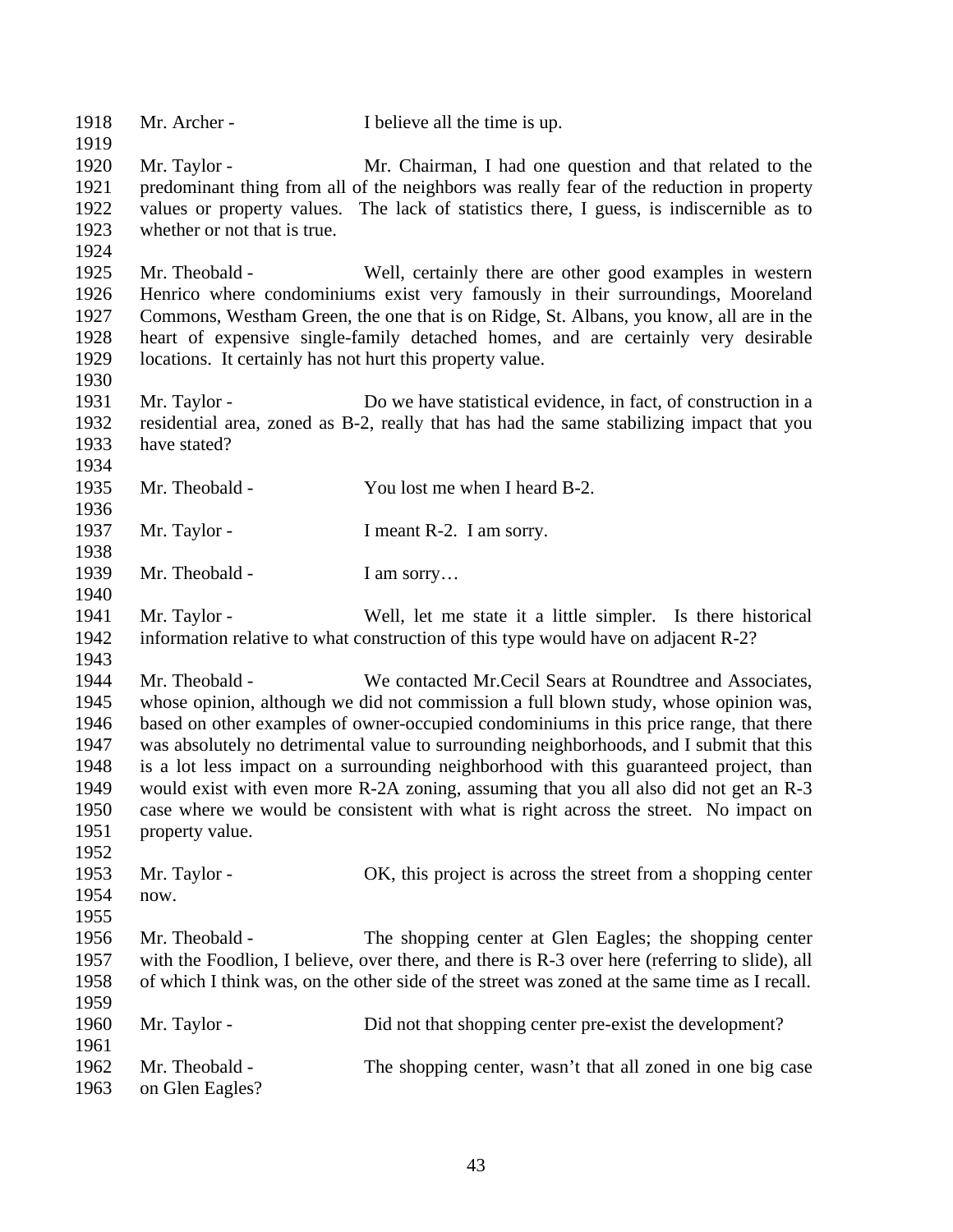Mr. Taylor - Was there any indication of what the impact of that shopping center was on the existing property values at the time of construction? Mr. Silber - Mr. Taylor, I don't think we have that information. I think the property across the street was all zoned as one big package. I don't recall the exact timing, whether the shopping center came first or the homes. I believe that there were actually some homes that came first, but I don't think we have any information on whether there has been any impact on accessed values of those homes. Ms.Dwyer - Did you finish Mr.Taylor? Mr. Taylor - Yes, I have. I don't know what else to say in terms of trying to keep some assurance that the property values would not be impacted. Mr. Theobald - Hopefully our price points take care of that, Mr. Taylor, with \$135 a square foot, a unit is in excess of \$200,000. 1982 Mr. Taylor - That would be my thought, that actually the per square foot cost of those houses exceeds the per square foot cost in the existing development. But I don't know what the sizes of those houses are or what.. Mr. Theobald - Well, obviously, the single-family home are going to have more square footage than a condominium, but these condominiums are 1500 to 1700 square feet in size, pretty good size. Ms. Dwyer - Mr. Theobald, it was my understanding from you that you and Mr. Settlage had met with some of the adjacent property owners and that they were generally in accord with this plan. Is that right? Mr. Theobald - Mr. Settlage met with the adjacent property owners earlier this week, and I wouldn't put words in their mouths. Some of them are here and if they choose to speak. It was my understanding not. If anybody wants to express their opinion. 1998<br>1999 Ms. Dwyer - I did receive an e-mail from at least one resident who indicated she was an adjacent property owner and was not in opposition. 2002 Mr. Theobald - Right, that is correct. Ms. Dwyer - I don't have any more questions, but I am ready to make a statement at this point. In deference to the neighborhood who have not received proffers or revised elevations until today in which he submitted the late notice. Mr. Theobald and I discussed this this afternoon and he recognized that, and I think he has apologized for the lateness of the delivery of that information, but decided it would be better to go ahead and deliver it this afternoon than not to deliver it at all. I was concerned about the late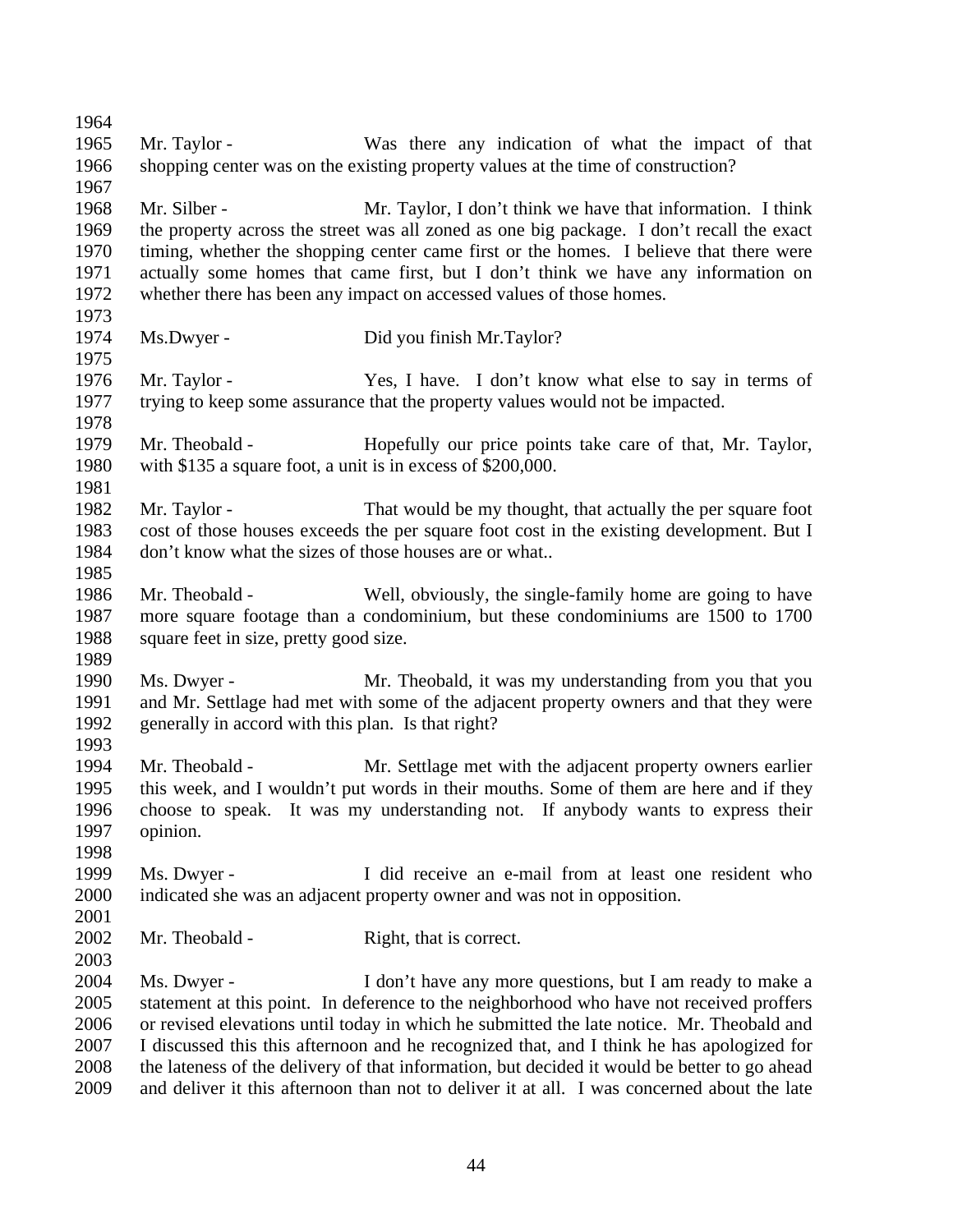delivery of it and the fact that people would not have had time to digest the changes that had been made, and to fully appreciate, I think, the changes in the architectural features for these structures included in the most recent set of proffers. I am sensitive to that, and for that reason I am going to suggest that we defer the case 30 days, both to allow the neighborhood an opportunity to fully review the changes the proffers made, which were done as a suggestion of the adjacent neighbors, after meeting with them this past week, which is the reason for the late submittal of the proffers, and many of the comments, some of the changes made in the proffers resulted from comments that I had made, but I still think we may have a few loose ends in light of the lateness of the hour and the final version of the proffers. I do want the neighbors to be satisfied that they have had the time to review the changes to the proffers as well as the changes in the architecturals. I think you have had an opportunity to fully review the site plan that was submitted to you earlier this month. I will also say that I do find merit to this particular use on this particular parcel. I think there may be some room for discussion about some of the specifics, but while it is not single-family, because of circumstances related to this parcel and particularly the busy roadways that surround it on two sides, the irregular configuration of the parcel itself, its proximity to office and to school and to the shopping center, do make this a more appropriate use for a transitional type of residential use, as opposed to single-family. So, with that statement made, I will go ahead and ask Mr. Theobald if he would be willing to defer the case for 30 days? Mr.Theobald - Yes, ma'am. 2033 Ms. Dwyer - Is that August  $9^{th}$ ? OK. 2035 Mr. Vanarsdall - Before you make your motion, that means we won't have to hear the case again at the end of 30 days? Ms. Dwyer - He said hopefully. Well, I know what you are saying, Mr. Vanarsdall, that we hate to hear cases twice. 2041 Mr. Vanarsdall - We usually don't hear it all over again unless it is something new. Ms. Dwyer - Mr. Vanarsdall is asking if we would just defer the case for 2045 decision only or whether we would open the August  $9<sup>th</sup>$  meeting to further comments, and I am going to suggest that we allow further comments in August because a number of 2047 folks have said tonight that they have not had a chance to... Mr. Vanarsdall - So you are going to hear it all over, and not just have extra comments? Ms. Dwyer - I am thinking that, I am hoping that many of the comments will be reduced and will not be repeated from tonight. I am hoping we will be able to spend less time on the case.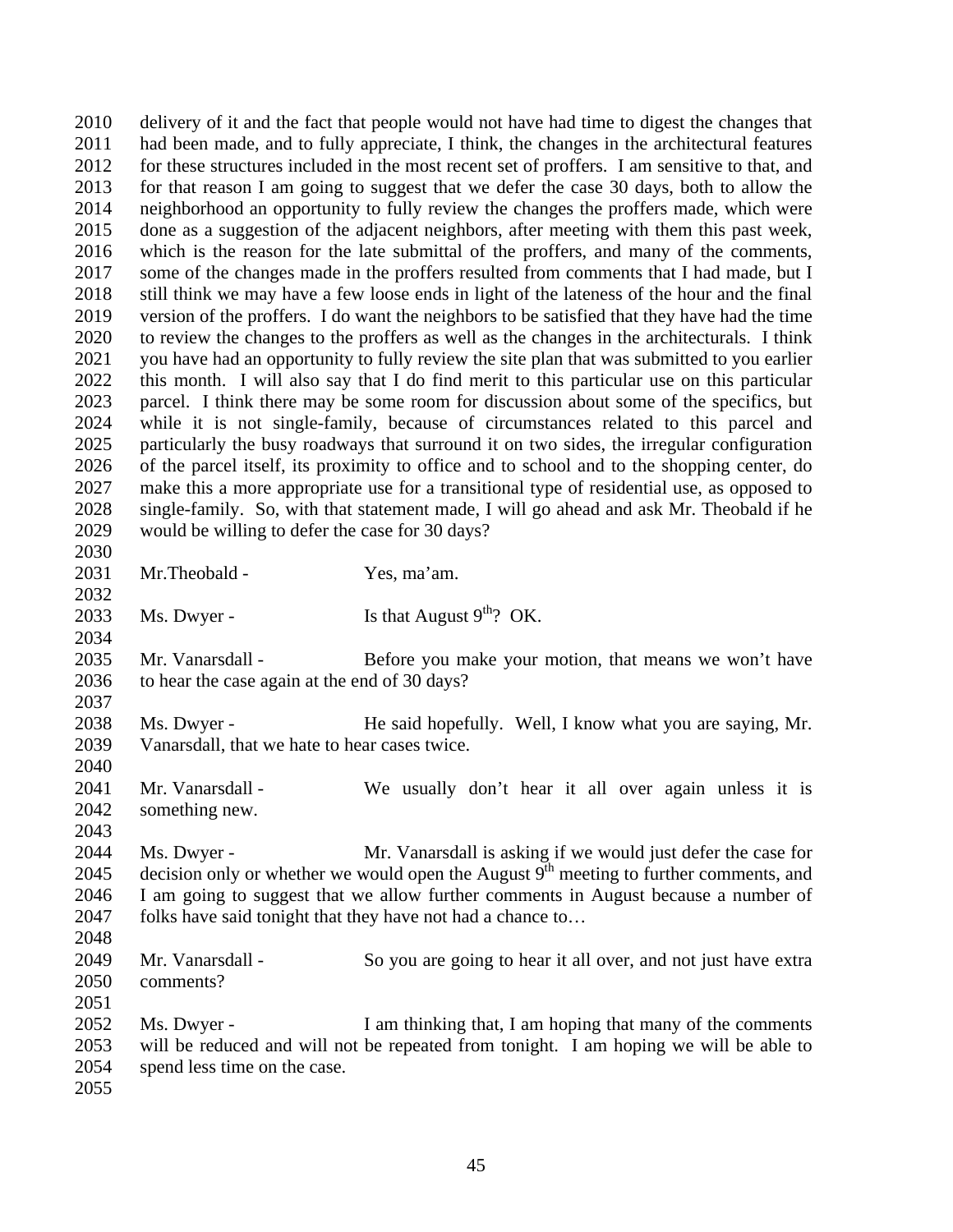Mr. Vanarsdall - A good suggestion is the way we handle it in my district, is that we have the understanding before the meeting is over with the community, and then we don't have to go through all of this. That is way we do it. Ms. Dwyer - Well, we will hope to do that, and I am sure Mr. Theobald will be available to have another meeting with the neighborhood as a whole between now and the next Planning Commission meeting, so that any other details can be resolved with the neighborhood as a whole. I know that they have met with the adjacent neighborhood recently and resolved most of their concerns. So, we will hear comment but we will ask that comment be somewhat limited and not repetitive from what we have heard this evening. So, with that, I will make the motion that the Commission defer this case, C- 26C-01, Tascon, LLC, to our August 9, 2001 meeting at the applicant's request. 2069 Mr. Taylor - Second. Mr. Archer - We have a motion by Ms. Dwyer and a second by Mr. Taylor to defer this meeting to August 9, 2001 meeting. All in favor of the motion say aye. All opposed say no. The motion is carried. The vote was 5-0. Mr. Kaechele abstained from voting. The Commission took a 10-minute recess. The Commission reconvened. Mr. Archer - The Commission will come to order. Mr. Silber - The next case is a Resolution. **RESOLUTION** – Northwest Middle School #1 and Expansion of Dunncroft/Castle Point Park – Substantially in Accord with the County of Henrico Comprehensive Plan (Brookland District). This is for a Substantially in Accord for a site that will have two public facility opportunities, one being the Northwest Middle School #1 and the second being the Expansion of Dunncroft/Castle Point Park. As you are aware, Substantially in Accord studies are prepared by our office with input from the various departments and agencies, and heard in the form of a public hearing by the Planning Commission, with recommendation going to the Board, and the Board needs to act on this before public facilities are approved. So this is a Substantially in Accord that Audrey Anderson is here to present. Mr. Archer - Good evening, Ms. Anderson. Ms. Anderson - Good evening, Mr. Chairman and members of the Commission. I will try to make this very brief. This particular Substantially in Accord is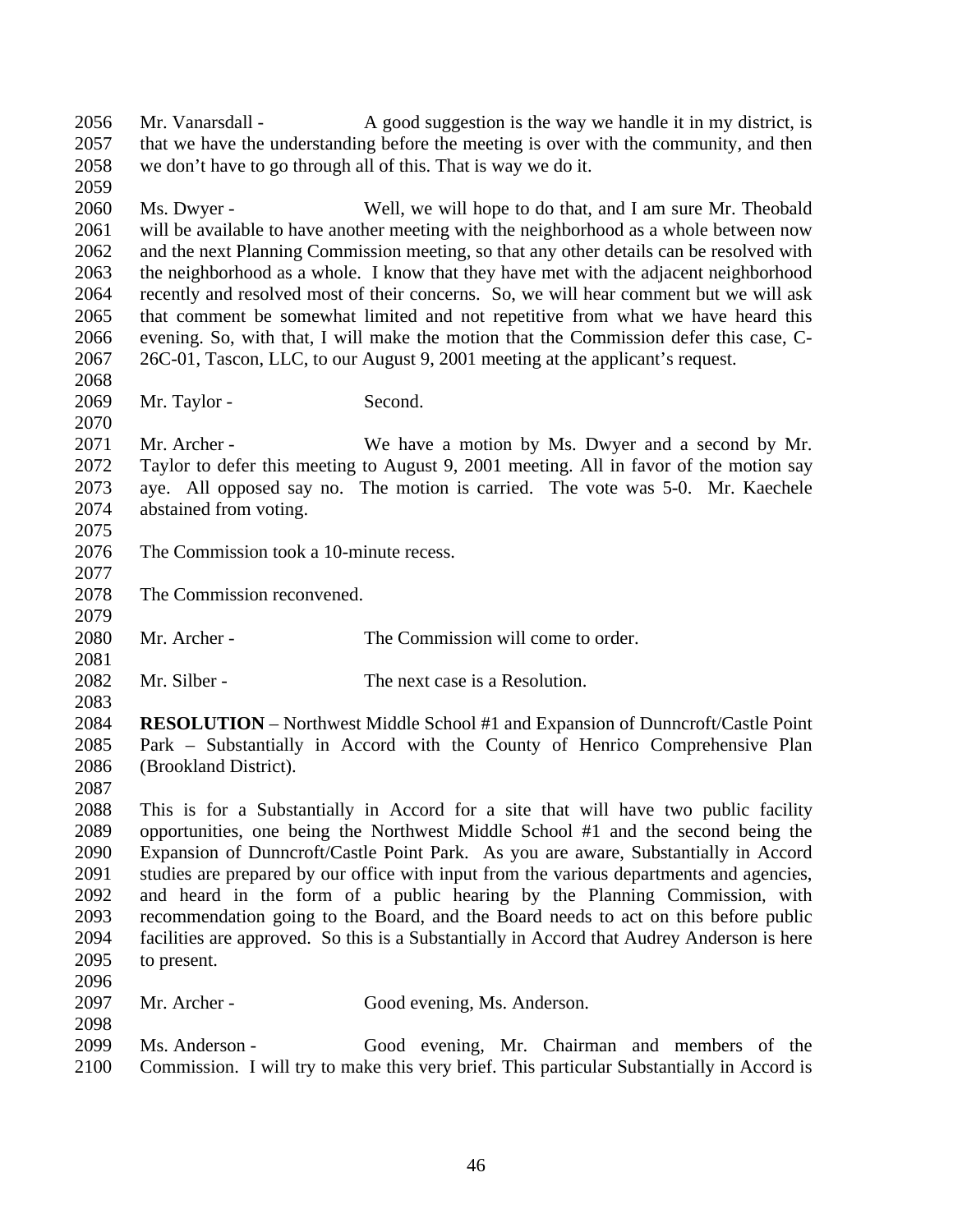for the Northwest Middle School #1 and the expansion of the existing Castle Point Park. It is called the Dunncroft/Castle Point Park Expansion.

 The proposed middle school and park site is located in the Brookland District, approximately 1300 feet east of the intersection of Nuckols Road and Francistown Road. I will show you a plan that shows its orientation in reference to the existing park site on the west side of the proposed parcel and the proposed Crossridge development on the east side of the site (referring to slide). This approximately 60-acre site is a part of parcel 40- A-1-A (referring to slide). The parcels characteristics are suitable for the proposed uses. The zoning is R-2C, One-Family Residence District Conditional. The proposed facilities are permitted uses in this zoning district. The topography of this site is slight to moderate. The Land Use Plan recommends the majority of the site for Suburban Residential 1, and although the plan does not designate this parcel for a public, the proposed use supports a number of the plan's goals that address the provision of public facilities and the community needs. Based upon the staff's review of the site for the proposed use, we have concluded that the proposed improvements will not be in conflict with or a significant departure from the goals, objectives and policies of the plan. The staff, therefore, recommends that the Planning Commission approve the resolution, finding the proposed middle school and park site substantially in accord with the County's Comprehensive Plan. That concludes my report. If you have any questions, I will be happy to answer those. Also, Mr. Azzarone from Recreation and Parks, and Mr. Carper, from Schools, are here as well to answer questions, if you have any.

- 
- from the Commission?

Mr. Archer - Thank you so much, Ms. Anderson. Are there questions

 Ms. Dwyer - I have a question for Ms. Anderson. As you can see from this map (referring to slide), Nuckols Road, on the other side of Francistown, was scheduled to go from its present location all the way to Staples Mill, and provide a lot of road frontage for this particular school site as well as good access to Francistown, Hungary and Staples Mill. But once Nuckols Road was taken off the Major Thoroughfare Plan, the school site no longer has that road frontage and it doesn't really seem to have any road frontage, so the obvious question to me is, how are we going to safely get over 1,000 people in and out of the school site, and what will do in case of an emergency. You know, I think that is a critical question. It appears to be landlocked. How are we 2136 going to get in and out of the school site?

 Ms. Anderson - That is a very good question and reminds me that Mr. Foster is here from Public Works, and I am sure he can answer that for you.

2141 Mr. Foster - Ms. Dwyer is right. You can see that Nuckols Road was to be set up in here (referring to slide). This part is the existing park and also County property in here, so this site will be continuous with County property. Therefore, it is very possible, and these details have not been worked out yet, but if this is County property (referring to slide) and the school will be County property as well, it does have access to Francistown Road through County property. Therefore, an access point,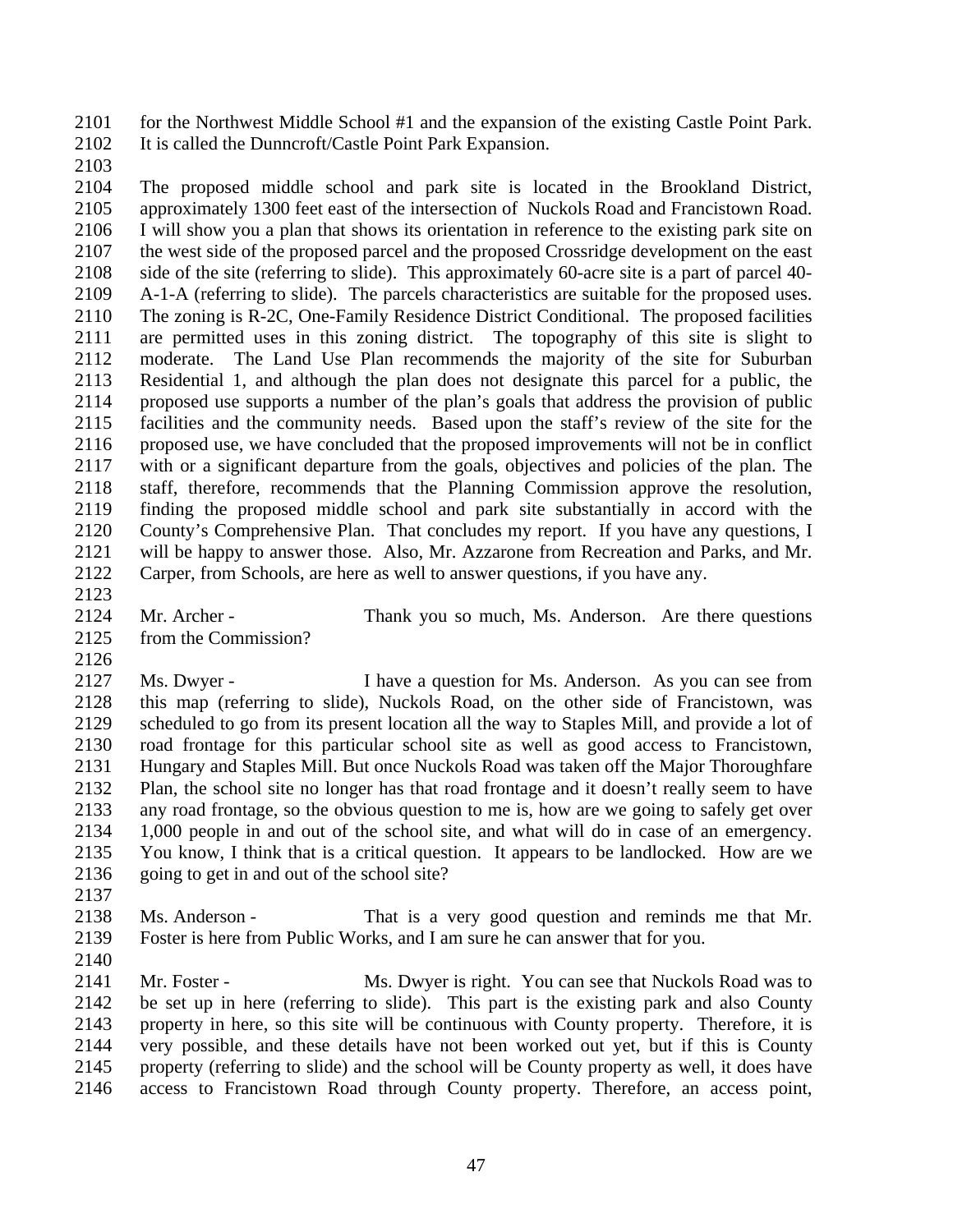depending on the layout of the park, and what happens there, can be placed at that point. 2148 An access point could be placed here (referring to slide). The County would have to 2149 obtain this piece of property here (referring to slide). That is SR-1. That is not County obtain this piece of property here (referring to slide). That is SR-1. That is not County property, but an access point can be placed here (referring to slide). We'd be looking at some kind of road design that would get folks in safely and those types of details have not been worked out. It would be very similar to Wilder Middle School where we have one access point off of Diane Lane, and going into that school, too, would be very similar, and that has worked fine for several years now, so we think we can do that. The road is also wide enough. We have checked that we can get left-turn lanes off of Francistown Road. It is just a matter of restriping for left-turn lanes to go back into that, too. Those types of details we will see at the POD stage and we will be looking at that very carefully as far as that access point. We just want to make sure, from a traffic standpoint, that there is a park there now. There is a road in there now. We need to look at that very carefully because the road may be designed for the park and may not be designed for the school, but we can use that same corridor to do that, if possible.

 Ms. Dwyer - So, Nuckols Road has been eliminated from the Thoroughfare Plan and you now have to route the school traffic through a park. Is that what you are saying?

 Mr. Foster - You don't have to, however, if that is the choice that is going to have to be made, it can work, from a traffic standpoint.

2170 Ms. Dwyer - What other options are there?

 Mr. Foster - Well, the other options are, one of Park's options is to try to obtain land to do that, and if the County chooses to do so, they could, but we can make a site work in this area here (referring to slide) and we can make that work from a traffic standpoint.

 Ms. Dwyer - Well, do you see a conflict between the purpose of a park, especially in this kind of a congested residential area, and the park is designed to draw children, bicycles and the playground and all, but to have school buses and, you know, all the traffic associated with school coming through a park like that. That doesn't seem to be optimal to me.

2183 Mr. Foster - We would have to make sure that it is designed so that the 2184 nark access, if you will, would be secondary to the school access, especially on any park, park access, if you will, would be secondary to the school access, especially on any park, if you have a major road where the park has driveway access. The driveway should be designed, from a traffic recommendation, that the driveways to the school and there is a separate driveway off to get to the park. That would make it very similar to whether it is Deep Run Park, on a four-lane divided road, or some of our other parks within the County, where you have parks off of two-lane roads or four-lane roads so that the emphasis would not be a park road to feed the school, it would be a school road that the park has access to.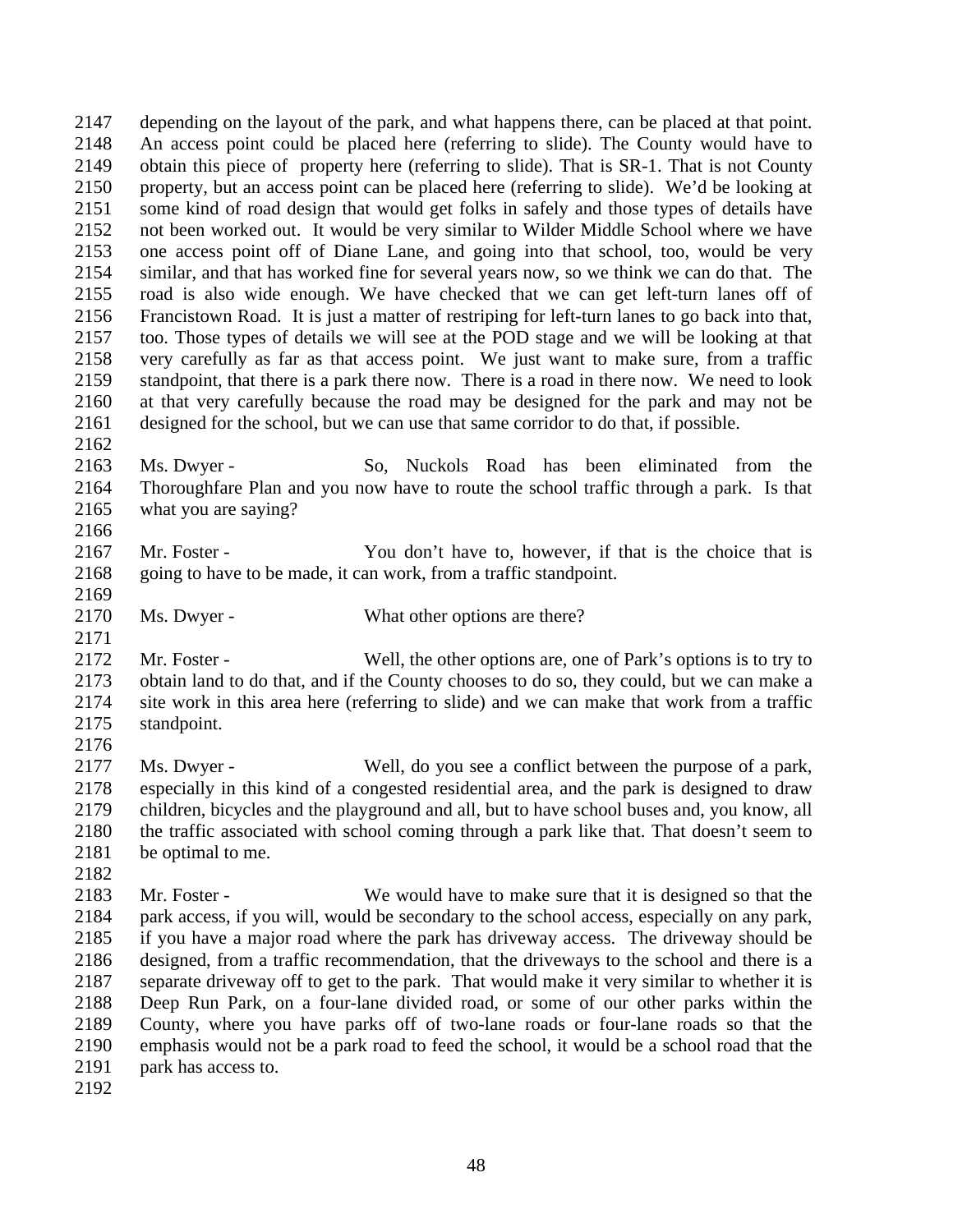| 2193 | Ms. Dwyer -                                                                                                                                                       | So, on the common road, then the park traffic and the                                        |  |
|------|-------------------------------------------------------------------------------------------------------------------------------------------------------------------|----------------------------------------------------------------------------------------------|--|
| 2194 | school traffic would be using the same road?                                                                                                                      |                                                                                              |  |
| 2195 |                                                                                                                                                                   |                                                                                              |  |
| 2196 | Mr. Foster -                                                                                                                                                      | That is possible during the school time and in the afternoon                                 |  |
| 2197 |                                                                                                                                                                   | and evenings when the school is not in session, unless they have activities, of course, that |  |
| 2198 | would happen. It is very similar to the concept you're looking at with the Short Pump                                                                             |                                                                                              |  |
| 2199 |                                                                                                                                                                   | Middle School and the park there, and the proposed possible park back there where we'd       |  |
| 2200 |                                                                                                                                                                   | have bus access and also park access through the property there (referring to slide).        |  |
| 2201 |                                                                                                                                                                   |                                                                                              |  |
| 2202 | Mr. Vanarsdall -                                                                                                                                                  | What is that?                                                                                |  |
| 2203 |                                                                                                                                                                   |                                                                                              |  |
| 2204 | Mr. Foster -                                                                                                                                                      | That, I think we have looked at that as part of the Land Use                                 |  |
| 2205 |                                                                                                                                                                   | Plan off of Three Chopt Road and Pump Road of having an access.                              |  |
| 2206 |                                                                                                                                                                   |                                                                                              |  |
| 2207 | Mr. Vanarsdall -                                                                                                                                                  | I didn't hear what school you said.                                                          |  |
| 2208 |                                                                                                                                                                   |                                                                                              |  |
| 2209 | Mr. Foster -                                                                                                                                                      | Short Pump Elementary School.                                                                |  |
| 2210 |                                                                                                                                                                   |                                                                                              |  |
| 2211 | Ms. Dwyer -                                                                                                                                                       | That is an elementary school which has a lot of road                                         |  |
| 2212 | frontage already and this has none.                                                                                                                               |                                                                                              |  |
| 2213 |                                                                                                                                                                   |                                                                                              |  |
| 2214 | Mr. Kaechele -                                                                                                                                                    | Has the Master Plan for, I believe, is it Crossridge Planned                                 |  |
| 2215 | Community, been pretty much finalized?                                                                                                                            |                                                                                              |  |
| 2216 |                                                                                                                                                                   |                                                                                              |  |
| 2217 | Mr. Silber -                                                                                                                                                      | Yes, Mr. Kaechele. That has been pretty much finalized.                                      |  |
| 2218 |                                                                                                                                                                   | Here is one of the exhibits here. I don't know if Tim or Audrey can flip through that.       |  |
| 2219 |                                                                                                                                                                   |                                                                                              |  |
| 2220 | Mr. Kaechele -                                                                                                                                                    | The potential connection to the east or to Staples Mill or up                                |  |
| 2221 | to the school site.                                                                                                                                               |                                                                                              |  |
| 2222 |                                                                                                                                                                   |                                                                                              |  |
| 2223 | Mr. Silber -                                                                                                                                                      | Can this be blown up a little bit (referring to slide)? I                                    |  |
| 2224 |                                                                                                                                                                   | guess, Mr. Kaechele, two stub connections, one as Mr. Foster is showing from the north       |  |
| 2225 |                                                                                                                                                                   | at this location (referring to slide) and one from the south. They would both come           |  |
| 2226 |                                                                                                                                                                   |                                                                                              |  |
| 2227 | through the single-family communities on the far eastern side order of the public                                                                                 |                                                                                              |  |
| 2228 | facilities. Those are all multifamily adult communities. There are two stub location<br>possibilities coming through those single-family residential communities. |                                                                                              |  |
| 2229 |                                                                                                                                                                   |                                                                                              |  |
| 2230 | Mr. Kaechele -                                                                                                                                                    | Yes, I see.                                                                                  |  |
| 2231 |                                                                                                                                                                   |                                                                                              |  |
|      |                                                                                                                                                                   |                                                                                              |  |
| 2232 | Ms. Dwyer -                                                                                                                                                       | So, is there potential then for access for the school through                                |  |
| 2233 | the Crossridge development?                                                                                                                                       |                                                                                              |  |
| 2234 |                                                                                                                                                                   |                                                                                              |  |
| 2235 | Mr. Silber -                                                                                                                                                      | The northernmost access is, has potential. The problem is                                    |  |
| 2236 | that, and I don't know if this is the best map to be looking at, but there is a drainage area                                                                     |                                                                                              |  |
| 2237 | through there (referring to slide), wetlands. It would require the crossing of that. There,                                                                       |                                                                                              |  |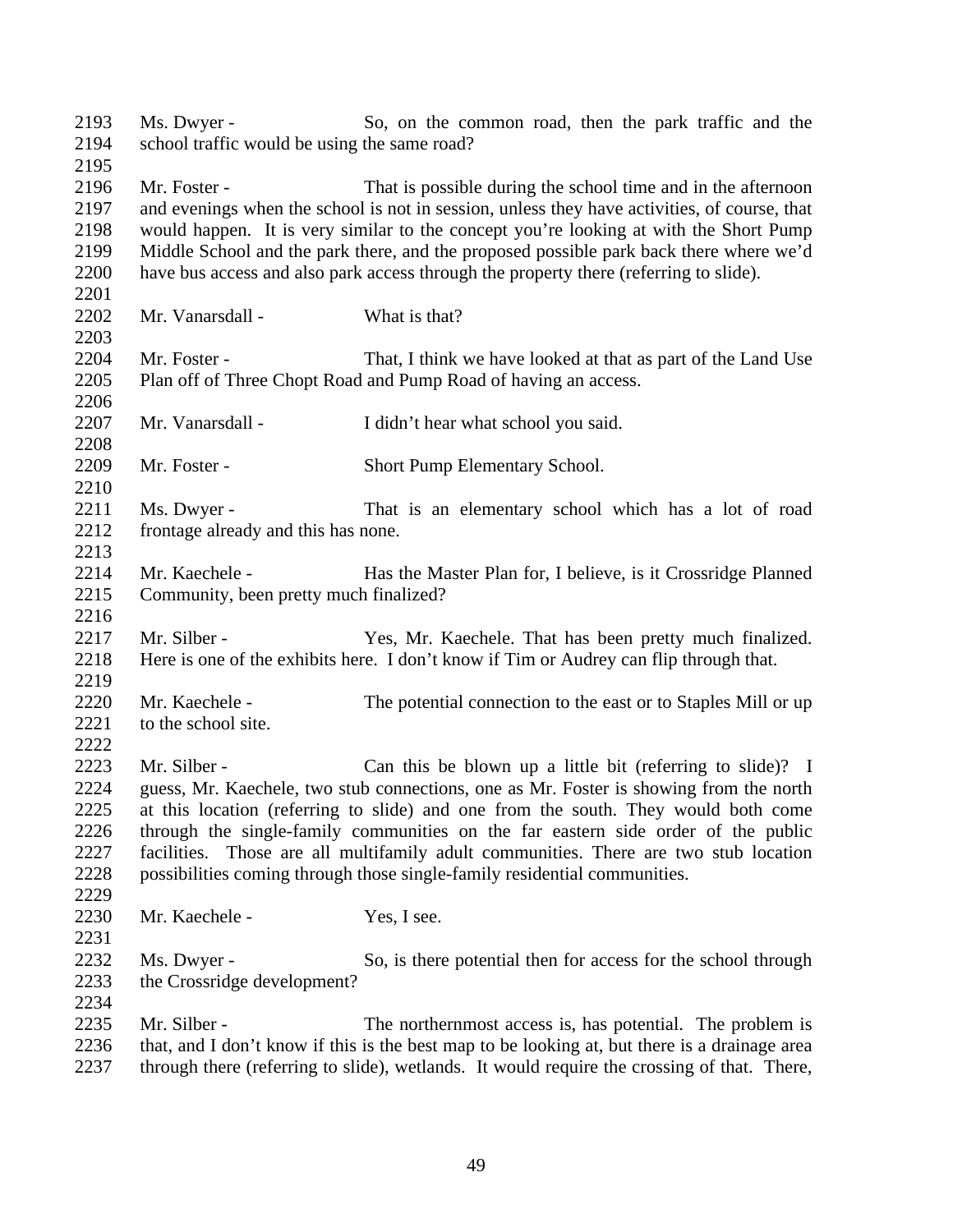that is a better illustration (referring to slide). The topo in there is somewhat severe. You need to go across that creek.

 I guess, Tim, if you could show roughly where they are coming from the north, right in there somewhere (referring to slide), he has crossed that topo that drops about 20 or 30 feet. It may be possible to bring some type of emergency access in that way, Ms. Dwyer, that would provide, if something happened to the major access, then there could be a secondary emergency access that would come from the north.

- 2247 Mr. Taylor Can we scroll back to Crossridge, wasn't it, that Mr. Kaechele asked about, again, please? That one right there. There is a section up to the north of the screen (referring to slide), that there is no circulation indicated. Is there a plan for that?
- 2252 Mr. Silber I am not sure if I understand your question.

 Mr. Taylor - Go back to that previous slide. Right there. There is a large area right there (referring to slide) that there is nothing planned for, from Crossridge, or it 2256 looks like it is not plotted. 

 Mr. Silber - Oh, I think that is, there is another, no that is a part of Crossridge and another community is planned in there. I don't know if that is zoned, but that is also part of the Crossridge development that would not have any stub streets into 2261 the school property.

2263 Mr. Taylor - Now, go back one more screen until we get to the traffic circle before the apartments, please. Do you see where that traffic circle is (referring to slide)? Now, in the next phase of Crossridge, it would seem possible to continue the road to the south – the south of our screen or the bottom of our screen – and loop that around for additional access. Have we approved those apartments in there which seem to more 2268 than enable us – if there was way to arrange it, to arrange the continuation of that circle right through to the school site? We could talk to Mr. Atack. 

- 2271 Mr. Silber Are you talking about through the apartment site?
- Mr. Taylor There is a road that goes, there is seemingly a road that you trace that goes almost to the corner (referring to slide).
- 2276 Mr. Silber Now those would be private roads, Mr. Taylor, that go through that apartment complex, as would everything that comes off of that.
- Mr. Taylor Everything off of Staples Mill?

2281 Mr. Silber - Everything that comes off of that circle will be private roads. The only public road access to this park and school site would be the stub to the 2283 south and the stub to the north.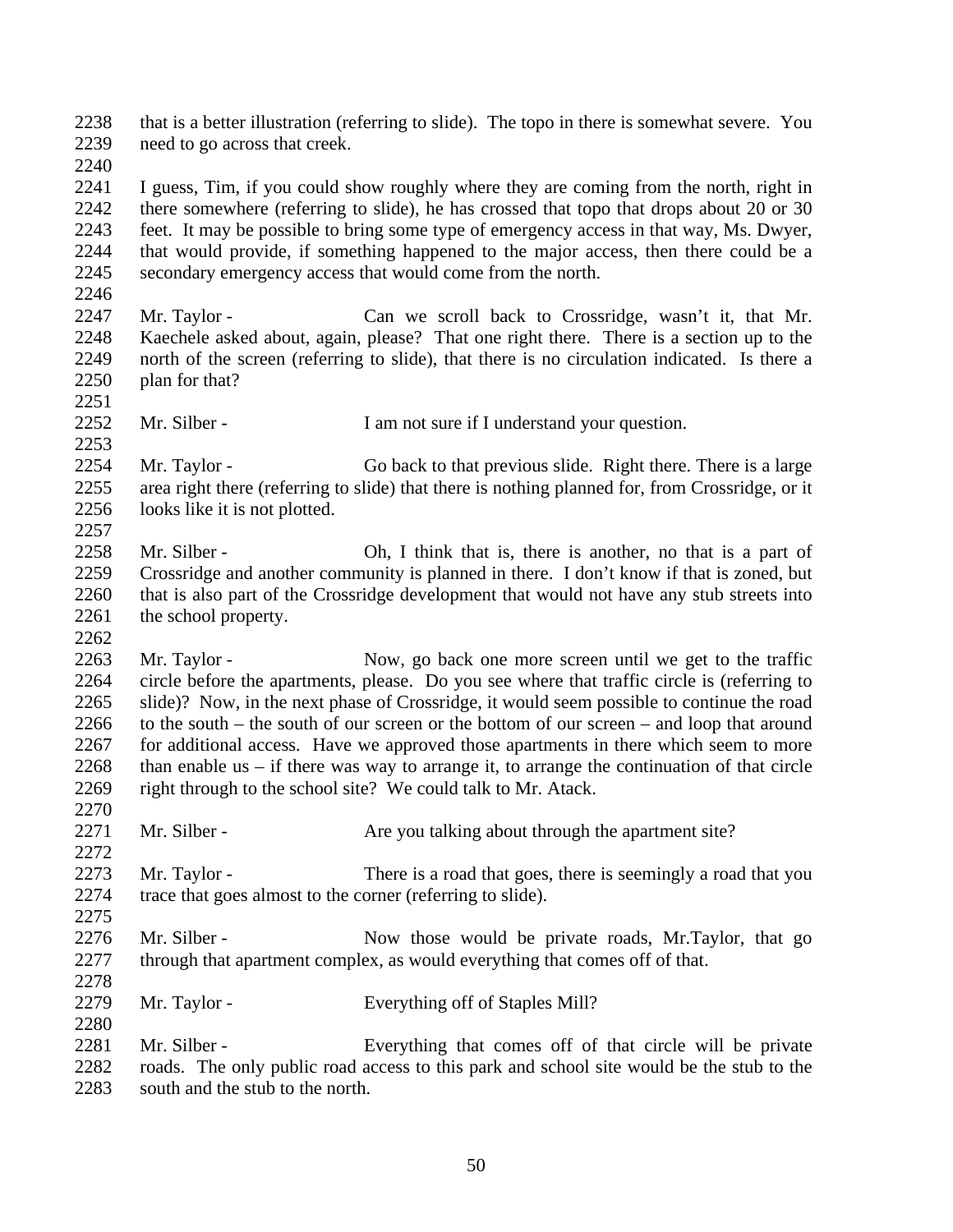| 2284 |                                                                                                |                                                                                                |  |
|------|------------------------------------------------------------------------------------------------|------------------------------------------------------------------------------------------------|--|
| 2285 | Mr. Taylor -                                                                                   | OK.                                                                                            |  |
| 2286 |                                                                                                |                                                                                                |  |
| 2287 | Ms. Dwyer -                                                                                    | Would you recommend a second point of access to the                                            |  |
| 2288 | school?                                                                                        |                                                                                                |  |
| 2289 |                                                                                                |                                                                                                |  |
| 2290 | Mr. Foster -                                                                                   | I think in our written comments what we did recommend to                                       |  |
| 2291 |                                                                                                | be looked at was some type of access to the school from Crossridge, but not connected.         |  |
| 2292 | The reason we did that was we felt that if there were students within here (referring to       |                                                                                                |  |
| 2293 | map), that lived more than a third of a mile from the school, instead of having to get on a    |                                                                                                |  |
| 2294 | bus and go all the way around, there would be some kind of drop-off turnaround                 |                                                                                                |  |
| 2295 | somewhere in this area. You could then get access within Cross ridge, but we would then        |                                                                                                |  |
| 2296 | recommend that those two, that that does not connect to anything that would get out to         |                                                                                                |  |
| 2297 | Francistown Road, because what we don't want to create is a cut-through for folks that         |                                                                                                |  |
| 2298 |                                                                                                | live here, a cut-through to school property to get off of Francistown Road.                    |  |
| 2299 |                                                                                                |                                                                                                |  |
| 2300 | Ms. Dwyer -                                                                                    | So you would recommend, maybe, sort of a turnaround                                            |  |
| 2301 |                                                                                                | within the Crossridge community adjacent to the school site, so the parents would come         |  |
| 2302 | and drop the child off to the school who lived in Crossridge?                                  |                                                                                                |  |
| 2303 |                                                                                                |                                                                                                |  |
| 2304 | Mr. Foster -                                                                                   | I think our written comments state that. If it can work, that                                  |  |
| 2305 | would be something that we would be in favor of.                                               |                                                                                                |  |
| 2306 |                                                                                                |                                                                                                |  |
| 2307 | Ms. Dwyer -                                                                                    | Why wouldn't something like that work?                                                         |  |
| 2308 |                                                                                                |                                                                                                |  |
| 2309 | Mr. Foster -                                                                                   | It just depends on one of the biggest things is the park is                                    |  |
| 2310 |                                                                                                | here (referring to slide), and the school is here (referring to slide), how to access to the   |  |
| 2311 |                                                                                                | school, all of this being private property is the biggest thing and then this drainage section |  |
| 2312 | in here (referring to slide), this 20 to 30-foot drop-off here (referring to slide) and the    |                                                                                                |  |
| 2313 |                                                                                                | section right here (referring to slide) is awfully difficult to do. So, without the detailed   |  |
| 2314 | plans of how the school is going to be laid out and those types of things, it is hard to tell, |                                                                                                |  |
| 2315 | but we were just stating that in the design of the school, those are some things that should   |                                                                                                |  |
| 2316 | be looked at to do.                                                                            |                                                                                                |  |
| 2317 |                                                                                                |                                                                                                |  |
| 2318 | Ms. Dwyer -                                                                                    | What about emergency access?                                                                   |  |
| 2319 |                                                                                                |                                                                                                |  |
| 2320 | Mr. Foster -                                                                                   | Well, emergency access, that could be used in the same                                         |  |
| 2321 |                                                                                                | way, also, and I can't speak as far as Fire goes, but they could also look at one of these     |  |
| 2322 | stubs for emergency access for fire trucks and that type of thing. That Fire would have to     |                                                                                                |  |
| 2323 | get into and look at and I'm sure it is something they will look at very closely at the time   |                                                                                                |  |
| 2324 | that they have the plan. It would be easier to make an emergency school access                 |                                                                                                |  |
| 2325 | somewhere here (referring to plan), than it would be for any other type of access, for the     |                                                                                                |  |
| 2326 | simple reason that it is private property.                                                     |                                                                                                |  |
| 2327 |                                                                                                |                                                                                                |  |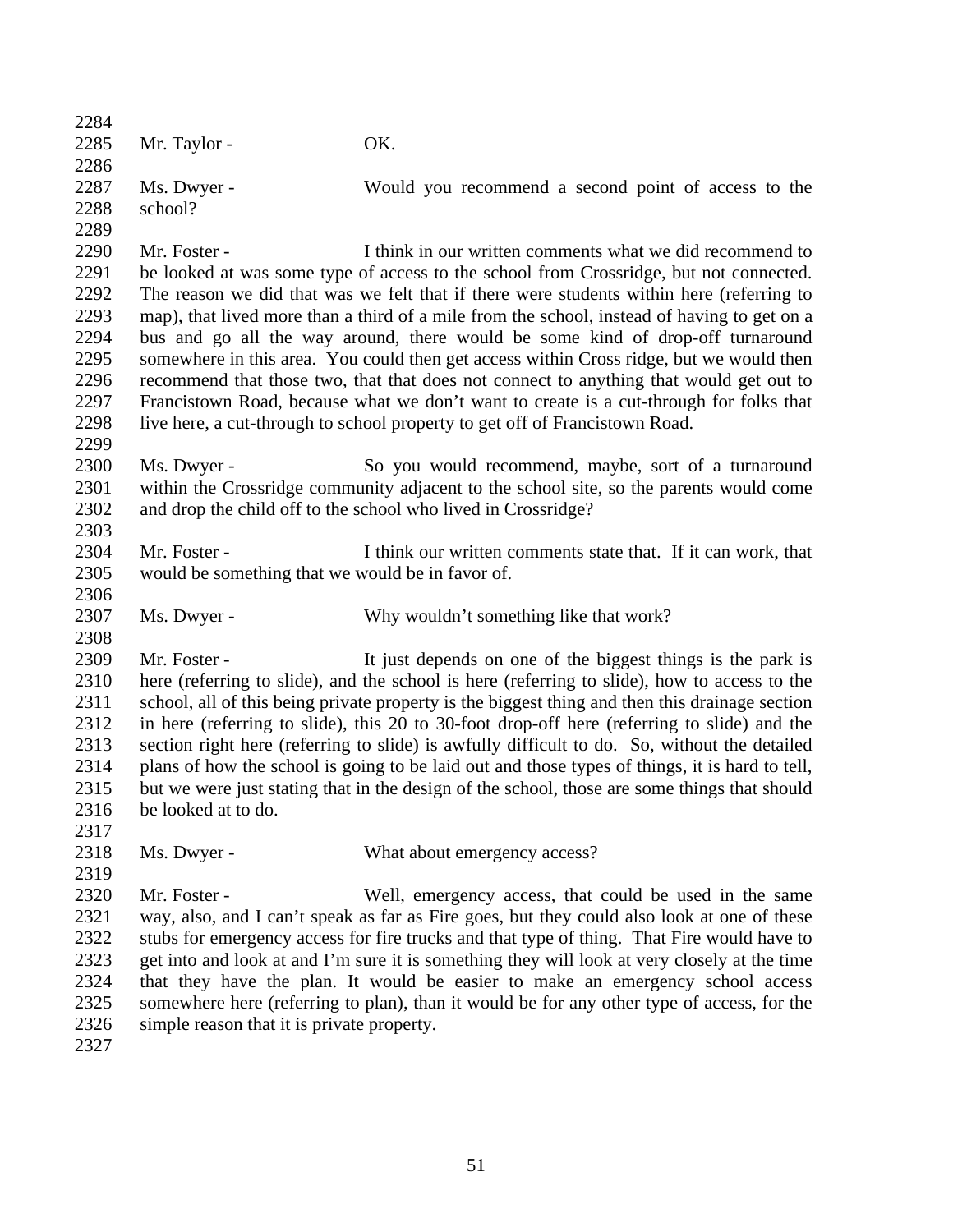2328 Ms. Dwyer - But looking at what has already been done, the apartments being placed there, it seems highly unlikely that that would provide an access. It does not look like there is access from Crossridge. 2332 Mr. Foster - And then if this is a park site, they could look at possibly having an emergency access, too, through here (referring to slide). But without, I have not seen a plan or design, so without those kinds of details, it is hard to tell, and also from an emergency standpoint, it could be something from up here (referring to slide). 

- 2337 Ms. Dwyer From Dunncroft? 2339 Mr. Foster - It could be emergency only. 2341 Ms. Dwyer - Is that Dunncroft up there where you are... 2343 Mr. Foster - Yes, it is Dunncroft (referring to slide). 2345 Ms. Dwyer - So, would there be pedestrian access from Crossridge and Dunncroft as well? 2348 Mr. Foster - Once again, we would recommend that that would be the case, especially if there is a park and there are thousands of children in here. I think that it can be designed that way to have pedestrian access to the school. If the school is here, and it is within a third of a mile, some of the students would be expected to walk to school.
- 2354 Ms. Dwyer Is there a way to get in?

2356 Mr. Foster - If there is no way to get in, we would then put them on a bus and take them all the way around. But the main thing we don't want is activity between these two entities, because it would create a cut-through and the folks over at Francistown would have a short cut to the school.

- 2361 Ms. Dwyer So, it would have to be some discussion with Atack Properties to see if they would allow a turnaround at any of their sites and that is all speculative whether there would even be any pedestrian access or any turnaround access to the school site whatever, or any emergency access, for that matter, so the only access we can be assured of is access through the park site.
- Mr. Foster At this point in time, yes, ma'am.

 Mr. Archer - All right. Any further questions for Mr. Foster? Well, Mr. Foster, in terms of the school site plan, there is none at this point? We don't know how the school will be oriented or anything?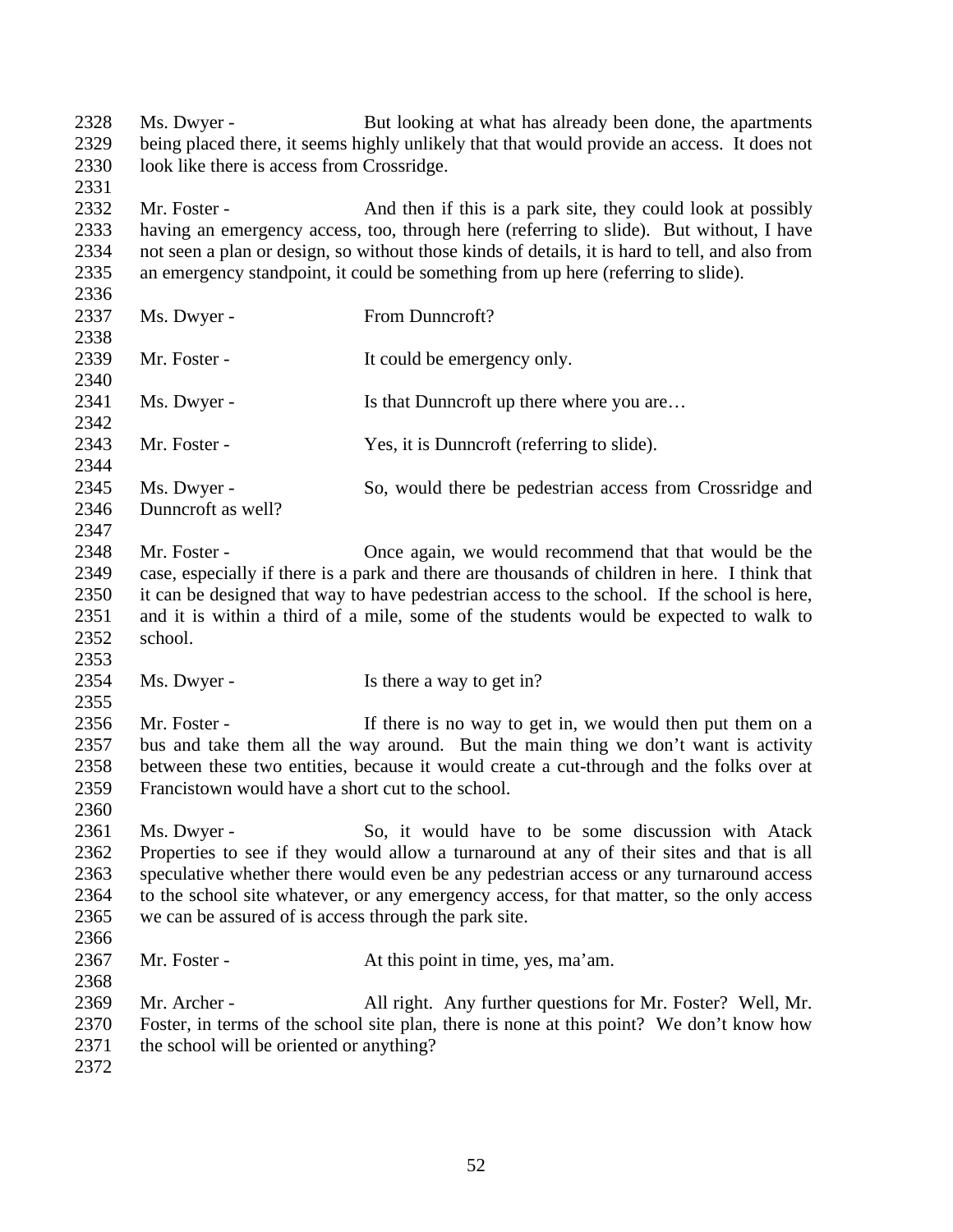2373 Mr. Silber - Maybe I can answer that, Mr. Foster, or Schools can answer that. Schools, I believe, have retained a consultant to begin to do some preliminary layouts for the school site. We met with Schools last Thursday to begin to look at some concepts there and in the process of looking at many different options, I think it is safe to say that even forward with a plan of development on this site is at least six months away. Mr. Foster - I did see a picture of a school sitting on this portion here (referring to slide) and a pencil drawn line that sort of showed the road. I can't review anything like. 2384 Mr. Kaechele - What is the time frame for this school to open? 2386 Mr. Silber - Mr. Carper, do you want to answer that? Mr. Carper - Fall 2004. Mr. Silber - It is 2004. It is Fall 2004 2392 Mr. Archer - All right. Any further questions from the Commission for anybody? Ms. Dwyer - I will say that the Goals, Policies and Objectives do require us to consider access as we select public sites, so even though we don't expect to have plans, I think we do need to be assured that there is adequate access to a public facility. I think that is called into question with the elimination of Nuckols Road on this site. 2400 Mr. Archer - All right. Any further discussion? 2402 Mr. Vanarsdall - Are you ready for a motion? Mr. Archer - I suppose so, Mr.Vanarsdall. Mr. Vanarsdall - The good news is that they want this site that was offered to them, 40 acres and 60 acres, 20 of it park, and it is going to be needed there very much and it will be a nice school, and so far Crossridge has been worked really great, and I know we won't have any problem with the school once they get the details worked out, so I move that Henrico County Planning Commission find the proposed Northwest Middle School #1 and Expansion of Dunncroft/Castle Point Park Site is substantially in accord with the County's Comprehensive Plan after being researched, reviewed and recommended by staff, including input from the County's traffic engineer, Mr. Foster. 2415 Mr. Archer - Is there a second? Mr. Jernigan - Well, staff recommended that and I will second it.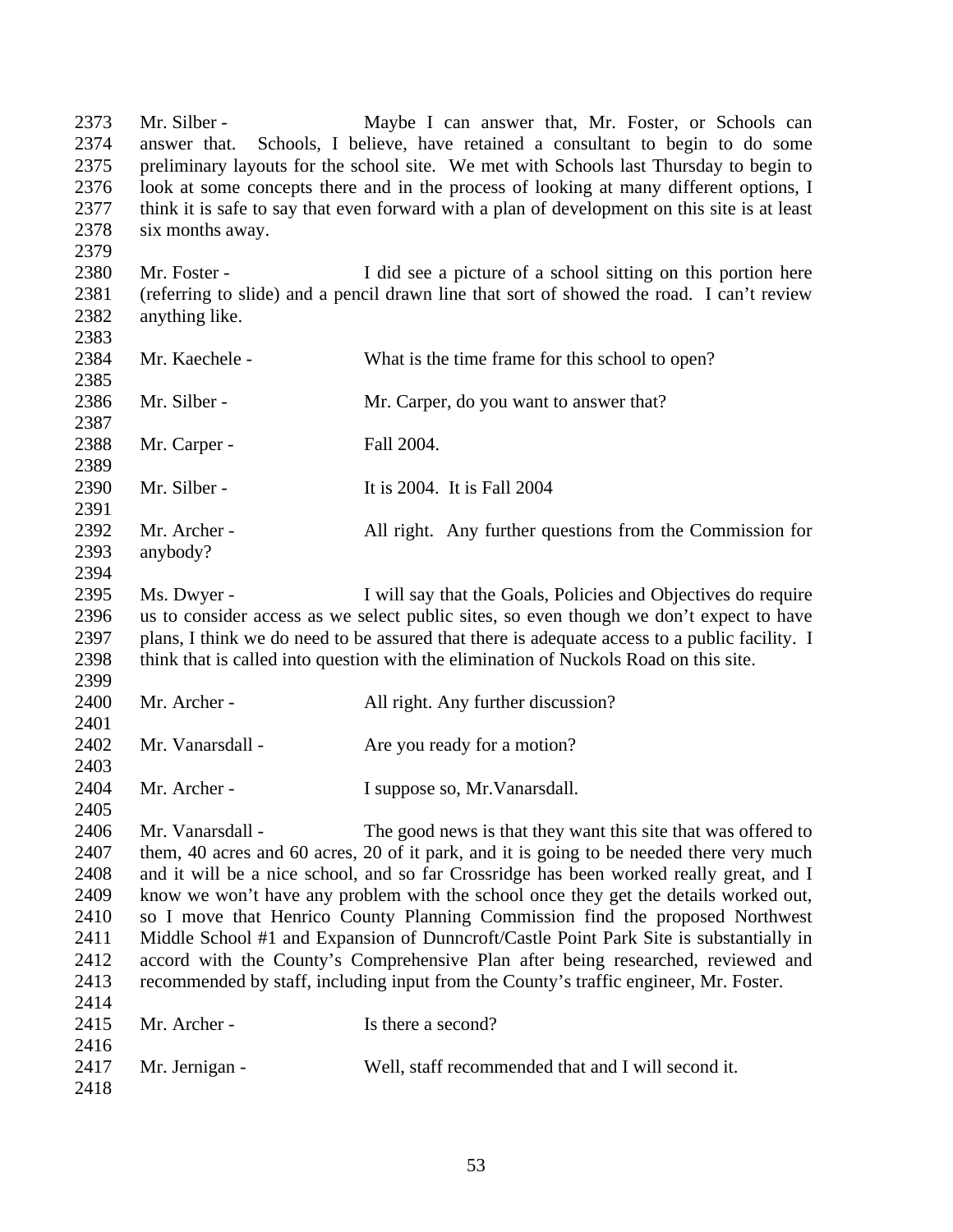Mr. Archer - All right. Motion by Mr. Vanarsdall and second by Mr. Jernigan. 2422 Mr. Kaechele - Does the Board have to approve this site? Mr. Silber - Yes, sir. This is a recommendation. Mr. Archer - Thank you, Mr. Kaechele. All right. Motion by Mr. Vanarsdall and seconded by Mr. Jernigan. All in favor of the motion say aye. All opposed say no. The ayes have it. The vote is 4-1. Mr. Kaechele abstained from voting. The vote was as follows: Mr. Archer - Aye 2433 Ms. Dwyer - No Mr. Vanarsdall – Aye Mr. Taylor – Aye Mr. Jernigan – Aye 2438 Mr. Vanarsdall - This is the first one I ever remember that we had any problem with. REASON: Acting on a motion by Mr. Vanarsdall, seconded by Mr. Jernigan, the Planning Commission voted 4-1 (one abstention) to recommend that the Board of Supervisors **grant** the request because it conforms to the recommendations of the Land Use Plan. Mr. Archer - All right, Mr. Secretary. Do we have a work session to set? Mr. Silber - Yes, this may be new or news to the Planning Commission, but you may recall that several months ago the Commission considered a zoning ordinance amendment dealing with residential setbacks along major roads. I think at that 2451 time that it was even called "Setbacks in Buffers Adjacent to Major Roads." Mr. Vanarsdall - Did the Board ever look at that? Mr. Silber - Yes, sir. They looked at this and they held several work sessions, discussed it, massaged it, and came up with a suggested change to it, and at the last public hearing when this was considered, the development community came forward and voiced some concerns. So, the Board remanded this back to the Planning Commission for their consideration of the Board's suggestions, their previous suggestions as well as the development community's suggestions, so I think what we need to do is set a work session, where we can review this with you and share with you the Board's suggested changes to the amendment as well as what the development community has expressed in the form of concerns, and then, hopefully, prepare a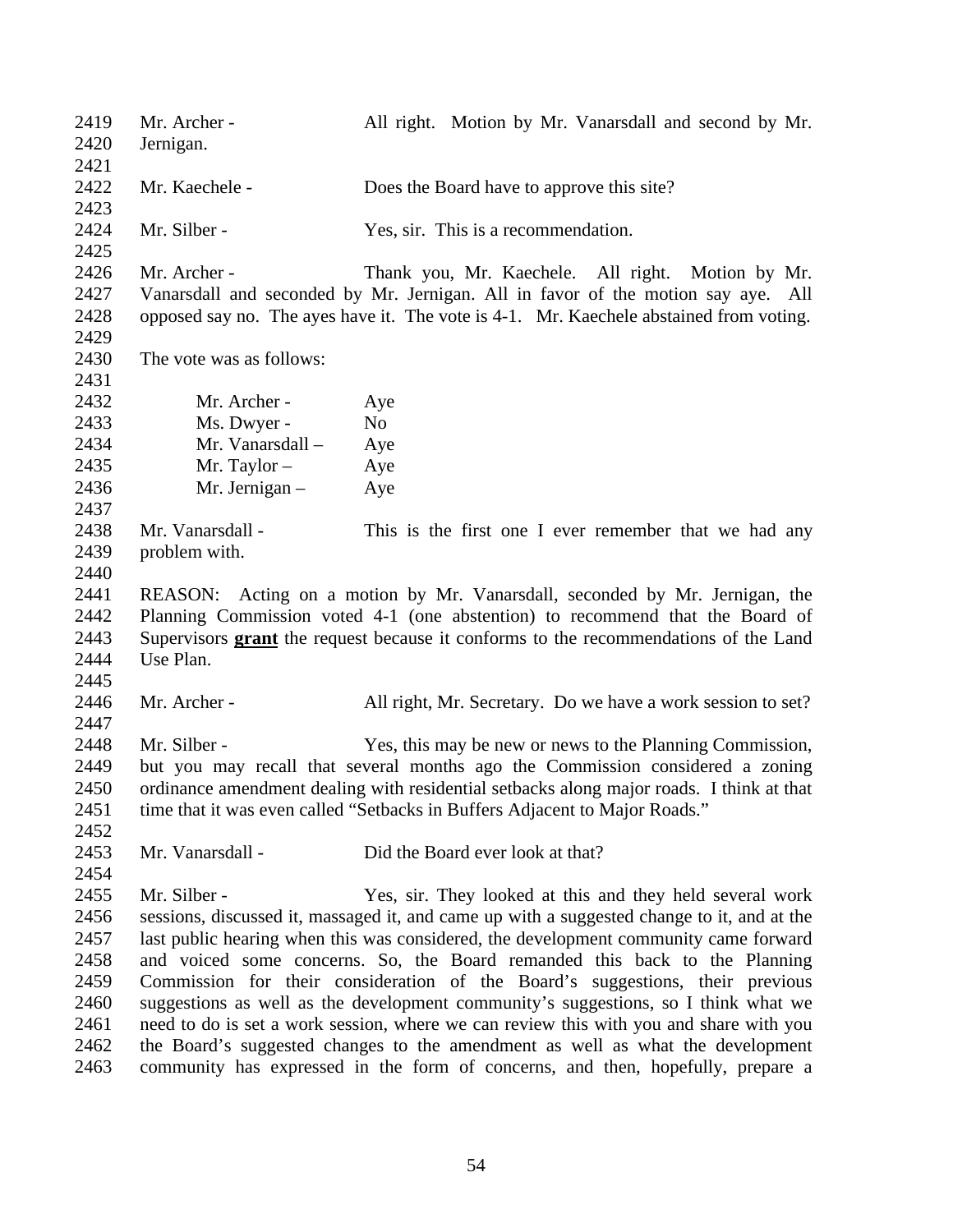recommendation that we can send back, or the Commission can send back to the Board of Supervisors. We were hoping that the Commission might find time on their calendar to set a special work session, not on one of its regularly scheduled public hearing dates, but a special work session. We will bribe you by providing dinner. The date we are recommending is 2470 July  $31<sup>st</sup>$ , which is a Tuesday. We would serve dinner at 5:45 and the work session would begin at 6:30 p.m. How does that look with your calendars? Ms. Dwyer - I will be out of town for that week. Mr. Vanarsdall - I will be available, Mr. Chairman. Mr. Silber - Two available? Mr. Archer? 2479 Mr. Archer - I think I am here on that date. 2481 Mr. Silber - OK, so we have five of the six. If that is reasonable, we will go forward. Ms. Dwyer, do you want us to find a date that works with you? 2484 Ms. Dwyer - No, that is all right. Mr. Silber - We can serve you steak and shrimp. Will that work? Ms. Dwyer - That is the week in between meetings, so that is why I planned on taking that week for vacation. 2491 Mr. Silber - We felt that might be the situation. OK, if that is OK with the Commission, we will go ahead and set that. Mr. Archer - All right, may we have a motion for the work session? 2496 Mr. Taylor - I move we hold the work session at 6:30 p.m. on July  $31<sup>st</sup>$ . 2498 Mr. Archer - With dinner at 5:45 p.m. Mr. Vanarsdall - Second. 2502 Mr. Jernigan - Where is it Randy? Mr. Silber - It will either be upstairs in the County Manager's Conference Room or else in our new conference room, our large conference room. We are still trying to tie down the location. We will send you information about a week before this, giving you a summary of where we are and some information on this and in that memo or letter we will tell you where it will be held.